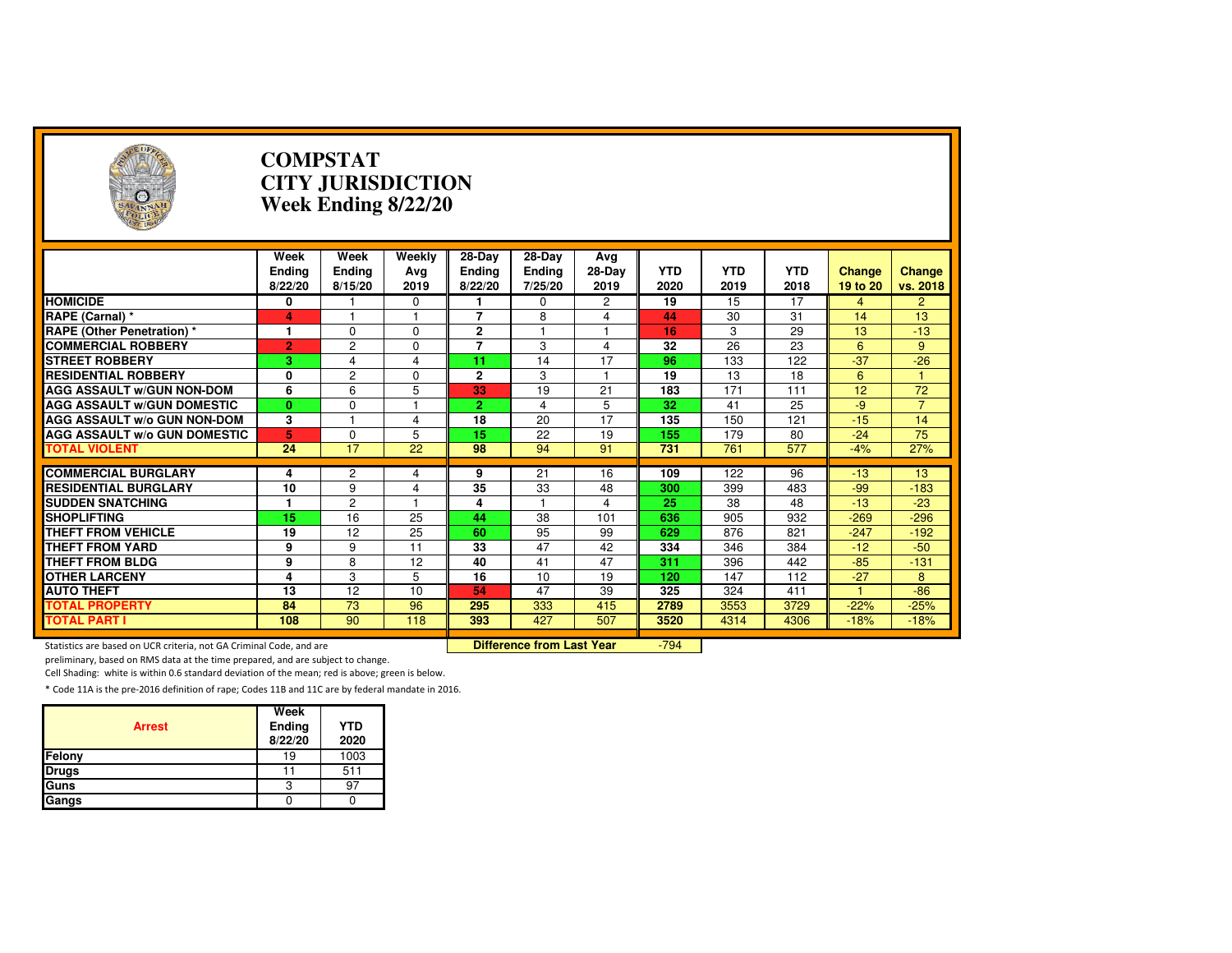

#### **COMPSTATNORTH PRECINCTWeek Ending 8/22/20**

#### **PRECINCT COMMANDER:**

**CAPT. CARY HILL**



|                                     | Week<br><b>Endina</b> | Week<br>Ending | Weekly<br>Ava   | 28-Day<br><b>Ending</b> | $28-Dav$<br>Ending | Avg<br>28-Day       | <b>YTD</b>     | <b>YTD</b>              | <b>YTD</b>     | Change         | <b>Change</b>    |
|-------------------------------------|-----------------------|----------------|-----------------|-------------------------|--------------------|---------------------|----------------|-------------------------|----------------|----------------|------------------|
|                                     | 8/22/20               | 8/15/20        | 2019            | 8/22/20                 | 7/25/20            | 2019                | 2020           | 2019                    | 2018           | 19 to 20       | vs. 2018         |
| <b>HOMICIDE</b>                     | 0                     | $\Omega$       | $\Omega$        | 0                       | 0                  | 0                   | 3              | 4                       | 4              | -1             | -1               |
| RAPE (Carnal) *                     | 0                     | $\mathbf 0$    | $\Omega$        |                         | $\mathbf 0$        |                     | 12             | 6                       | $\overline{ }$ | 6              | 5                |
| <b>RAPE (Other Penetration) *</b>   | $\bf{0}$              | $\Omega$       | $\Omega$        | $\mathbf{0}$            | $\Omega$           | $\Omega$            | 3              | $\overline{\mathbf{1}}$ | 5              | $\overline{2}$ | $-2$             |
| <b>COMMERCIAL ROBBERY</b>           | 0                     | $\Omega$       | $\Omega$        | 0                       | $\Omega$           | м                   | 3              | 3                       | 5              | $\Omega$       | $-2$             |
| <b>STREET ROBBERY</b>               | $\bf{0}$              |                |                 | 4                       | 3                  | 5                   | 29             | 38                      | 36             | -9             | $-7$             |
| <b>RESIDENTIAL ROBBERY</b>          | 0                     | $\Omega$       | $\Omega$        | 0                       | $\Omega$           | $\Omega$            | 4              | 3                       | 5              |                | $-1$             |
| <b>AGG ASSAULT w/GUN NON-DOM</b>    | 1                     |                |                 | 6                       | 5                  | 4                   | 50             | 40                      | 26             | 10             | 24               |
| <b>AGG ASSAULT W/GUN DOMESTIC</b>   | $\bf{0}$              | $\Omega$       | $\Omega$        | 0                       | $\Omega$           |                     | $\overline{7}$ | $\overline{7}$          | $\overline{7}$ | $\overline{0}$ | 0                |
| <b>AGG ASSAULT W/o GUN NON-DOM</b>  | 1                     | $\Omega$       |                 | 7                       | 6                  | 6                   | 41             | 50                      | 41             | -9             | $\Omega$         |
| <b>AGG ASSAULT W/o GUN DOMESTIC</b> | $\overline{2}$        | $\Omega$       |                 | 4                       | 5                  | 5                   | 26             | 41                      | 19             | $-15$          | $\overline{7}$   |
| <b>TOTAL VIOLENT</b>                | 4                     | $\overline{2}$ | 6               | 22                      | 19                 | 24                  | 178            | 193                     | 155            | $-8%$          | 15%              |
|                                     |                       |                |                 |                         |                    |                     |                |                         |                |                |                  |
| <b>COMMERCIAL BURGLARY</b>          |                       | 0              |                 | 2                       | 4                  | 4<br>$\overline{7}$ | 32             | 30                      | 22             | $\overline{2}$ | 10 <sup>10</sup> |
| <b>RESIDENTIAL BURGLARY</b>         | $\mathbf{2}$          |                |                 | 6                       | 4                  |                     | 62             | 57                      | 53             | 5              | 9                |
| <b>SUDDEN SNATCHING</b>             | $\bf{0}$              | $\Omega$       | $\Omega$        | $\mathbf{0}$            | $\Omega$           |                     | 12             | 12                      | 24             | $\Omega$       | $-12$            |
| <b>SHOPLIFTING</b>                  | $\mathbf{2}$          |                | 3               | 3.                      | 5                  | 12                  | 86             | 101                     | 173            | $-15$          | $-87$            |
| <b>THEFT FROM VEHICLE</b>           | $\overline{2}$        | $\overline{c}$ | 6               | 10                      | 23                 | 24                  | 120            | 203                     | 171            | $-83$          | $-51$            |
| <b>THEFT FROM YARD</b>              |                       | $\overline{2}$ | 3               | 6                       | 18                 | 11                  | 91             | 88                      | 97             | 3              | $-6$             |
| <b>THEFT FROM BLDG</b>              | 4                     | 3              | 3               | 5.                      | 8                  | 11                  | 54             | 86                      | 122            | $-32$          | $-68$            |
| <b>OTHER LARCENY</b>                | 1                     | $\Omega$       |                 | 4                       | 3                  | 4                   | 24             | 23                      | 28             |                | $-4$             |
| <b>AUTO THEFT</b>                   | $\bf{0}$              | 5              | 2               | 13                      | 15                 | 8                   | 71             | 60                      | 81             | 11             | $-10$            |
| <b>TOTAL PROPERTY</b>               | 10                    | 14             | 19              | 49                      | 80                 | 82                  | 552            | 660                     | 771            | $-16%$         | $-28%$           |
| <b>TOTAL PART I</b>                 | 14                    | 16             | $\overline{25}$ | $\overline{71}$         | 99                 | 106                 | 730            | 853                     | 926            | $-14%$         | $-21%$           |

Statistics are based on UCR criteria, not GA Criminal Code, and are **Difference from Last Year** 

-123

preliminary, based on RMS data at the time prepared, and are subject to change.

Cell Shading: white is within 0.6 standard deviation of the mean; red is above; green is below.

| <b>Arrests</b> | Week<br>Ending<br>8/22/20 | <b>YTD</b><br>2020 |
|----------------|---------------------------|--------------------|
| Felony         | 5                         | 240                |
| <b>Drugs</b>   | 2                         | 122                |
| Guns           |                           | 35                 |
| Gangs          |                           |                    |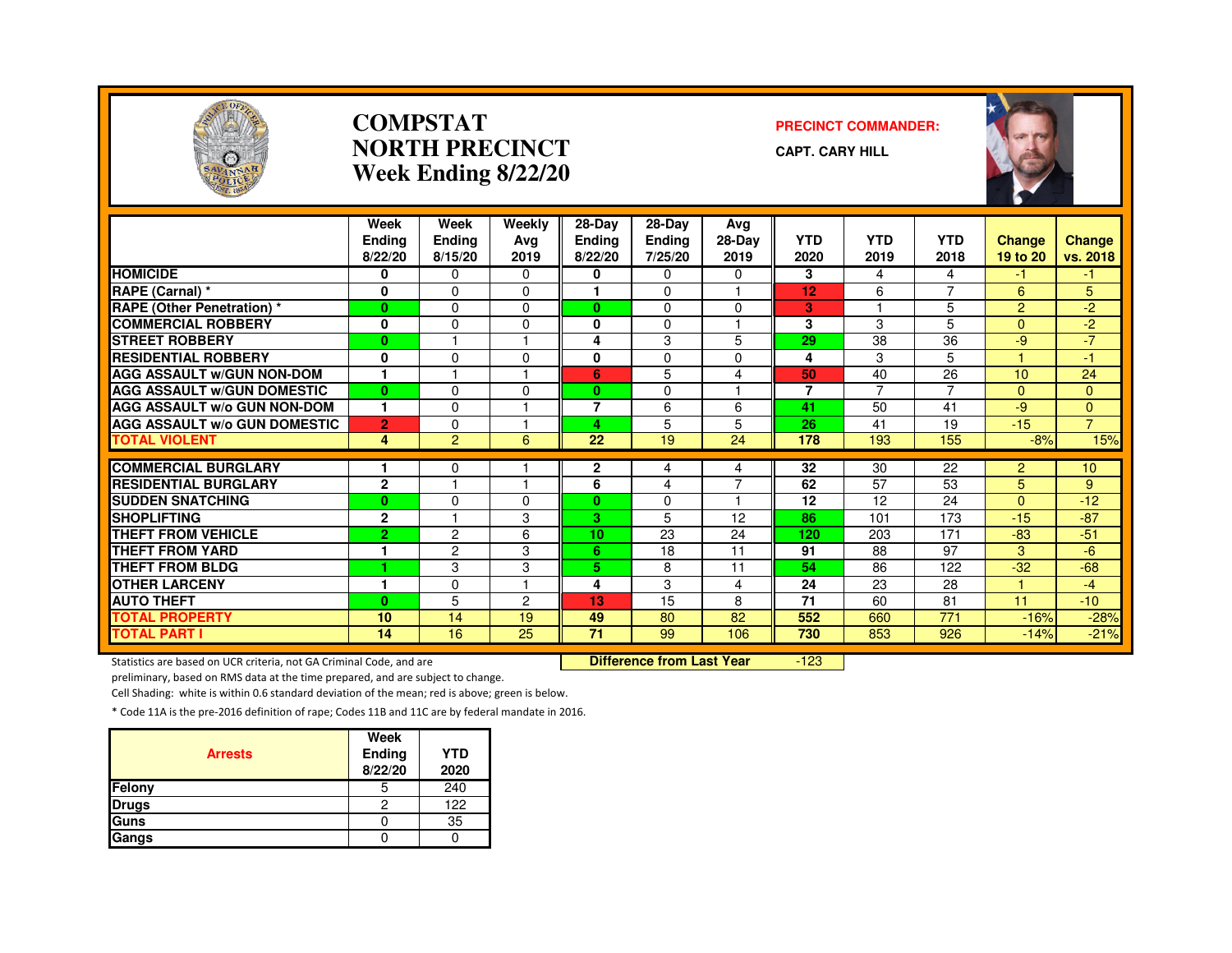

#### **COMPSTATCENTRAL PRECINCTWeek Ending 8/22/20**

#### **PRECINCT COMMANDER:**

**CAPT. TONYA REID**



|                                     | Week<br><b>Ending</b><br>8/22/20 | Week<br><b>Ending</b><br>8/15/20 | Weekly<br>Ava<br>2019 | 28-Day<br><b>Ending</b><br>8/22/20 | $28-Dav$<br>Ending<br>7/25/20 | Avg<br>28-Day<br>2019 | <b>YTD</b><br>2020 | YTD<br>2019 | <b>YTD</b><br>2018 | <b>Change</b><br>19 to 20 | <b>Change</b><br>vs. 2018 |
|-------------------------------------|----------------------------------|----------------------------------|-----------------------|------------------------------------|-------------------------------|-----------------------|--------------------|-------------|--------------------|---------------------------|---------------------------|
| <b>HOMICIDE</b>                     | 0                                |                                  | $\Omega$              |                                    | 0                             | $\Omega$              | 11                 | 3           |                    | 8                         | 10 <sup>1</sup>           |
| RAPE (Carnal) *                     | 4                                | м                                | $\Omega$              | 6                                  | 4                             |                       | 19                 | 6           | 10                 | 13                        | 9                         |
| <b>RAPE (Other Penetration) *</b>   |                                  | $\Omega$                         | 0                     |                                    |                               | 0                     | 3                  |             | 6                  | $\overline{2}$            | -3                        |
| <b>COMMERCIAL ROBBERY</b>           | $\overline{2}$                   | $\Omega$                         | $\Omega$              | $\mathbf{2}$                       | 2                             | $\overline{c}$        | $\overline{7}$     | 10          | 5                  | $-3$                      | $\overline{2}$            |
| <b>STREET ROBBERY</b>               |                                  |                                  |                       | 3.                                 | 5                             | 5                     | 30                 | 40          | 35                 | $-10$                     | $-5$                      |
| <b>RESIDENTIAL ROBBERY</b>          | $\mathbf{0}$                     |                                  | $\Omega$              |                                    |                               | $\Omega$              | $\overline{7}$     | 3           | 5                  | 4                         | $\overline{2}$            |
| <b>AGG ASSAULT W/GUN NON-DOM</b>    | 3                                | $\overline{c}$                   | $\overline{2}$        | $\overline{7}$                     | $\overline{2}$                | $\overline{7}$        | 43                 | 55          | 43                 | $-12$                     | 0                         |
| <b>AGG ASSAULT W/GUN DOMESTIC</b>   | $\mathbf{0}$                     | $\Omega$                         | $\Omega$              | 4.                                 | $\Omega$                      | 1                     | 7                  | 11          | 9                  | $-4$                      | $-2$                      |
| <b>AGG ASSAULT W/o GUN NON-DOM</b>  | $\mathbf{0}$                     | $\Omega$                         |                       | 4                                  | 5                             | 4                     | 27                 | 35          | 29                 | $-8$                      | $-2$                      |
| <b>AGG ASSAULT W/o GUN DOMESTIC</b> | $\mathbf{0}$                     | $\Omega$                         |                       | 3.                                 | 6                             | 5                     | 45                 | 46          | 23                 | $-1$                      | 22                        |
| <b>TOTAL VIOLENT</b>                | 11                               | 6                                | 6                     | 29                                 | 26                            | 26                    | 199                | 210         | 166                | $-5%$                     | 20%                       |
|                                     |                                  |                                  |                       |                                    |                               |                       |                    |             |                    |                           |                           |
| <b>COMMERCIAL BURGLARY</b>          |                                  | $\overline{2}$                   |                       | 3                                  | 9                             | 6                     | 34                 | 33          | 24                 |                           | 10 <sup>10</sup>          |
| <b>RESIDENTIAL BURGLARY</b>         | 4                                | 4                                |                       | 10                                 | 9                             | 16                    | 95                 | 130         | 141<br>7           | $-35$                     | $-46$                     |
| <b>SUDDEN SNATCHING</b>             | $\bf{0}$                         | $\Omega$                         | $\Omega$              | $\mathbf{0}$<br>7                  | $\overline{7}$                |                       | 4                  | 8           |                    | $-4$                      | -3                        |
| <b>SHOPLIFTING</b>                  | $\bf{0}$                         | 3                                | 5                     |                                    |                               | 19                    | 101                | 165         | 131                | $-64$                     | $-30$                     |
| <b>THEFT FROM VEHICLE</b>           | 5                                | $\overline{4}$                   | 6                     | 17                                 | 24                            | 25                    | 146                | 212         | 204                | $-66$                     | $-58$                     |
| THEFT FROM YARD                     | 4                                |                                  | 4                     | 10                                 | 17                            | 15                    | 106                | 122         | 117                | $-16$                     | $-11$                     |
| <b>THEFT FROM BLDG</b>              | 1                                | $\overline{c}$                   | 3                     | 12                                 | $\overline{7}$                | 10                    | 77                 | 88          | 114                | $-11$                     | $-37$                     |
| <b>OTHER LARCENY</b>                | 3                                |                                  | $\overline{2}$        | 7                                  | 3                             | 7                     | 38                 | 52          | 23                 | $-14$                     | 15                        |
| <b>AUTO THEFT</b>                   | 4                                | $\Omega$                         | $\overline{2}$        | 10                                 | 10                            | 10                    | 93                 | 81          | 127                | 12                        | $-34$                     |
| TOTAL PROPERTY                      | 22                               | 17                               | 24                    | 76                                 | 87                            | 107                   | 694                | 891         | 888                | $-22%$                    | $-22%$                    |
| <b>TOTAL PART I</b>                 | 33                               | 23                               | 30                    | 105                                | 113                           | 133                   | 893                | 1101        | 1054               | $-19%$                    | $-15%$                    |

Statistics are based on UCR criteria, not GA Criminal Code, and are **Difference from Last Year** 

-208

preliminary, based on RMS data at the time prepared, and are subject to change.

Cell Shading: white is within 0.6 standard deviation of the mean; red is above; green is below.

| <b>Arrests</b> | Week<br>Ending<br>8/22/20 | <b>YTD</b><br>2020 |
|----------------|---------------------------|--------------------|
| Felony         | 5                         | 395                |
| <b>Drugs</b>   | 2                         | 240                |
| Guns           | 2                         | 30                 |
| Gangs          |                           |                    |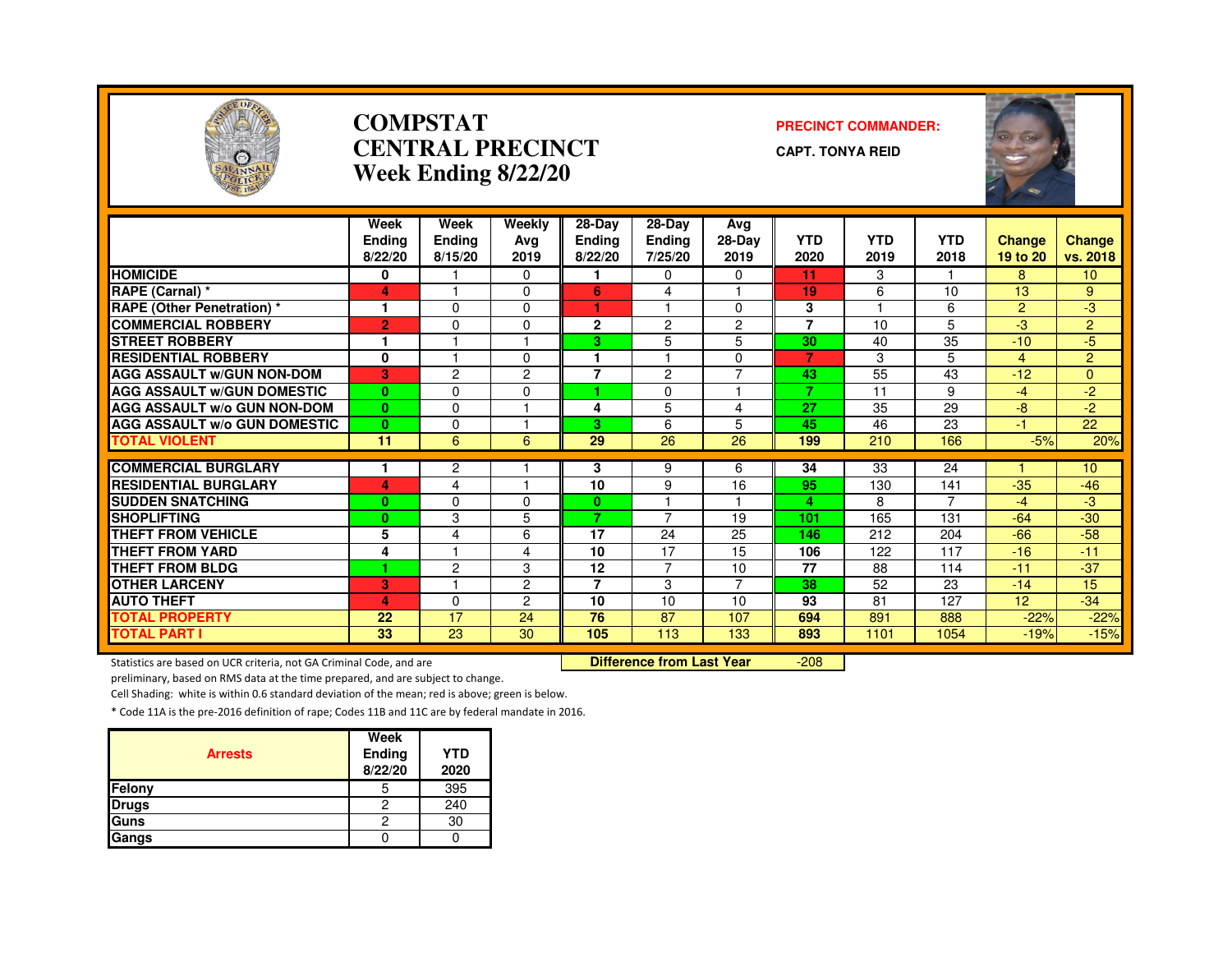

#### **COMPSTATSOUTH PRECINCTWeek Ending 8/22/20**

#### **PRECINCT COMMANDER:**

**CAPT. MICHELLE HALFORD**



|                                     | Week<br><b>Endina</b><br>8/22/20 | Week<br>Ending<br>8/15/20 | Weekly<br>Avg<br>2019   | 28-Day<br><b>Endina</b><br>8/22/20 | 28-Day<br><b>Ending</b><br>7/25/20 | Avg<br>28-Day<br>2019 | <b>YTD</b><br>2020 | <b>YTD</b><br>2019 | <b>YTD</b><br>2018 | <b>Change</b><br>19 to 20 | Change<br>vs. 2018   |
|-------------------------------------|----------------------------------|---------------------------|-------------------------|------------------------------------|------------------------------------|-----------------------|--------------------|--------------------|--------------------|---------------------------|----------------------|
| <b>HOMICIDE</b>                     | 0                                | $\Omega$                  | $\Omega$                | 0                                  | $\mathbf{0}$                       |                       | $\overline{2}$     | 5                  | 3                  | $-3$                      | -1.                  |
| RAPE (Carnal) *                     | $\mathbf 0$                      | $\Omega$                  | $\Omega$                | 0                                  | 4                                  |                       | 13                 | 8                  | 6                  | 5                         | $\overline{7}$       |
| <b>RAPE (Other Penetration) *</b>   | $\bf{0}$                         | $\Omega$                  | $\Omega$                | 0                                  | $\Omega$                           | $\Omega$              | 5                  | н                  | 13                 | $\overline{4}$            | -8                   |
| <b>COMMERCIAL ROBBERY</b>           | 0                                |                           | $\Omega$                | 3.                                 |                                    |                       | 16                 | 11                 | 8                  | 5                         | 8                    |
| <b>STREET ROBBERY</b>               | $\overline{2}$                   |                           |                         | 3                                  | 2                                  | 3                     | 20                 | 25                 | 24                 | -5                        | $-4$                 |
| <b>RESIDENTIAL ROBBERY</b>          | 0                                |                           | $\Omega$                |                                    | $\Omega$                           | $\Omega$              | 5                  | 3                  | 6                  | 2                         | -1                   |
| <b>AGG ASSAULT w/GUN NON-DOM</b>    | $\mathbf{1}$                     |                           |                         | 9                                  | 4                                  | 3                     | 45                 | 27                 | $\overline{7}$     | 18                        | 38                   |
| <b>AGG ASSAULT W/GUN DOMESTIC</b>   | $\mathbf{0}$                     | $\Omega$                  | $\Omega$                | $\mathbf{0}$                       | $\overline{2}$                     |                       | 6                  | 10                 | 5                  | $-4$                      | $\blacktriangleleft$ |
| AGG ASSAULT w/o GUN NON-DOM         | $\mathbf{1}$                     |                           |                         | 4                                  |                                    | $\overline{2}$        | 21                 | 23                 | 14                 | -2                        | $\overline{7}$       |
| <b>AGG ASSAULT W/o GUN DOMESTIC</b> | $\overline{2}$                   | $\Omega$                  |                         | 4                                  | 3                                  | 4                     | 30                 | 36                 | 17                 | -6                        | 13                   |
| <b>TOTAL VIOLENT</b>                | 6                                | 5                         | 4                       | 24                                 | 17                                 | 17                    | 163                | 149                | 103                | 9%                        | 58%                  |
|                                     |                                  |                           |                         |                                    |                                    |                       |                    |                    |                    |                           |                      |
| <b>COMMERCIAL BURGLARY</b>          | и                                | 0                         | $\overline{\mathbf{1}}$ | 3<br>$\overline{7}$                | 5                                  | 5                     | 24                 | 44                 | 33                 | $-20$                     | -9                   |
| <b>RESIDENTIAL BURGLARY</b>         | ٠                                | 2                         |                         |                                    | 9                                  | 9                     | 58                 | 70                 | 131                | $-12$                     | $-73$                |
| <b>SUDDEN SNATCHING</b>             |                                  |                           | $\Omega$                | $\overline{2}$                     | $\Omega$                           |                       | 5                  | 10                 | 8                  | -5                        | -3                   |
| <b>SHOPLIFTING</b>                  | 10                               | 10                        | 12                      | 27                                 | 17                                 | 48                    | 298                | 438                | 417                | $-140$                    | $-119$               |
| <b>THEFT FROM VEHICLE</b>           | 9                                | 3                         | ⇁                       | 21                                 | 33                                 | 26                    | 208                | 249                | 237                | $-41$                     | $-29$                |
| <b>THEFT FROM YARD</b>              | 3                                | $\overline{c}$            |                         | 9                                  | 5                                  | 6                     | 60                 | 51                 | 70                 | 9                         | $-10$                |
| <b>THEFT FROM BLDG</b>              | 3                                | $\overline{c}$            | 3                       | 10                                 | 17                                 | 13                    | 84                 | 120                | 95                 | $-36$                     | $-11$                |
| <b>OTHER LARCENY</b>                | $\bf{0}$                         |                           |                         | 3                                  | $\overline{c}$                     | 4                     | 26                 | 35                 | 19                 | -9                        | $\overline{7}$       |
| <b>AUTO THEFT</b>                   | 4                                | 5                         | 3                       | 18                                 | 16                                 | 11                    | 94                 | 93                 | 98                 | $\blacktriangleleft$      | $-4$                 |
| <b>TOTAL PROPERTY</b>               | 32                               | 26                        | 29                      | 100                                | 104                                | 123                   | 857                | 1110               | 1108               | $-23%$                    | $-23%$               |
| <b>TOTAL PART I</b>                 | 38                               | 31                        | 34                      | 124                                | 121                                | 141                   | 1020               | 1259               | 1211               | $-19%$                    | $-16%$               |

Statistics are based on UCR criteria, not GA Criminal Code, and are **Difference from Last Year** 

-239

preliminary, based on RMS data at the time prepared, and are subject to change.

Cell Shading: white is within 0.6 standard deviation of the mean; red is above; green is below.

| <b>Arrests</b> | Week<br>Ending<br>8/22/20 | <b>YTD</b><br>2020 |
|----------------|---------------------------|--------------------|
| Felony         | o                         | 216                |
| <b>Drugs</b>   |                           | 104                |
| Guns           |                           | 18                 |
| Gangs          |                           |                    |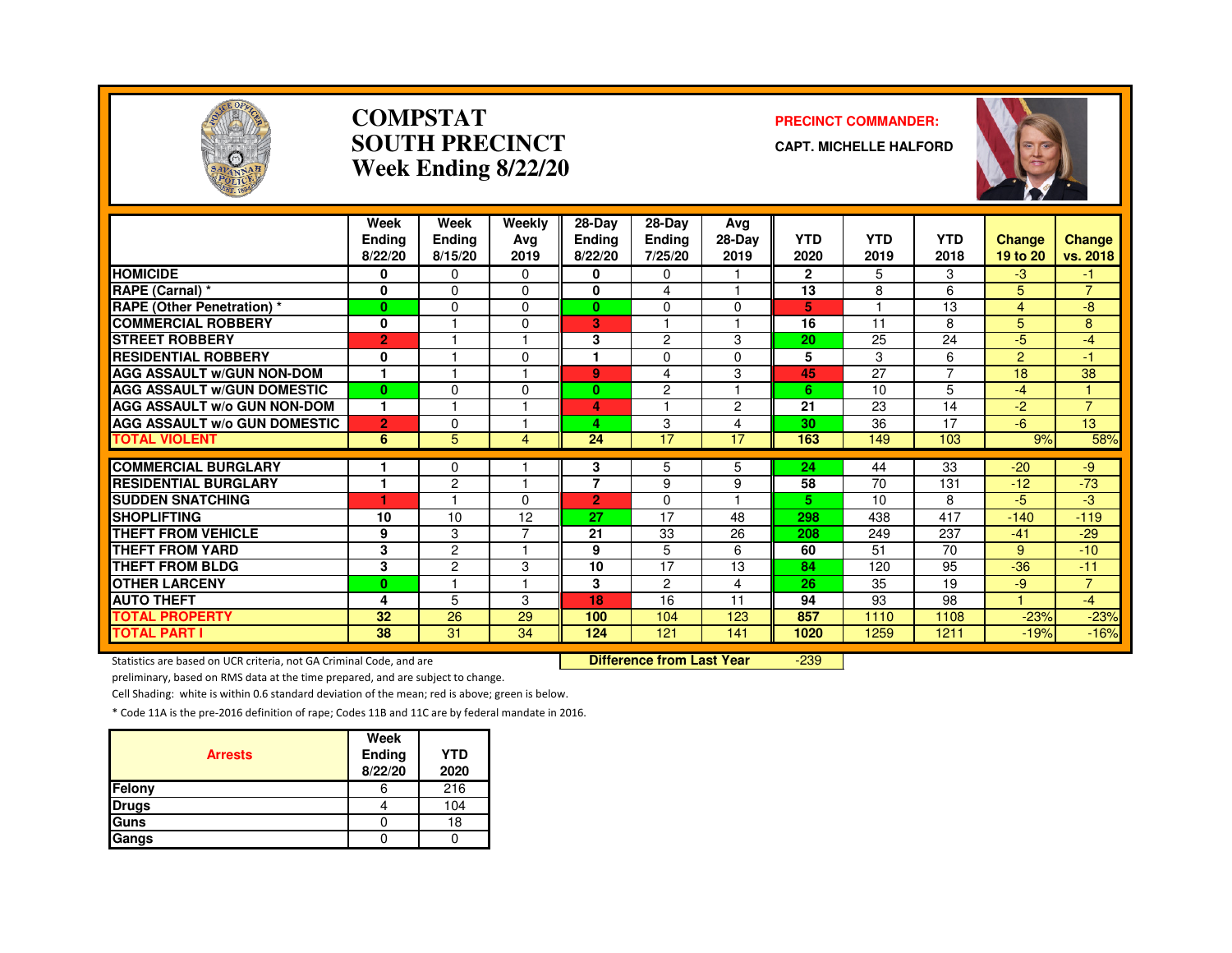

#### **COMPSTATEAST PRECINCTWeek Ending 8/22/20**

#### **PRECINCT COMMANDER:**

**CAPT. GEORGE GUNDICH**



|                                     | Week<br><b>Ending</b><br>8/22/20 | Week<br>Ending<br>8/15/20 | Weekly<br>Avg<br>2019 | $28-Dav$<br>Ending<br>8/22/20 | 28-Dav<br><b>Ending</b><br>7/25/20 | Ava<br>28-Day<br>2019 | <b>YTD</b><br>2020 | <b>YTD</b><br>2019 | <b>YTD</b><br>2018 | <b>Change</b><br>19 to 20 | <b>Change</b><br>vs. 2018 |
|-------------------------------------|----------------------------------|---------------------------|-----------------------|-------------------------------|------------------------------------|-----------------------|--------------------|--------------------|--------------------|---------------------------|---------------------------|
| <b>HOMICIDE</b>                     | 0                                | $\Omega$                  | $\Omega$              | 0                             | 0                                  | 0                     | 3                  | 3                  | 9                  | 0                         | $-6$                      |
| RAPE (Carnal) *                     | 0                                | $\Omega$                  | $\Omega$              | $\bf{0}$                      | 0                                  | ٠                     | $\bf{0}$           | 10                 | 8                  | $-10$                     | -8                        |
| <b>RAPE (Other Penetration) *</b>   | $\bf{0}$                         | $\Omega$                  | $\Omega$              | 1                             | 0                                  | $\Omega$              | 5                  | $\Omega$           | 5                  | 5                         | $\Omega$                  |
| <b>COMMERCIAL ROBBERY</b>           | 0                                |                           | $\Omega$              | $\mathbf{2}$                  | 0                                  | ۰                     | 6                  | 2                  | 5                  | 4                         |                           |
| <b>STREET ROBBERY</b>               | $\bf{0}$                         |                           |                       |                               | 4                                  | 4                     | 17                 | 30                 | 27                 | $-13$                     | $-10$                     |
| <b>RESIDENTIAL ROBBERY</b>          | 0                                | $\Omega$                  | 0                     | 0                             | $\overline{c}$                     |                       | 3                  | 4                  | $\overline{2}$     | -1.                       |                           |
| <b>AGG ASSAULT w/GUN NON-DOM</b>    | $\mathbf{1}$                     | $\overline{c}$            | $\overline{c}$        | 11                            | 8                                  | 6                     | 45                 | 49                 | 35                 | -4                        | 10                        |
| <b>AGG ASSAULT W/GUN DOMESTIC</b>   | $\mathbf{0}$                     | $\Omega$                  | $\Omega$              |                               | $\overline{c}$                     | $\overline{c}$        | 12                 | 13                 | 4                  | $-1$                      | 8                         |
| <b>AGG ASSAULT w/o GUN NON-DOM</b>  | $\mathbf{1}$                     | $\Omega$                  |                       | 3.                            | 8                                  | 5                     | 46                 | 42                 | 37                 | 4                         | 9                         |
| <b>AGG ASSAULT W/o GUN DOMESTIC</b> | 1                                | $\Omega$                  |                       | 4                             | 8                                  | 5                     | 54                 | 56                 | 21                 | $-2$                      | 33                        |
| <b>TOTAL VIOLENT</b>                | 3                                | $\overline{4}$            | 6                     | 23                            | 32                                 | 24                    | 191                | 209                | 153                | $-9%$                     | 25%                       |
|                                     |                                  |                           |                       |                               |                                    |                       |                    |                    |                    |                           |                           |
| <b>COMMERCIAL BURGLARY</b>          |                                  | $\Omega$                  | 0                     |                               | 3                                  | $\overline{2}$        | 19                 | 15                 | 17                 | 4                         | $\overline{2}$            |
| <b>RESIDENTIAL BURGLARY</b>         | 3                                | $\overline{c}$            | $\overline{2}$        | 12                            | 11                                 | 17<br>1               | 85                 | 142                | 158                | $-57$                     | $-73$                     |
| <b>SUDDEN SNATCHING</b>             | $\bf{0}$                         |                           | $\Omega$              | $\overline{2}$<br>7           | 0                                  |                       | 4                  | 8                  | 9                  | $-4$                      | $-5$                      |
| <b>SHOPLIFTING</b>                  | 3                                | 2                         | 6                     |                               | 9                                  | 23                    | 151                | 201                | 211                | $-50$                     | $-60$                     |
| <b>THEFT FROM VEHICLE</b>           | 3<br>1                           | 3                         | 6                     | 12 <sub>2</sub>               | 15                                 | 24                    | 155                | 212                | 209                | $-57$                     | $-54$                     |
| <b>THEFT FROM YARD</b>              |                                  | 4                         | 2                     | 8                             | 7                                  | 10                    | 77                 | 85                 | 100                | -8                        | $-23$                     |
| <b>THEFT FROM BLDG</b>              | 4                                |                           | 3                     | 13                            | 9                                  | 12                    | 96                 | 102                | 111                | $-6$                      | $-15$                     |
| <b>OTHER LARCENY</b>                | $\bf{0}$                         |                           |                       | $\mathbf{2}$                  | $\overline{c}$                     | 5                     | 32                 | 37                 | 42                 | $-5$                      | $-10$                     |
| <b>AUTO THEFT</b>                   | 5                                | $\overline{c}$            | $\overline{c}$        | 13                            | 6                                  | 10                    | 67                 | 90                 | 105                | $-23$                     | $-38$                     |
| <b>TOTAL PROPERTY</b>               | 20                               | 16                        | 23                    | 70                            | 62                                 | 103                   | 686                | 892                | 962                | $-23%$                    | $-29%$                    |
| <b>TOTAL PART I</b>                 | 23                               | 20                        | 29                    | 93                            | 94                                 | 127                   | 877                | 1101               | 1115               | $-20%$                    | $-21%$                    |

Statistics are based on UCR criteria, not GA Criminal Code, and are **Difference from Last Year** 

-224

preliminary, based on RMS data at the time prepared, and are subject to change.

Cell Shading: white is within 0.6 standard deviation of the mean; red is above; green is below.

| <b>Arrests</b> | Week<br>Ending<br>8/22/20 | <b>YTD</b><br>2020 |
|----------------|---------------------------|--------------------|
| Felony         | 3                         | 152                |
| <b>Drugs</b>   | З                         | 45                 |
| Guns           |                           | 14                 |
| Gangs          |                           |                    |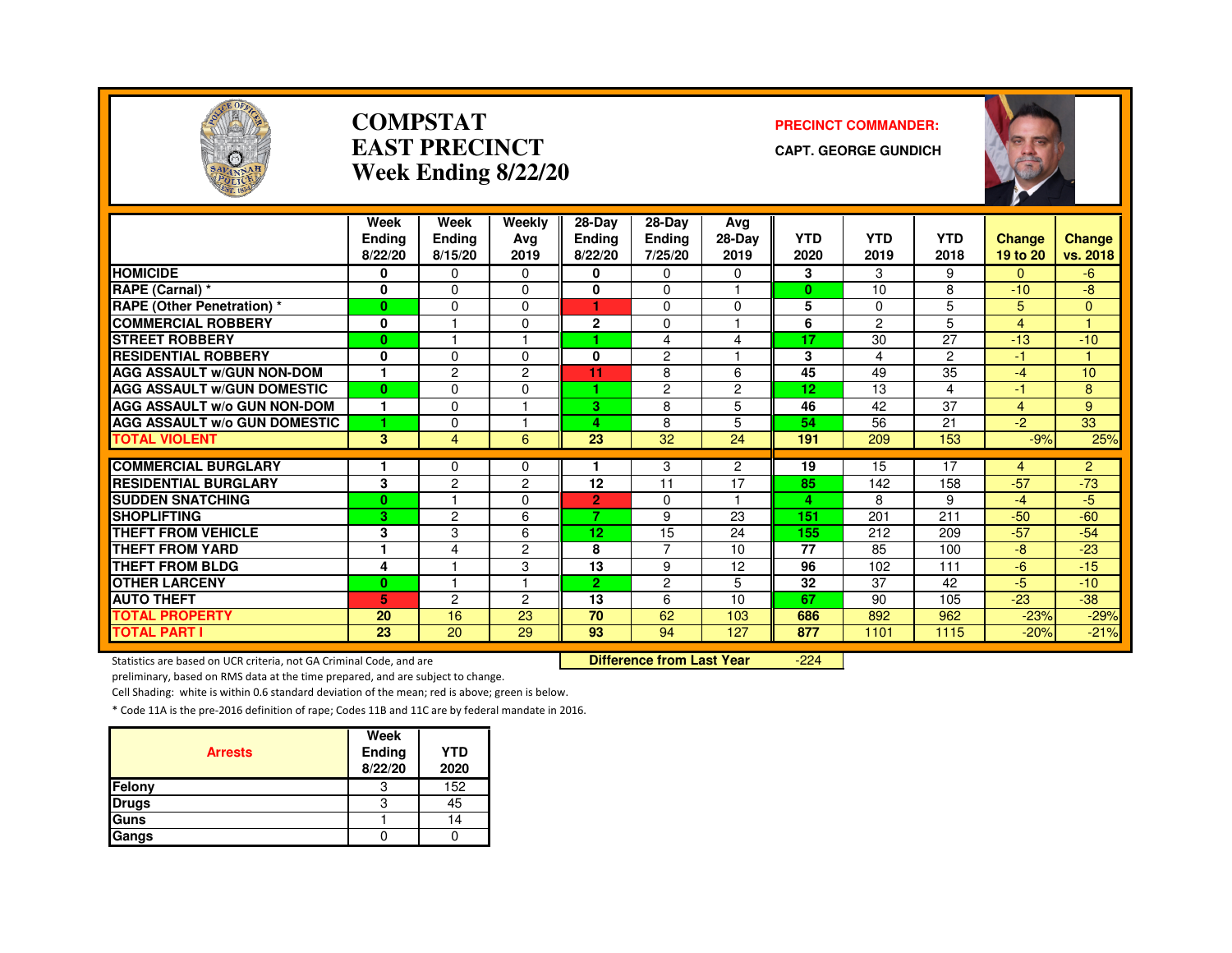# **BEAT 21 North PrecinctWeek Ending 8/22/20**

|                                     |               | <b>Last 4 Weeks</b>              |                   |               | 28 Days        | 28 Day  |                |              |                |                |               |
|-------------------------------------|---------------|----------------------------------|-------------------|---------------|----------------|---------|----------------|--------------|----------------|----------------|---------------|
|                                     | <b>Ending</b> | Ending                           | <b>Ending</b>     | <b>Ending</b> | <b>Ending</b>  | Average | <b>YTD</b>     | <b>YTD</b>   | <b>YTD</b>     | <b>Change</b>  | <b>Change</b> |
|                                     | 08/01/20      | 08/08/20                         | 08/15/20 08/22/20 |               | 08/22/20       | 2019    | 2020           | 2019         | 2018           | 19 to 20       | vs. 2018      |
| <b>HOMICIDE</b>                     | 0             | $\Omega$                         | $\Omega$          | $\Omega$      | 0              | 0.0     | $\Omega$       | $\Omega$     | $\Omega$       | $\Omega$       | $\Omega$      |
| RAPE (Carnal) *                     | 0             | 0                                | 0                 | 0             | 0              | 0.2     | $\mathbf{1}$   | $\mathbf{1}$ | 0              | $\Omega$       | 1             |
| <b>RAPE (Other Penetration)*</b>    | 0             | 0                                | $\Omega$          | 0             | $\Omega$       | 0.0     | $\Omega$       | $\mathbf{0}$ | $\mathbf{1}$   | $\Omega$       | $-1$          |
| <b>COMMERCIAL ROBBERY</b>           | $\Omega$      | $\Omega$                         | $\Omega$          | $\Omega$      | $\Omega$       | 0.0     | $\Omega$       | $\Omega$     | $\Omega$       | $\Omega$       | $\Omega$      |
| <b>STREET ROBBERY</b>               | $\Omega$      | $\Omega$                         | $\mathbf{1}$      | $\Omega$      | $\mathbf{1}$   | 0.0     | 3              | $\mathbf{0}$ | $\Omega$       | 3              | 3             |
| <b>RESIDENTIAL ROBBERY</b>          | $\Omega$      | $\Omega$                         | $\Omega$          | $\Omega$      | 0              | 0.0     | $\Omega$       | $\mathbf{0}$ | 0              | $\mathbf{0}$   | $\Omega$      |
| <b>AGG ASSAULT w/GUN NON-DOM</b>    | $\Omega$      | $\Omega$                         | $\mathbf 0$       | $\Omega$      | $\Omega$       | 0.1     | $\overline{2}$ | 3            | $\mathbf{1}$   | $-1$           | $\mathbf{1}$  |
| <b>AGG ASSAULT w/GUN DOMESTIC</b>   | $\Omega$      | $\Omega$                         | $\Omega$          | $\Omega$      | $\Omega$       | 0.0     | $\overline{2}$ | $\Omega$     | $\mathbf{1}$   | $\overline{2}$ | $\mathbf{1}$  |
| <b>AGG ASSAULT W/o GUN NON-DOM</b>  | 0             | 0                                | 0                 | 0             | 0              | 0.2     | 0              | 1            | 2              | $-1$           | $-2$          |
| <b>AGG ASSAULT w/o GUN DOMESTIC</b> | $\mathbf{1}$  | $\mathbf 0$                      | $\Omega$          | 0             | $\mathbf{1}$   | 0.4     | 4              | $\mathbf{1}$ | $\mathbf{1}$   | 3              | 3             |
| <b>TOTAL VIOLENT</b>                | $\mathbf{1}$  | $\mathbf{0}$                     | $\mathbf{1}$      | $\mathbf{0}$  | $\overline{2}$ | 0.8     | 12             | 6            | 6              | 100%           | 100%          |
| <b>COMMERCIAL BURGLARY</b>          | $\Omega$      | $\Omega$                         | 0                 | 0             | 0              | 0.1     | $\mathbf{1}$   | $\mathbf{1}$ | 3              | $\mathbf{0}$   | $-2$          |
| <b>RESIDENTIAL BURGLARY</b>         | $\Omega$      | $\Omega$                         | $\mathbf{1}$      | $\Omega$      | $\mathbf{1}$   | 1.3     | 5              | 13           | 9              | $-8$           | $-4$          |
| <b>SUDDEN SNATCHING</b>             | $\Omega$      | $\Omega$                         | $\Omega$          | $\Omega$      | $\Omega$       | 0.0     | $\Omega$       | $\Omega$     | $\Omega$       | $\Omega$       | $\Omega$      |
| <b>SHOPLIFTING</b>                  | 0             | 0                                | 0                 | 0             | 0              | 0.5     | $\overline{2}$ | 6            | $\overline{2}$ | $-4$           | $\Omega$      |
| <b>THEFT FROM VEHICLE</b>           | $\Omega$      | $\Omega$                         | $\Omega$          | $\mathbf{1}$  | $\mathbf{1}$   | 3.8     | 5              | 39           | 24             | $-34$          | $-19$         |
| <b>THEFT FROM YARD</b>              | $\mathbf 0$   | 0                                | $\mathbf 0$       | 0             | $\mathbf 0$    | 0.6     | $\overline{2}$ | 3            | 12             | $-1$           | $-10$         |
| <b>THEFT FROM BLDG</b>              | $\Omega$      | $\Omega$                         | $\Omega$          | $\Omega$      | 0              | 0.5     | 5              | 6            | 11             | $-1$           | $-6$          |
| <b>OTHER LARCENY</b>                | $\mathbf 0$   | $\Omega$                         | $\mathbf 0$       | $\Omega$      | 0              | 0.6     | $\Omega$       | 3            | $\overline{7}$ | $-3$           | $-7$          |
| <b>AUTO THEFT</b>                   | $\Omega$      | $\mathbf{1}$                     | $\overline{2}$    | $\Omega$      | 3              | 1.5     | 6              | 14           | 11             | $-8$           | $-5$          |
| <b>TOTAL PROPERTY</b>               | $\Omega$      | $\mathbf{1}$                     | $\overline{3}$    | $\mathbf{1}$  | 5              | 8.7     | 26             | 85           | 79             | $-69%$         | $-67%$        |
| <b>TOTAL PART I</b>                 | $\mathbf{1}$  | $\mathbf{1}$                     | 4                 | $\mathbf{1}$  | $\overline{7}$ | 9.5     | 38             | 91           | 85             | $-58%$         | $-55%$        |
|                                     |               |                                  |                   |               |                |         |                |              |                |                |               |
|                                     |               | <b>Difference from Last Year</b> |                   | $-53$         |                |         |                |              |                |                |               |

Statistics are based on UCR criteria, not GA Criminal Code.

\* Rape Code 11A is the historical definition of rape (aka Legacy Rape); Rape Codes 11B and 11C are those moved from Part II to Part I in 2017.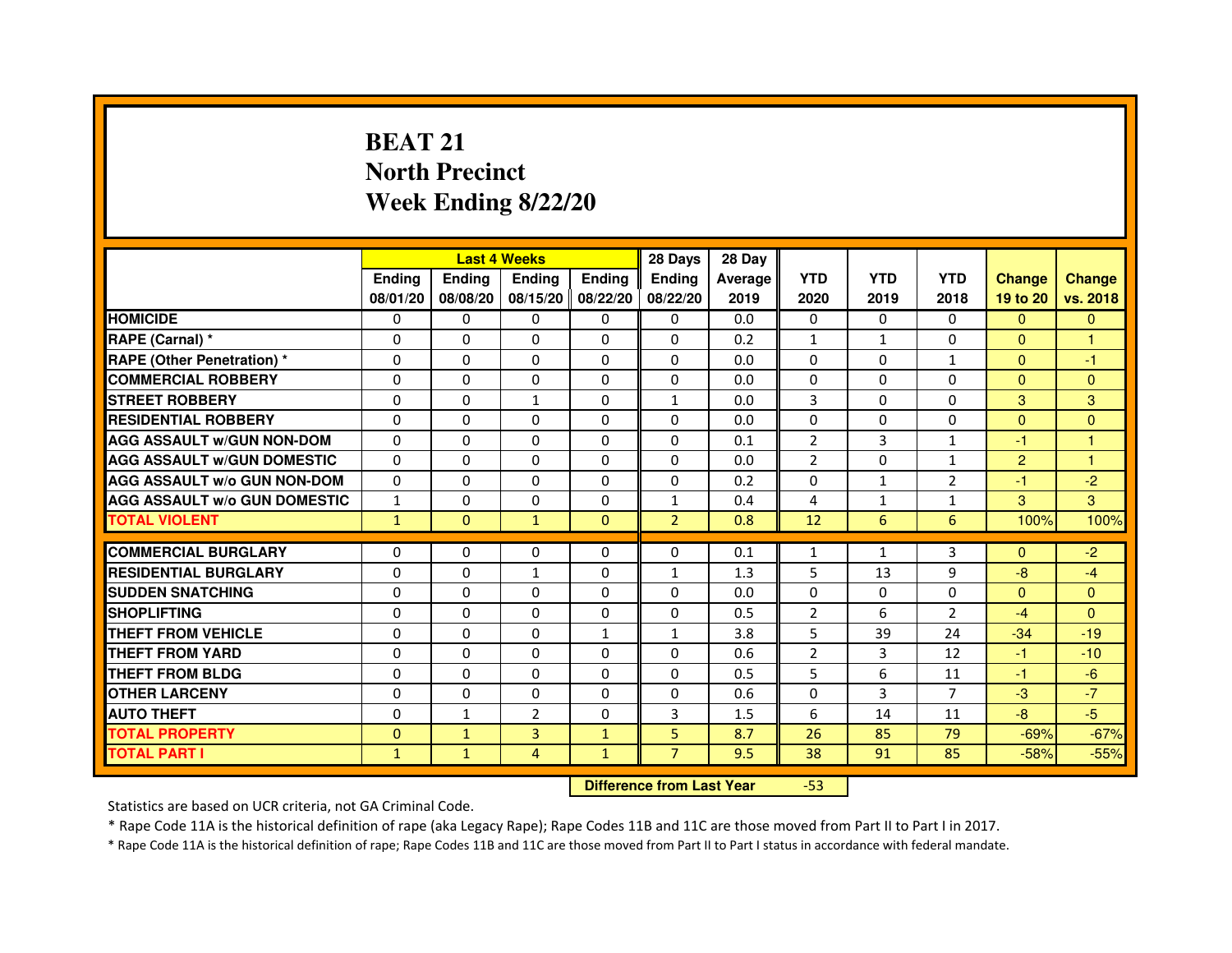# **BEAT 22 North PrecinctWeek Ending 8/22/20**

|                                     |                |               | <b>Last 4 Weeks</b> |               | 28 Days                          | 28 Day  |                |                |                |                      |                |
|-------------------------------------|----------------|---------------|---------------------|---------------|----------------------------------|---------|----------------|----------------|----------------|----------------------|----------------|
|                                     | <b>Ending</b>  | <b>Ending</b> | <b>Ending</b>       | <b>Ending</b> | <b>Ending</b>                    | Average | <b>YTD</b>     | <b>YTD</b>     | <b>YTD</b>     | <b>Change</b>        | <b>Change</b>  |
|                                     | 08/01/20       | 08/08/20      | 08/15/20            | 08/22/20      | 08/22/20                         | 2019    | 2020           | 2019           | 2018           | 19 to 20             | vs. 2018       |
| <b>HOMICIDE</b>                     | $\Omega$       | $\Omega$      | $\Omega$            | $\mathbf{0}$  | $\Omega$                         | 0.1     | $\mathbf{1}$   | $\mathbf{1}$   | 3              | $\Omega$             | $-2$           |
| RAPE (Carnal) *                     | 0              | $\mathbf{0}$  | 0                   | $\Omega$      | $\mathbf{0}$                     | 0.2     | $\overline{2}$ | $\mathbf{1}$   | $\overline{2}$ | $\mathbf{1}$         | $\mathbf{0}$   |
| <b>RAPE (Other Penetration) *</b>   | $\Omega$       | $\Omega$      | $\Omega$            | $\Omega$      | $\Omega$                         | 0.0     | $\mathbf{1}$   | $\Omega$       | $\mathbf{1}$   | $\mathbf{1}$         | $\mathbf{0}$   |
| <b>COMMERCIAL ROBBERY</b>           | $\Omega$       | $\Omega$      | $\Omega$            | $\Omega$      | $\Omega$                         | 0.2     | $\mathbf{1}$   | $\mathbf{1}$   | $\overline{2}$ | $\Omega$             | $-1$           |
| <b>STREET ROBBERY</b>               | 0              | $\Omega$      | 0                   | $\Omega$      | $\Omega$                         | 0.7     | $\overline{2}$ | $\overline{7}$ | $\overline{7}$ | $-5$                 | $-5$           |
| <b>RESIDENTIAL ROBBERY</b>          | 0              | $\Omega$      | 0                   | $\Omega$      | $\Omega$                         | 0.1     | $\overline{2}$ | $\mathbf{1}$   | $\Omega$       | $\blacktriangleleft$ | $\overline{2}$ |
| <b>AGG ASSAULT W/GUN NON-DOM</b>    | $\Omega$       | 3             | 0                   | $\Omega$      | 3                                | 1.5     | 23             | 13             | $\overline{7}$ | 10                   | 16             |
| <b>AGG ASSAULT w/GUN DOMESTIC</b>   | $\Omega$       | $\Omega$      | $\Omega$            | $\Omega$      | $\Omega$                         | 0.4     | $\mathbf{1}$   | $\overline{2}$ | $\mathbf{1}$   | $-1$                 | $\Omega$       |
| <b>AGG ASSAULT w/o GUN NON-DOM</b>  | $\Omega$       | $\mathbf{0}$  | 0                   | $\mathbf{0}$  | 0                                | 1.2     | 3              | 8              | 8              | $-5$                 | $-5$           |
| <b>AGG ASSAULT W/o GUN DOMESTIC</b> | $\mathbf{1}$   | 0             | 0                   | $\Omega$      | 1                                | 1.6     | 4              | 16             | 6              | $-12$                | $-2$           |
| <b>TOTAL VIOLENT</b>                | $\mathbf{1}$   | 3             | $\mathbf{0}$        | $\mathbf{0}$  | $\overline{4}$                   | 5.8     | 40             | 50             | 37             | $-20%$               | 8%             |
| <b>COMMERCIAL BURGLARY</b>          | 0              | 0             | 0                   | $\mathbf{0}$  | 0                                | 0.5     | 3              | 4              | 3              | -1                   | $\Omega$       |
| <b>RESIDENTIAL BURGLARY</b>         | $\Omega$       | $\mathbf{1}$  | $\Omega$            | $\Omega$      | $\mathbf{1}$                     | 1.3     | 27             | 9              | 16             | 18                   | 11             |
| <b>SUDDEN SNATCHING</b>             | $\Omega$       | $\Omega$      | $\Omega$            | $\Omega$      | $\Omega$                         | 0.2     | $\mathbf{1}$   | $\overline{2}$ | 3              | $-1$                 | $-2$           |
| <b>SHOPLIFTING</b>                  | 0              | 0             | 0                   | 0             | 0                                | 0.9     | 5              | 6              | 29             | $-1$                 | $-24$          |
| THEFT FROM VEHICLE                  | $\mathbf{1}$   | $\mathbf{1}$  | $\mathbf{1}$        | $\Omega$      | 3                                | 2.8     | 18             | 18             | 25             | $\mathbf{0}$         | $-7$           |
| THEFT FROM YARD                     | $\mathbf{1}$   | 0             | $\Omega$            | 0             | $\mathbf{1}$                     | 1.4     | 10             | 11             | 12             | $-1$                 | $-2$           |
| <b>THEFT FROM BLDG</b>              | $\Omega$       | $\Omega$      | $\Omega$            | $\Omega$      | $\Omega$                         | 1.8     | 9              | 14             | 11             | $-5$                 | $-2$           |
| <b>OTHER LARCENY</b>                | $\mathbf{1}$   | $\Omega$      | 0                   | $\Omega$      | $\mathbf{1}$                     | 0.2     | $\overline{2}$ | $\Omega$       | $\Omega$       | $\overline{2}$       | $\overline{2}$ |
| <b>AUTO THEFT</b>                   | $\Omega$       | $\mathbf{1}$  | $\mathbf{1}$        | $\Omega$      | $\overline{2}$                   | 1.8     | 12             | 11             | 20             | $\mathbf{1}$         | $-8-$          |
| <b>TOTAL PROPERTY</b>               | 3              | 3             | $\overline{2}$      | $\Omega$      | 8                                | 10.9    | 87             | 75             | 119            | 16%                  | $-27%$         |
| <b>TOTAL PART I</b>                 | $\overline{4}$ | 6             | $\overline{2}$      | $\mathbf{0}$  | 12                               | 16.7    | 127            | 125            | 156            | 2%                   | $-19%$         |
|                                     |                |               |                     |               |                                  |         |                |                |                |                      |                |
|                                     |                |               |                     |               | <b>Difference from Last Year</b> |         | $\overline{2}$ |                |                |                      |                |

 **Difference from Last Year**

Statistics are based on UCR criteria, not GA Criminal Code.

\* Rape Code 11A is the historical definition of rape (aka Legacy Rape); Rape Codes 11B and 11C are those moved from Part II to Part I in 2017.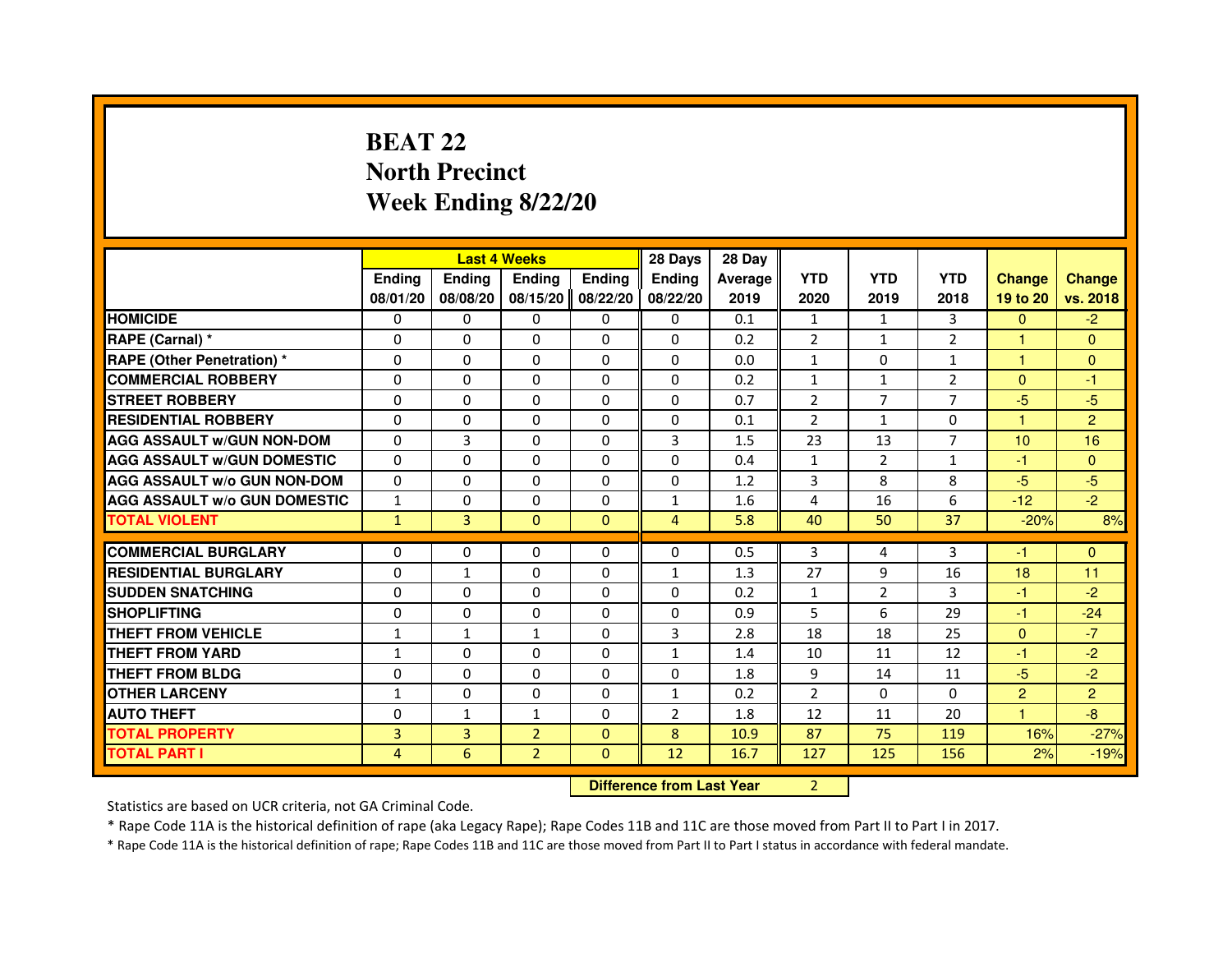# **BEAT 23 North PrecinctWeek Ending 8/22/20**

|                                     |                |                                  | <b>Last 4 Weeks</b> |                | 28 Days        | 28 Day  |                |                |                |                      |                |
|-------------------------------------|----------------|----------------------------------|---------------------|----------------|----------------|---------|----------------|----------------|----------------|----------------------|----------------|
|                                     | <b>Ending</b>  | <b>Ending</b>                    | <b>Ending</b>       | <b>Ending</b>  | <b>Ending</b>  | Average | <b>YTD</b>     | <b>YTD</b>     | <b>YTD</b>     | <b>Change</b>        | <b>Change</b>  |
|                                     | 08/01/20       | 08/08/20                         | 08/15/20            | 08/22/20       | 08/22/20       | 2019    | 2020           | 2019           | 2018           | 19 to 20             | vs. 2018       |
| <b>HOMICIDE</b>                     | 0              | 0                                | $\mathbf{0}$        | 0              | 0              | 0.2     | $\mathbf{1}$   | $\overline{2}$ | $\mathbf{1}$   | $-1$                 | $\mathbf{0}$   |
| RAPE (Carnal) *                     | 0              | 0                                | 0                   | 0              | 0              | 0.1     | 0              | 1              | $\mathbf{1}$   | $-1$                 | -1             |
| RAPE (Other Penetration) *          | $\Omega$       | $\Omega$                         | 0                   | $\Omega$       | $\Omega$       | 0.0     | $\overline{2}$ | $\Omega$       | $\Omega$       | $\overline{2}$       | $\overline{2}$ |
| <b>COMMERCIAL ROBBERY</b>           | 0              | $\Omega$                         | $\Omega$            | $\Omega$       | 0              | 0.0     | 0              | 0              | $\mathbf{1}$   | $\overline{0}$       | $-1$           |
| <b>STREET ROBBERY</b>               | $\mathbf{1}$   | $\Omega$                         | $\Omega$            | $\Omega$       | $\mathbf{1}$   | 0.2     | 8              | 3              | 4              | 5                    | 4              |
| <b>RESIDENTIAL ROBBERY</b>          | 0              | 0                                | 0                   | 0              | $\Omega$       | 0.0     | $\mathbf{1}$   | $\Omega$       | 3              | $\blacktriangleleft$ | $-2$           |
| <b>AGG ASSAULT W/GUN NON-DOM</b>    | $\mathbf{1}$   | $\Omega$                         | 0                   | $\Omega$       | $\mathbf{1}$   | 1.0     | 4              | 8              | 9              | $-4$                 | $-5$           |
| <b>AGG ASSAULT W/GUN DOMESTIC</b>   | $\Omega$       | $\Omega$                         | 0                   | $\Omega$       | $\Omega$       | 0.2     | 3              | 3              | $\overline{2}$ | $\Omega$             | $\mathbf{1}$   |
| <b>AGG ASSAULT W/o GUN NON-DOM</b>  | $\mathbf{1}$   | $\Omega$                         | $\Omega$            | $\Omega$       | $\mathbf{1}$   | 1.2     | $\overline{2}$ | 11             | 5              | $-9$                 | $-3$           |
| <b>AGG ASSAULT W/o GUN DOMESTIC</b> | 0              | $\Omega$                         | 0                   | 1              | $\mathbf{1}$   | 0.8     | 4              | 5              | $\overline{7}$ | -1                   | $-3$           |
| <b>TOTAL VIOLENT</b>                | 3              | $\mathbf{0}$                     | $\mathbf{0}$        | $\mathbf{1}$   | $\overline{4}$ | 3.6     | 25             | 33             | 33             | $-24%$               | $-24%$         |
| <b>COMMERCIAL BURGLARY</b>          | 1              | 0                                | 0                   | 0              | 1              | 1.3     | 6              | 6              | 8              | $\mathbf{0}$         | $-2$           |
| <b>RESIDENTIAL BURGLARY</b>         | 0              | $\mathbf{1}$                     | 0                   | $\mathbf{1}$   | $\overline{2}$ | 0.8     | 11             | 9              | 12             | $\overline{2}$       | $-1$           |
| <b>SUDDEN SNATCHING</b>             | 0              | $\Omega$                         | $\Omega$            | $\Omega$       | $\Omega$       | 0.2     | $\overline{2}$ | $\mathbf{1}$   | $\overline{2}$ | $\mathbf{1}$         | $\mathbf{0}$   |
| <b>SHOPLIFTING</b>                  | 0              | $\mathbf{0}$                     | 0                   | $\mathbf{0}$   | 0              | 1.5     | 8              | 13             | 26             | $-5$                 | $-18$          |
| THEFT FROM VEHICLE                  | 1              | $\Omega$                         | 0                   | $\Omega$       | $\mathbf{1}$   | 2.5     | 22             | 18             | 23             | 4                    | $-1$           |
| <b>THEFT FROM YARD</b>              | $\Omega$       | $\Omega$                         | $\overline{2}$      | $\Omega$       | $\overline{2}$ | 1.0     | 20             | 6              | 15             | 14                   | 5              |
| <b>THEFT FROM BLDG</b>              | $\Omega$       | $\Omega$                         | $\mathbf{1}$        | $\Omega$       | $\mathbf{1}$   | 1.0     | $\overline{7}$ | 9              | 18             | $-2$                 | $-11$          |
| <b>OTHER LARCENY</b>                | $\Omega$       | $\Omega$                         | $\Omega$            | $\Omega$       | $\Omega$       | 0.2     | $\overline{2}$ | $\overline{2}$ | 5              | $\Omega$             | $-3$           |
| <b>AUTO THEFT</b>                   | $\Omega$       | $\Omega$                         | $\mathbf{1}$        | $\Omega$       | $\mathbf{1}$   | 1.1     | 10             | 8              | 11             | $\overline{2}$       | $-1$           |
| <b>TOTAL PROPERTY</b>               | $\overline{2}$ | $\mathbf{1}$                     | 4                   | $\mathbf{1}$   | 8              | 9.6     | 88             | 72             | 120            | 22%                  | $-27%$         |
| <b>TOTAL PART I</b>                 | 5              | $\mathbf{1}$                     | $\overline{4}$      | $\overline{2}$ | 12             | 13.2    | 113            | 105            | 153            | 8%                   | $-26%$         |
|                                     |                | <b>Difference from Last Year</b> |                     | 8              |                |         |                |                |                |                      |                |

 **Difference from Last Year**

Statistics are based on UCR criteria, not GA Criminal Code.

\* Rape Code 11A is the historical definition of rape (aka Legacy Rape); Rape Codes 11B and 11C are those moved from Part II to Part I in 2017.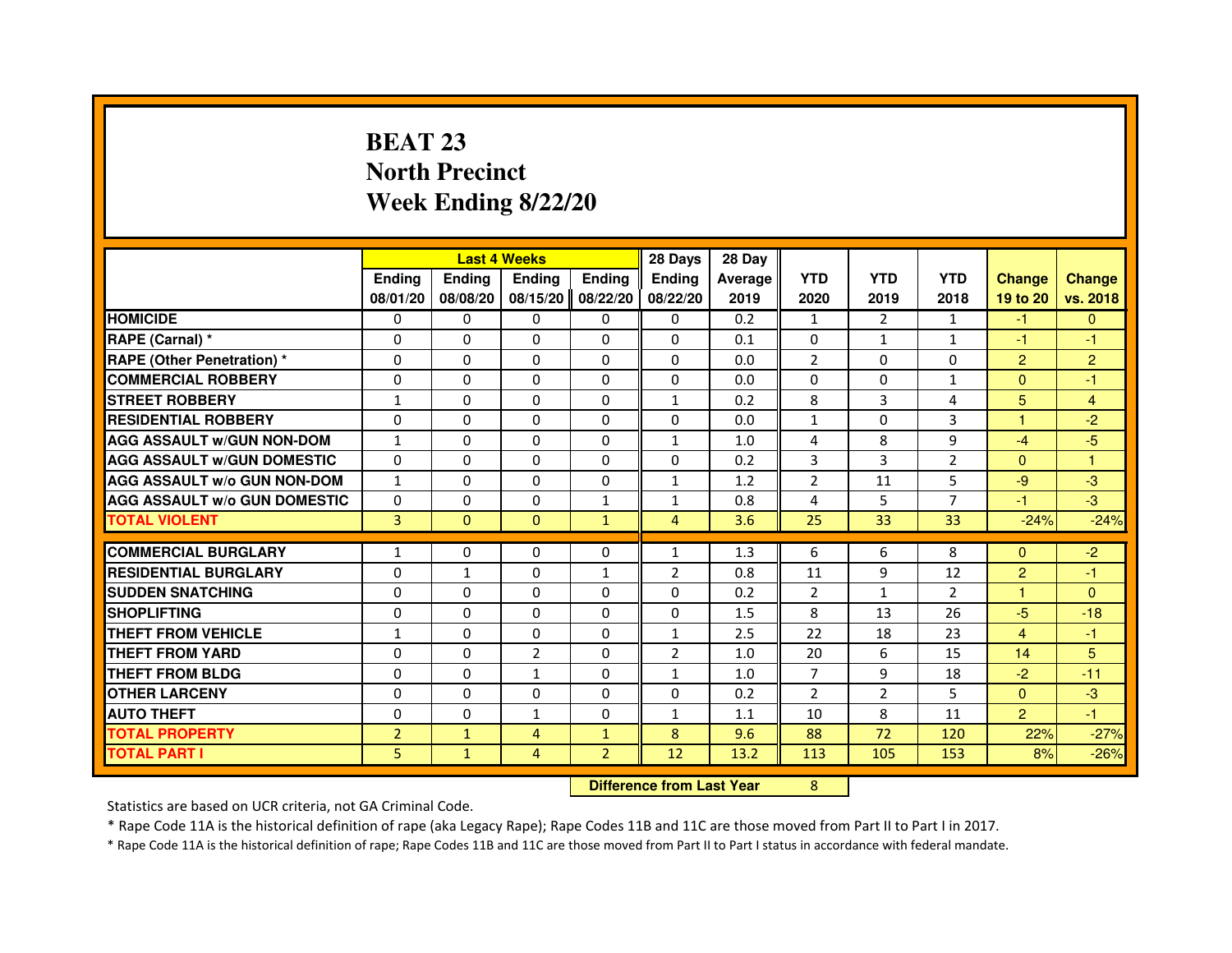# **BEAT 24 North PrecinctWeek Ending 8/22/20**

|                                     |               | <b>Last 4 Weeks</b> |               |                | 28 Days        | 28 Day  |                |                |              |                      |                |
|-------------------------------------|---------------|---------------------|---------------|----------------|----------------|---------|----------------|----------------|--------------|----------------------|----------------|
|                                     | <b>Endina</b> | <b>Ending</b>       | <b>Endina</b> | <b>Ending</b>  | <b>Endina</b>  | Average | <b>YTD</b>     | <b>YTD</b>     | <b>YTD</b>   | <b>Change</b>        | <b>Change</b>  |
|                                     | 08/01/20      | 08/08/20            | 08/15/20      | 08/22/20       | 08/22/20       | 2019    | 2020           | 2019           | 2018         | 19 to 20             | vs. 2018       |
| <b>HOMICIDE</b>                     | $\mathbf{0}$  | 0                   | 0             | $\mathbf{0}$   | 0              | 0.0     | 1              | 0              | 0            | 1                    |                |
| RAPE (Carnal) *                     | $\Omega$      | $\Omega$            | $\Omega$      | $\Omega$       | $\Omega$       | 0.2     | $\mathbf{1}$   | $\mathbf{1}$   | $\Omega$     | $\Omega$             | $\mathbf{1}$   |
| RAPE (Other Penetration) *          | 0             | $\Omega$            | $\Omega$      | $\Omega$       | $\Omega$       | 0.2     | $\Omega$       | $\mathbf{1}$   | $\Omega$     | $-1$                 | $\mathbf{0}$   |
| <b>COMMERCIAL ROBBERY</b>           | 0             | 0                   | 0             | 0              | 0              | 0.2     | $\mathbf{1}$   | 0              | 0            | $\overline{1}$       | 1              |
| <b>STREET ROBBERY</b>               | $\Omega$      | $\Omega$            | 0             | $\Omega$       | 0              | 0.8     | 4              | 5              | 4            | $-1$                 | $\Omega$       |
| <b>RESIDENTIAL ROBBERY</b>          | 0             | $\Omega$            | 0             | $\Omega$       | $\Omega$       | 0.1     | $\Omega$       | $\mathbf{1}$   | $\Omega$     | $-1$                 | $\Omega$       |
| <b>AGG ASSAULT W/GUN NON-DOM</b>    | $\Omega$      | $\Omega$            | $\Omega$      | 1              | $\mathbf{1}$   | 0.3     | 6              | $\overline{2}$ | $\mathbf{1}$ | 4                    | 5              |
| <b>AGG ASSAULT W/GUN DOMESTIC</b>   | $\Omega$      | $\Omega$            | $\Omega$      | $\Omega$       | 0              | 0.0     | 0              | $\Omega$       | 0            | $\mathbf{0}$         | $\Omega$       |
| <b>AGG ASSAULT W/o GUN NON-DOM</b>  | 0             | 0                   | 0             | 0              | $\Omega$       | 0.4     | 4              | 4              | 4            | $\Omega$             | $\overline{0}$ |
| <b>AGG ASSAULT W/o GUN DOMESTIC</b> | 0             | 0                   | 0             | 0              | 0              | 0.5     | $\overline{2}$ | 3              | $\mathbf{1}$ | -1                   | $\overline{1}$ |
| <b>TOTAL VIOLENT</b>                | $\mathbf{0}$  | $\mathbf{0}$        | $\mathbf{0}$  | $\mathbf{1}$   | $\mathbf{1}$   | 2.7     | 19             | 17             | 10           | 12%                  | 90%            |
|                                     |               |                     |               |                |                |         |                |                |              |                      |                |
| <b>COMMERCIAL BURGLARY</b>          | 0             | $\mathbf{0}$        | 0             | $\mathbf{1}$   | $\mathbf{1}$   | 0.4     | 2              | 5              | $\mathbf{1}$ | $-3$                 | 1              |
| <b>RESIDENTIAL BURGLARY</b>         | 0             | $\mathbf{0}$        | 0             | $\mathbf{1}$   | $\mathbf{1}$   | 1.2     | 6              | 8              | 6            | $-2$                 | $\mathbf{0}$   |
| <b>SUDDEN SNATCHING</b>             | 0             | $\Omega$            | 0             | $\Omega$       | 0              | 0.2     | $\mathbf{1}$   | $\mathbf{1}$   | 3            | $\Omega$             | $-2$           |
| <b>SHOPLIFTING</b>                  | 0             | $\Omega$            | 0             | $\Omega$       | 0              | 2.1     | 20             | 23             | 55           | $-3$                 | $-35$          |
| <b>THEFT FROM VEHICLE</b>           | $\Omega$      | $\overline{2}$      | $\Omega$      | $\Omega$       | $\overline{2}$ | 3.6     | 21             | 37             | 25           | $-16$                | $-4$           |
| <b>THEFT FROM YARD</b>              | $\Omega$      | $\Omega$            | $\Omega$      | $\Omega$       | $\Omega$       | 4.1     | 15             | 37             | 15           | $-22$                | $\Omega$       |
| <b>THEFT FROM BLDG</b>              | 0             | 0                   | 1             | 0              | $\mathbf{1}$   | 1.1     | $\overline{7}$ | 9              | 18           | $-2$                 | $-11$          |
| <b>OTHER LARCENY</b>                | 0             | $\mathbf{1}$        | 0             | $\Omega$       | $\mathbf{1}$   | 1.4     | 10             | 9              | 3            | $\blacktriangleleft$ | $\overline{7}$ |
| <b>AUTO THEFT</b>                   | $\Omega$      | $\overline{2}$      | $\Omega$      | $\Omega$       | $\overline{2}$ | 0.7     | 11             | $\overline{7}$ | 8            | 4                    | 3              |
| <b>TOTAL PROPERTY</b>               | $\Omega$      | 5                   | $\mathbf{1}$  | $\overline{2}$ | 8              | 14.8    | 93             | 136            | 134          | $-32%$               | $-31%$         |
| <b>TOTAL PART I</b>                 | $\Omega$      | 5                   | $\mathbf{1}$  | 3              | 9              | 17.5    | 112            | 153            | 144          | $-27%$               | $-22%$         |

 **Difference from Last Year**-41

Statistics are based on UCR criteria, not GA Criminal Code.

\* Rape Code 11A is the historical definition of rape (aka Legacy Rape); Rape Codes 11B and 11C are those moved from Part II to Part I in 2017.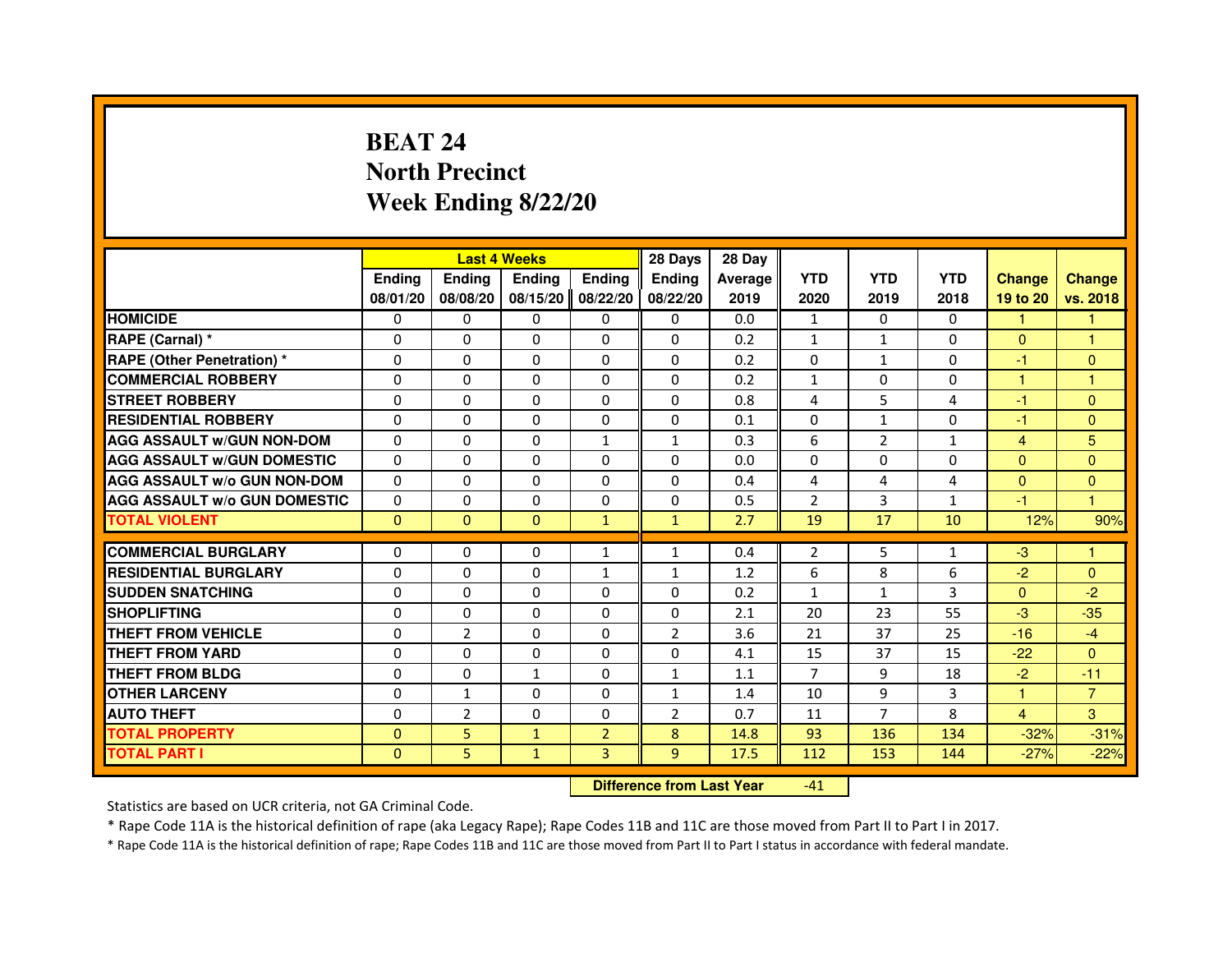# **BEAT 25 North PrecinctWeek Ending 8/22/20**

|                                     |                |               | <b>Last 4 Weeks</b>              |                | 28 Days        | 28 Day         |                |                |                |                |                |
|-------------------------------------|----------------|---------------|----------------------------------|----------------|----------------|----------------|----------------|----------------|----------------|----------------|----------------|
|                                     | <b>Ending</b>  | <b>Ending</b> | <b>Ending</b>                    | <b>Ending</b>  | <b>Ending</b>  | <b>Average</b> | <b>YTD</b>     | <b>YTD</b>     | <b>YTD</b>     | <b>Change</b>  | <b>Change</b>  |
|                                     | 08/01/20       | 08/08/20      | 08/15/20                         | 08/22/20       | 08/22/20       | 2019           | 2020           | 2019           | 2018           | 19 to 20       | vs. 2018       |
| <b>HOMICIDE</b>                     | 0              | $\Omega$      | $\mathbf{0}$                     | $\Omega$       | 0              | 0.0            | $\Omega$       | $\Omega$       | $\Omega$       | $\Omega$       | $\Omega$       |
| RAPE (Carnal) *                     | 0              | 0             | 0                                | $\Omega$       | 0              | 0.1            | $\overline{2}$ | $\mathbf{1}$   | $\overline{2}$ | 1              | $\Omega$       |
| <b>RAPE (Other Penetration) *</b>   | $\Omega$       | $\Omega$      | $\Omega$                         | $\Omega$       | $\Omega$       | 0.0            | $\Omega$       | $\mathbf{0}$   | $\Omega$       | $\mathbf{0}$   | $\mathbf{0}$   |
| <b>COMMERCIAL ROBBERY</b>           | $\Omega$       | $\Omega$      | $\Omega$                         | $\Omega$       | $\Omega$       | 0.1            | $\mathbf{0}$   | $\mathbf{1}$   | $\mathbf 0$    | $-1$           | $\Omega$       |
| <b>STREET ROBBERY</b>               | $\Omega$       | $\Omega$      | 0                                | $\Omega$       | $\Omega$       | 0.5            | $\mathbf{0}$   | 4              | 8              | $-4$           | $-8$           |
| <b>RESIDENTIAL ROBBERY</b>          | $\Omega$       | $\Omega$      | 0                                | $\Omega$       | $\Omega$       | 0.0            | $\mathbf{1}$   | $\mathbf{0}$   | 0              | 1              | 1              |
| <b>AGG ASSAULT w/GUN NON-DOM</b>    | $\Omega$       | $\Omega$      | 0                                | $\Omega$       | $\Omega$       | 0.2            | $\Omega$       | $\overline{2}$ | $\Omega$       | $-2$           | $\Omega$       |
| <b>AGG ASSAULT W/GUN DOMESTIC</b>   | $\Omega$       | $\Omega$      | $\Omega$                         | $\Omega$       | $\Omega$       | 0.0            | $\Omega$       | $\mathbf{0}$   | $\overline{2}$ | $\Omega$       | $-2$           |
| <b>AGG ASSAULT w/o GUN NON-DOM</b>  | $\Omega$       | 0             | 0                                | 0              | 0              | 0.2            | 5              | 3              | $\overline{2}$ | $\overline{2}$ | 3              |
| <b>AGG ASSAULT W/o GUN DOMESTIC</b> | $\Omega$       | 0             | 0                                | $\Omega$       | $\Omega$       | 0.2            | 6              | $\mathbf{1}$   | $\overline{2}$ | 5              | $\overline{4}$ |
| <b>TOTAL VIOLENT</b>                | $\mathbf{0}$   | $\mathbf{0}$  | $\mathbf{0}$                     | $\mathbf{0}$   | $\mathbf{0}$   | 1.2            | 14             | 12             | 16             | 17%            | $-13%$         |
| <b>COMMERCIAL BURGLARY</b>          | 0              | 0             | 0                                | 0              | 0              | 0.8            | 6              | 6              | 1              | $\Omega$       | 5              |
| <b>RESIDENTIAL BURGLARY</b>         | $\Omega$       | $\mathbf{1}$  | $\Omega$                         | $\Omega$       | $\mathbf{1}$   | 1.4            | 9              | 13             | 3              | $-4$           | 6              |
| <b>SUDDEN SNATCHING</b>             | $\Omega$       | $\Omega$      | $\Omega$                         | $\Omega$       | $\Omega$       | 0.1            | $\mathcal{P}$  | $\mathbf{1}$   | $\Omega$       | 1              | $\overline{2}$ |
| <b>SHOPLIFTING</b>                  | 0              | 0             | 1                                | 1              | $\overline{2}$ | 1.5            | 16             | 12             | 8              | $\overline{4}$ | 8              |
| <b>THEFT FROM VEHICLE</b>           | $\Omega$       | $\Omega$      | 0                                | $\Omega$       | $\Omega$       | 5.0            | 20             | 39             | 34             | $-19$          | $-14$          |
| <b>THEFT FROM YARD</b>              | 0              | 0             | $\Omega$                         | 0              | 0              | 1.8            | 13             | 15             | 17             | $-2$           | $-4$           |
| <b>THEFT FROM BLDG</b>              | $\mathbf{1}$   | $\Omega$      | $\Omega$                         | $\Omega$       | $\mathbf{1}$   | 2.0            | 6              | 12             | 16             | $-6$           | $-10$          |
| <b>OTHER LARCENY</b>                | $\Omega$       | $\Omega$      | 0                                | 1              | 1              | 0.5            | 8              | 4              | 6              | $\overline{4}$ | $\overline{2}$ |
| <b>AUTO THEFT</b>                   | $\mathbf{1}$   | $\Omega$      | $\mathbf{1}$                     | $\Omega$       | $\overline{2}$ | 1.3            | 8              | 8              | 10             | $\Omega$       | $-2$           |
| <b>TOTAL PROPERTY</b>               | $\overline{2}$ | $\mathbf{1}$  | $\overline{2}$                   | $\overline{2}$ | $\overline{7}$ | 14.3           | 88             | 110            | 95             | $-20%$         | $-7%$          |
| <b>TOTAL PART I</b>                 | $\overline{2}$ | $\mathbf{1}$  | $\overline{2}$                   | $\overline{2}$ | $\overline{7}$ | 15.4           | 102            | 122            | 111            | $-16%$         | $-8%$          |
|                                     |                |               | <b>Difference from Last Year</b> |                | $-20$          |                |                |                |                |                |                |

 **Difference from Last Year**

Statistics are based on UCR criteria, not GA Criminal Code.

\* Rape Code 11A is the historical definition of rape (aka Legacy Rape); Rape Codes 11B and 11C are those moved from Part II to Part I in 2017.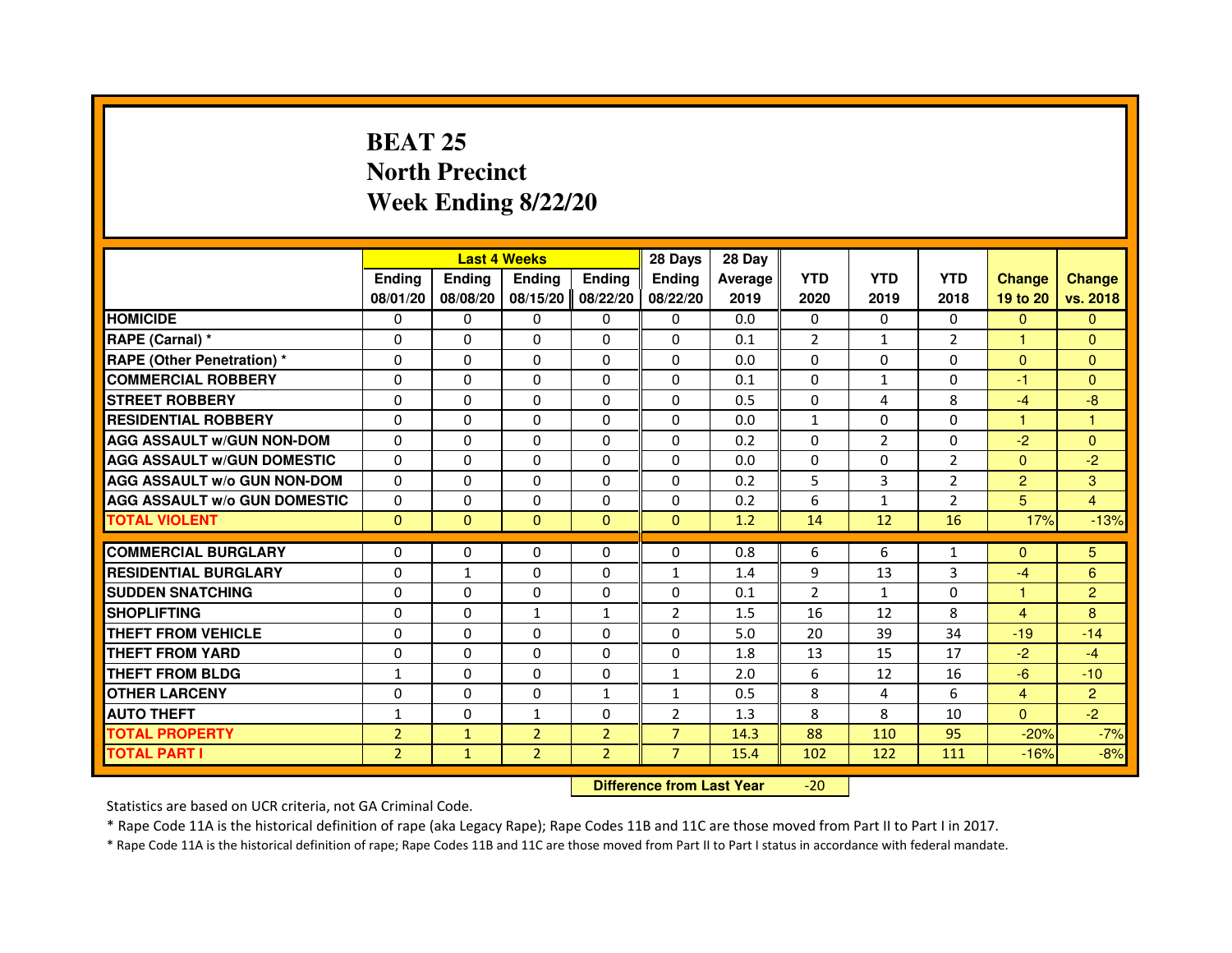# **BEAT 26 North PrecinctWeek Ending 8/22/20**

|                                     |                |                | <b>Last 4 Weeks</b> |               | 28 Days        | 28 Day  |                |              |                |                      |                |
|-------------------------------------|----------------|----------------|---------------------|---------------|----------------|---------|----------------|--------------|----------------|----------------------|----------------|
|                                     | <b>Ending</b>  | <b>Endina</b>  | <b>Ending</b>       | <b>Ending</b> | <b>Endina</b>  | Average | <b>YTD</b>     | <b>YTD</b>   | <b>YTD</b>     | <b>Change</b>        | <b>Change</b>  |
|                                     | 08/01/20       | 08/08/20       | 08/15/20            | 08/22/20      | 08/22/20       | 2019    | 2020           | 2019         | 2018           | 19 to 20             | vs. 2018       |
| <b>HOMICIDE</b>                     | $\mathbf{0}$   | $\Omega$       | $\mathbf{0}$        | $\mathbf{0}$  | 0              | 0.1     | 0              | $\mathbf{1}$ | $\mathbf{0}$   | -1                   | $\mathbf{0}$   |
| RAPE (Carnal) *                     | $\mathbf{1}$   | $\Omega$       | $\Omega$            | $\Omega$      | $\mathbf{1}$   | 0.2     | 4              | $\mathbf{1}$ | $\overline{2}$ | 3                    | $\overline{2}$ |
| <b>RAPE (Other Penetration) *</b>   | 0              | $\mathbf{0}$   | $\mathbf{0}$        | $\mathbf{0}$  | $\mathbf{0}$   | 0.0     | $\Omega$       | 0            | $\mathbf{1}$   | $\Omega$             | -1             |
| <b>COMMERCIAL ROBBERY</b>           | 0              | $\Omega$       | 0                   | $\Omega$      | $\Omega$       | 0.1     | $\mathbf{1}$   | $\Omega$     | $\Omega$       | 1                    | 1              |
| <b>STREET ROBBERY</b>               | $\Omega$       | 1              | 0                   | $\Omega$      | $\mathbf{1}$   | 1.2     | 6              | 8            | 8              | $-2$                 | $-2$           |
| <b>RESIDENTIAL ROBBERY</b>          | $\Omega$       | $\Omega$       | $\Omega$            | $\Omega$      | $\Omega$       | 0.0     | $\Omega$       | $\Omega$     | 0              | $\mathbf{0}$         | $\mathbf{0}$   |
| <b>AGG ASSAULT W/GUN NON-DOM</b>    | $\Omega$       | $\Omega$       | $\Omega$            | $\Omega$      | $\Omega$       | 0.4     | 4              | 3            | $\Omega$       | $\mathbf{1}$         | 4              |
| <b>AGG ASSAULT W/GUN DOMESTIC</b>   | $\Omega$       | $\mathbf{0}$   | 0                   | $\mathbf{0}$  | 0              | 0.0     | $\Omega$       | 0            | 0              | $\mathbf{0}$         | $\Omega$       |
| <b>AGG ASSAULT W/o GUN NON-DOM</b>  | $\mathbf{1}$   | 1              | 0                   | 0             | $\overline{2}$ | 1.2     | 14             | 10           | 15             | 4                    | -1             |
| <b>AGG ASSAULT W/o GUN DOMESTIC</b> | 0              | $\Omega$       | 0                   | 1             | $\mathbf{1}$   | 0.2     | 4              | 3            | $\mathbf{1}$   | $\blacktriangleleft$ | 3              |
| <b>TOTAL VIOLENT</b>                | $\overline{2}$ | $\overline{2}$ | $\Omega$            | $\mathbf{1}$  | 5              | 3.4     | 33             | 26           | 27             | 27%                  | 22%            |
|                                     |                |                |                     |               |                |         |                |              |                |                      |                |
| <b>COMMERCIAL BURGLARY</b>          | 0              | $\mathbf{0}$   | 0                   | $\mathbf{0}$  | 0              | 0.5     | 12             | 5            | 1              | $\overline{7}$       | 11             |
| <b>RESIDENTIAL BURGLARY</b>         | 0              | 0              | 0                   | 0             | 0              | 0.2     | 0              | 1            | 1              | -1                   | -1             |
| <b>SUDDEN SNATCHING</b>             | 0              | $\mathbf{0}$   | 0                   | $\Omega$      | $\Omega$       | 0.5     | $\overline{2}$ | 5            | 9              | $-3$                 | $-7$           |
| <b>SHOPLIFTING</b>                  | $\Omega$       | $\Omega$       | $\Omega$            | $\Omega$      | $\Omega$       | 2.6     | 18             | 22           | 21             | $-4$                 | $-3$           |
| THEFT FROM VEHICLE                  | 1              | $\Omega$       | $\mathbf{1}$        | $\Omega$      | $\overline{2}$ | 2.9     | 18             | 24           | 23             | $-6$                 | $-5$           |
| THEFT FROM YARD                     | $\mathbf{1}$   | 0              | $\Omega$            | 0             | $\mathbf{1}$   | 1.7     | 15             | 12           | 13             | 3                    | $\overline{2}$ |
| THEFT FROM BLDG                     | $\Omega$       | $\Omega$       | $\mathbf{1}$        | $\Omega$      | $\mathbf{1}$   | 2.5     | 6              | 14           | 22             | -8                   | $-16$          |
| <b>OTHER LARCENY</b>                | 0              | $\Omega$       | 0                   | $\Omega$      | $\Omega$       | 0.4     | $\mathbf{1}$   | 3            | 5              | $-2$                 | $-4$           |
| <b>AUTO THEFT</b>                   | $\Omega$       | $\Omega$       | $\Omega$            | $\Omega$      | $\Omega$       | 0.7     | 10             | 4            | 12             | 6                    | $-2$           |
| <b>TOTAL PROPERTY</b>               | $\overline{2}$ | $\mathbf{0}$   | $\overline{2}$      | $\mathbf{0}$  | $\overline{4}$ | 11.9    | 82             | 90           | 107            | $-9%$                | $-23%$         |
| <b>TOTAL PART I</b>                 | 4              | $\overline{2}$ | $\overline{2}$      | $\mathbf{1}$  | 9              | 15.3    | 115            | 116          | 134            | $-1%$                | $-14%$         |

 **Difference from Last Year**

-1

Statistics are based on UCR criteria, not GA Criminal Code.

\* Rape Code 11A is the historical definition of rape (aka Legacy Rape); Rape Codes 11B and 11C are those moved from Part II to Part I in 2017.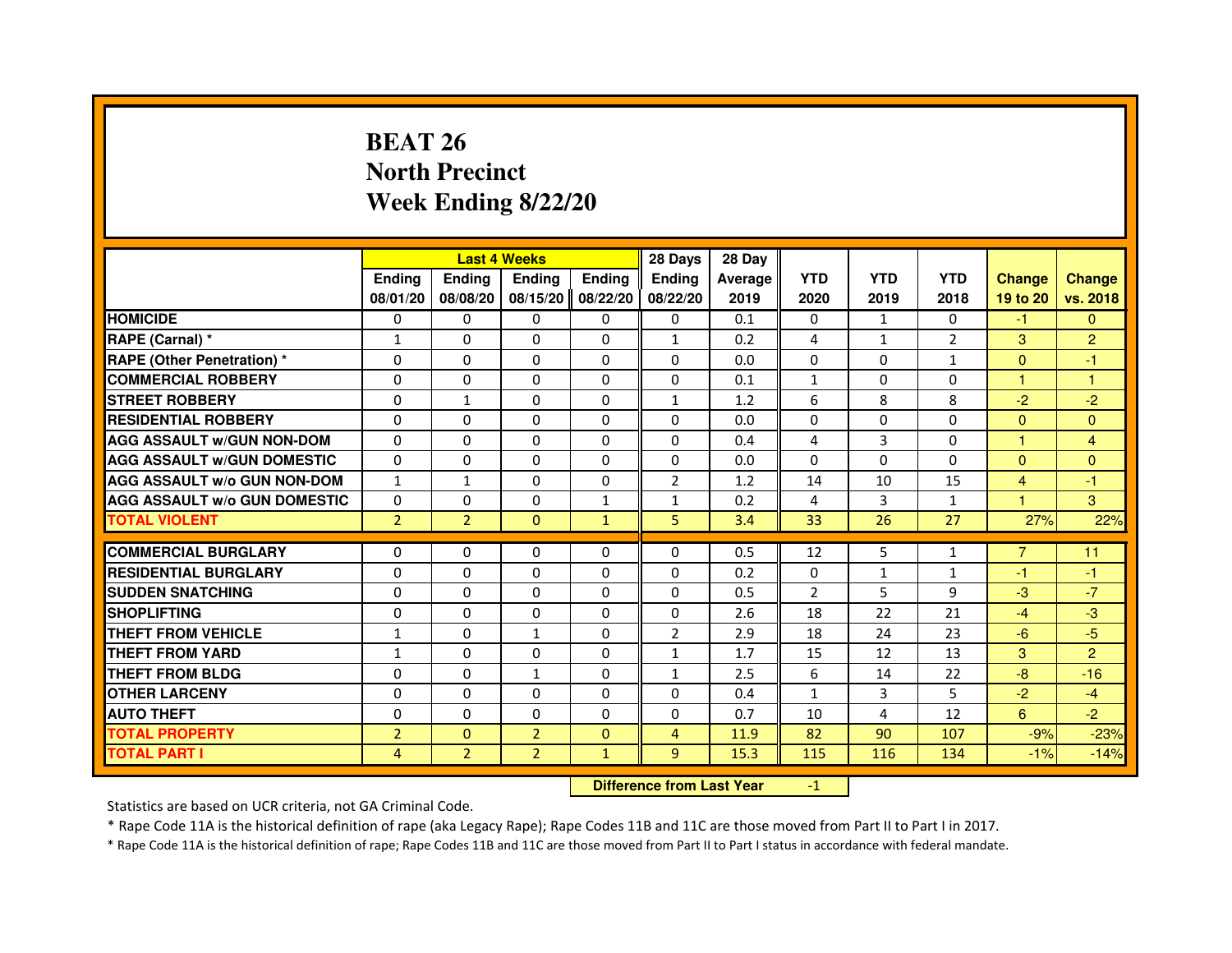# **BEAT 27 North PrecinctWeek Ending 8/22/20**

|                                     |                | <b>Last 4 Weeks</b> |               |                | 28 Days                          | 28 Day  |                |                |                |                |                |
|-------------------------------------|----------------|---------------------|---------------|----------------|----------------------------------|---------|----------------|----------------|----------------|----------------|----------------|
|                                     | <b>Ending</b>  | <b>Ending</b>       | <b>Ending</b> | <b>Ending</b>  | <b>Ending</b>                    | Average | <b>YTD</b>     | <b>YTD</b>     | <b>YTD</b>     | <b>Change</b>  | <b>Change</b>  |
|                                     | 08/01/20       | 08/08/20            | 08/15/20      | 08/22/20       | 08/22/20                         | 2019    | 2020           | 2019           | 2018           | 19 to 20       | vs. 2018       |
| <b>HOMICIDE</b>                     | $\mathbf{0}$   | $\Omega$            | $\Omega$      | $\Omega$       | 0                                | 0.1     | $\Omega$       | $\Omega$       | 0              | $\Omega$       | $\Omega$       |
| RAPE (Carnal) *                     | 0              | $\Omega$            | 0             | $\Omega$       | $\mathbf{0}$                     | 0.3     | $\overline{2}$ | $\Omega$       | 0              | $\overline{2}$ | $\overline{2}$ |
| <b>RAPE (Other Penetration) *</b>   | $\mathbf 0$    | 0                   | $\Omega$      | $\Omega$       | $\Omega$                         | 0.2     | $\Omega$       | $\Omega$       | $\overline{2}$ | $\Omega$       | $-2$           |
| <b>COMMERCIAL ROBBERY</b>           | $\mathbf 0$    | $\mathbf{0}$        | $\Omega$      | $\mathbf{0}$   | $\mathbf{0}$                     | 0.1     | $\mathbf{0}$   | $\mathbf{1}$   | $\overline{2}$ | $-1$           | $-2$           |
| <b>STREET ROBBERY</b>               | $\mathbf{1}$   | $\Omega$            | $\Omega$      | $\Omega$       | $\mathbf{1}$                     | 1.4     | 6              | 11             | 5              | $-5$           | $\mathbf{1}$   |
| <b>RESIDENTIAL ROBBERY</b>          | 0              | $\Omega$            | 0             | $\mathbf{0}$   | $\Omega$                         | 0.1     | 0              | $\mathbf{1}$   | $\overline{2}$ | $-1$           | $-2$           |
| <b>AGG ASSAULT W/GUN NON-GUN</b>    | $\Omega$       | 0                   | $\mathbf{1}$  | $\mathbf{0}$   | $\mathbf{1}$                     | 1.0     | 11             | 9              | 8              | $\overline{2}$ | 3              |
| <b>AGG ASSAULT W/GUN DOMESTIC</b>   | $\Omega$       | $\Omega$            | $\Omega$      | $\mathbf{0}$   | $\Omega$                         | 0.2     | $\mathbf{1}$   | $\mathcal{P}$  | $\mathbf{1}$   | $-1$           | $\Omega$       |
| <b>AGG ASSAULT W/o GUN NON-DOM</b>  | $\Omega$       | 3                   | 0             | $\mathbf{1}$   | 4                                | 1.5     | 13             | 13             | 5              | $\Omega$       | 8              |
| <b>AGG ASSAULT W/o GUN DOMESTIC</b> | $\Omega$       | 0                   | 0             | $\Omega$       | $\Omega$                         | 1.3     | 2              | 12             | $\mathbf{1}$   | $-10$          | 1              |
| <b>TOTAL VIOLENT</b>                | $\mathbf{1}$   | 3                   | $\mathbf{1}$  | $\mathbf{1}$   | 6                                | 6.2     | 35             | 49             | 26             | $-29%$         | 35%            |
| <b>COMMERCIAL BURGLARY</b>          | 0              | 0                   | 0             | 0              | 0                                | 0.7     | $\overline{2}$ | 3              | 5              | -1             | $-3$           |
| <b>RESIDENTIAL BURGLARY</b>         | $\Omega$       | $\Omega$            | $\Omega$      | $\mathbf{0}$   | $\Omega$                         | 0.5     | 4              | 4              | 6              | $\Omega$       | $-2$           |
| <b>SUDDEN SNATCHING</b>             | $\Omega$       | $\Omega$            | $\Omega$      | $\Omega$       | $\Omega$                         | 0.3     | 4              | $\mathcal{P}$  | $\overline{7}$ | $\overline{2}$ | $-3$           |
| <b>SHOPLIFTING</b>                  | 0              | 0                   | 0             | 1              | $\mathbf{1}$                     | 3.1     | 17             | 19             | 32             | $-2$           | $-15$          |
| THEFT FROM VEHICLE                  | 0              | $\Omega$            | 0             | $\mathbf{1}$   | $\mathbf{1}$                     | 3.1     | 16             | 28             | 17             | $-12$          | $-1$           |
| THEFT FROM YARD                     | $\mathbf 0$    | $\mathbf{1}$        | $\Omega$      | $\mathbf{1}$   | $\overline{2}$                   | 0.8     | 16             | 4              | 13             | 12             | 3              |
| <b>THEFT FROM BLDG</b>              | 0              | $\Omega$            | 0             | $\mathbf{1}$   | $\mathbf{1}$                     | 2.4     | 14             | 22             | 26             | $-8$           | $-12$          |
| <b>OTHER LARCENY</b>                | 0              | $\mathbf{1}$        | 0             | $\mathbf{0}$   | $\mathbf{1}$                     | 0.2     | $\mathbf{1}$   | $\overline{2}$ | $\overline{2}$ | $-1$           | $-1$           |
| <b>AUTO THEFT</b>                   | $\overline{2}$ | $\mathbf{1}$        | $\Omega$      | $\mathbf{0}$   | 3                                | 0.9     | 14             | 8              | 9              | 6              | 5              |
| <b>TOTAL PROPERTY</b>               | $\overline{2}$ | 3                   | $\Omega$      | $\overline{4}$ | 9                                | 12.0    | 88             | 92             | 117            | $-4%$          | $-25%$         |
| <b>TOTAL PART I</b>                 | 3              | 6                   | $\mathbf{1}$  | 5              | 15                               | 18.3    | 123            | 141            | 143            | $-13%$         | $-14%$         |
|                                     |                |                     |               |                | <b>Difference from Last Year</b> |         | $-18$          |                |                |                |                |

 **Difference from Last Year**

Statistics are based on UCR criteria, not GA Criminal Code.

\* Rape Code 11A is the historical definition of rape (aka Legacy Rape); Rape Codes 11B and 11C are those moved from Part II to Part I in 2017.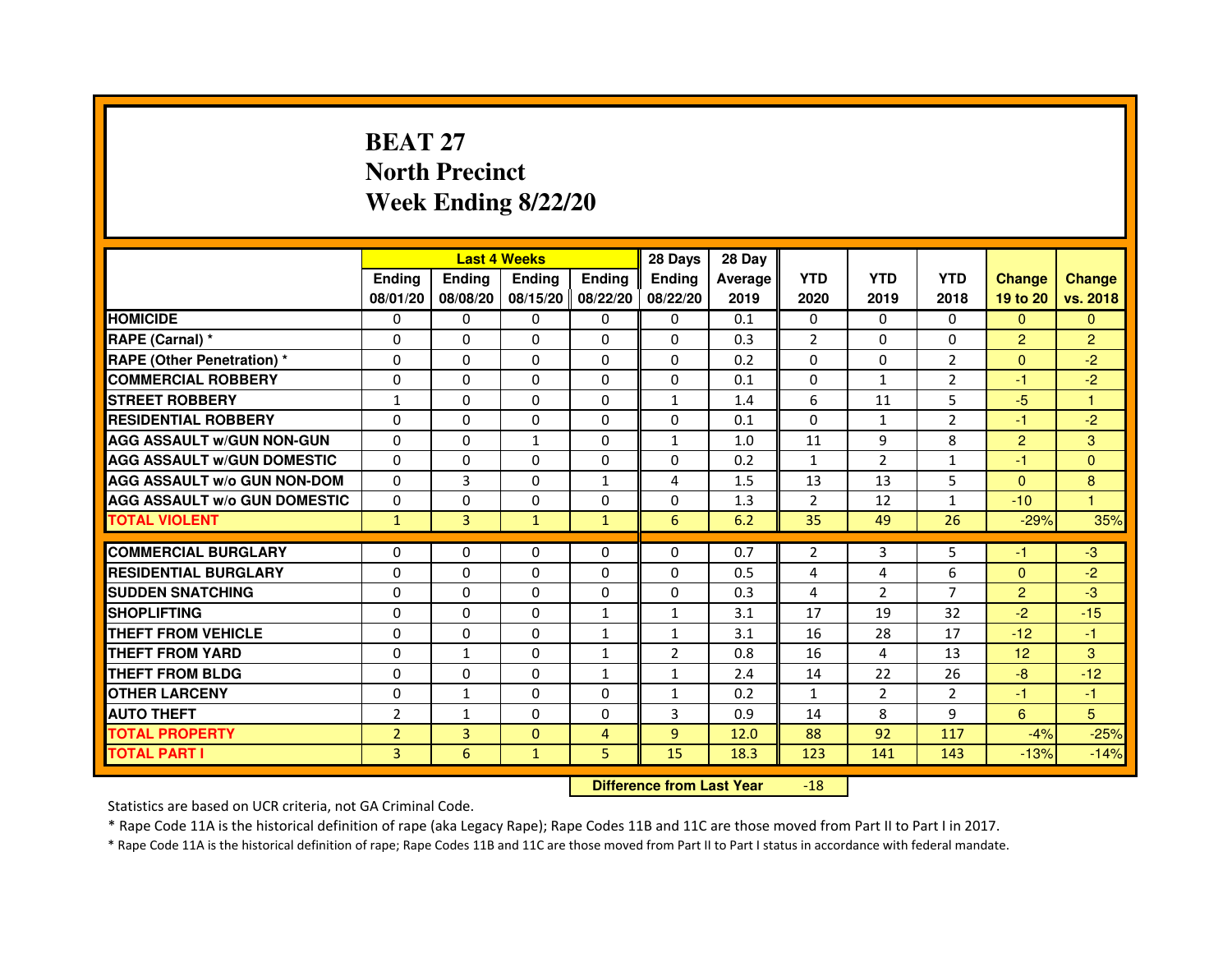# **BEAT 31 Central PrecinctWeek Ending 8/22/20**

|                                     |                |                | <b>Last 4 Weeks</b> |                | 28 Days        | 28 Day  |                |                |                |                |                |
|-------------------------------------|----------------|----------------|---------------------|----------------|----------------|---------|----------------|----------------|----------------|----------------|----------------|
|                                     | <b>Endina</b>  | <b>Ending</b>  | <b>Endina</b>       | <b>Ending</b>  | <b>Endina</b>  | Average | <b>YTD</b>     | <b>YTD</b>     | <b>YTD</b>     | <b>Change</b>  | <b>Change</b>  |
|                                     | 08/01/20       | 08/08/20       | 08/15/20 08/22/20   |                | 08/22/20       | 2019    | 2020           | 2019           | 2018           | 19 to 20       | vs. 2018       |
| <b>HOMICIDE</b>                     | 0              | 0              | $\mathbf{0}$        | 0              | 0              | 0.1     | 1              | $\mathbf{1}$   | $\mathbf{0}$   | $\mathbf{0}$   |                |
| RAPE (Carnal) *                     | $\Omega$       | $\Omega$       | $\Omega$            | $\Omega$       | $\Omega$       | 0.3     | 4              | 3              | $\Omega$       | $\mathbf{1}$   | $\overline{4}$ |
| <b>RAPE (Other Penetration)*</b>    | $\Omega$       | $\Omega$       | $\Omega$            | $\Omega$       | 0              | 0.2     | $\mathbf{1}$   | $\Omega$       | $\mathbf{1}$   | $\mathbf{1}$   | $\Omega$       |
| <b>COMMERCIAL ROBBERY</b>           | 0              | 0              | 0                   | 0              | 0              | 0.0     | 0              | 0              | 1              | $\Omega$       | $-1$           |
| <b>STREET ROBBERY</b>               | 0              | 0              | 0                   | 0              | 0              | 0.7     | 4              | 5              | 6              | $-1$           | $-2$           |
| <b>RESIDENTIAL ROBBERY</b>          | $\Omega$       | $\Omega$       | $\mathbf{1}$        | 0              | $\mathbf{1}$   | 0.0     | 3              | $\Omega$       | $\Omega$       | 3              | 3              |
| <b>AGG ASSAULT w/GUN NON-DOM</b>    | $\mathbf{1}$   | $\Omega$       | $\Omega$            | $\mathbf{1}$   | $\overline{2}$ | 1.1     | 8              | 10             | 6              | $-2$           | $\overline{2}$ |
| <b>AGG ASSAULT w/GUN DOMESTIC</b>   | $\Omega$       | $\Omega$       | $\Omega$            | $\Omega$       | 0              | 0.2     | $\overline{2}$ | $\overline{2}$ | $\mathbf{1}$   | $\Omega$       | 1              |
| <b>AGG ASSAULT W/o GUN NON-DOM</b>  | $\Omega$       | 0              | $\Omega$            | $\Omega$       | $\Omega$       | 0.7     | 3              | $\overline{7}$ | 4              | $-4$           | $-1$           |
| <b>AGG ASSAULT W/o GUN DOMESTIC</b> | $\Omega$       | $\Omega$       | $\Omega$            | 0              | 0              | 0.9     | 4              | 9              | $\overline{2}$ | $-5$           | $\overline{2}$ |
| <b>TOTAL VIOLENT</b>                | $\mathbf{1}$   | $\Omega$       | $\mathbf{1}$        | $\mathbf{1}$   | 3              | 4.1     | 30             | 37             | 21             | $-19%$         | 43%            |
|                                     |                |                |                     |                |                |         |                |                |                |                |                |
| <b>COMMERCIAL BURGLARY</b>          | $\Omega$       | 0              | $\mathbf{1}$        | 1              | $\overline{2}$ | 1.2     | $\overline{7}$ | 9              | $\overline{7}$ | $-2$           | $\mathbf{0}$   |
| <b>RESIDENTIAL BURGLARY</b>         | $\Omega$       | $\Omega$       | $\mathbf{1}$        | 0              | 1              | 3.5     | 22             | 29             | 21             | $-7$           | 1              |
| <b>SUDDEN SNATCHING</b>             | $\Omega$       | $\Omega$       | 0                   | 0              | 0              | 0.3     | 0              | 3              | $\mathbf{1}$   | $-3$           | $-1$           |
| <b>SHOPLIFTING</b>                  | $\Omega$       | $\mathbf 0$    | $\Omega$            | $\Omega$       | 0              | 0.4     | 6              | 3              | $\overline{2}$ | 3              | 4              |
| <b>THEFT FROM VEHICLE</b>           | $\Omega$       | $\Omega$       | $\Omega$            | $\Omega$       | $\Omega$       | 4.3     | 18             | 44             | 39             | $-26$          | $-21$          |
| <b>THEFT FROM YARD</b>              | 0              | $\Omega$       | $\Omega$            | $\overline{2}$ | $\mathfrak{p}$ | 4.4     | 25             | 36             | 26             | $-11$          | $-1$           |
| <b>THEFT FROM BLDG</b>              | 0              | 3              | 0                   | 1              | 4              | 1.5     | 13             | 13             | 19             | $\Omega$       | $-6$           |
| <b>OTHER LARCENY</b>                | $\Omega$       | $\mathbf{1}$   | $\Omega$            | $\overline{2}$ | 3              | 1.9     | 11             | 13             | $\overline{2}$ | $-2$           | 9              |
| <b>AUTO THEFT</b>                   | $\Omega$       | $\overline{2}$ | $\Omega$            | 0              | $\overline{2}$ | 1.1     | 17             | 10             | 16             | $\overline{7}$ | $\mathbf{1}$   |
| <b>TOTAL PROPERTY</b>               | $\overline{0}$ | 6              | $\overline{2}$      | 6              | 14             | 18.6    | 119            | 160            | 133            | $-26%$         | $-11%$         |
| <b>TOTAL PART I</b>                 | $\mathbf{1}$   | 6              | 3                   | $\overline{7}$ | 17             | 22.7    | 149            | 197            | 154            | $-24%$         | $-3%$          |

 **Difference from Last Year**-48

Statistics are based on UCR criteria, not GA Criminal Code.

\* Rape Code 11A is the historical definition of rape (aka Legacy Rape); Rape Codes 11B and 11C are those moved from Part II to Part I in 2017.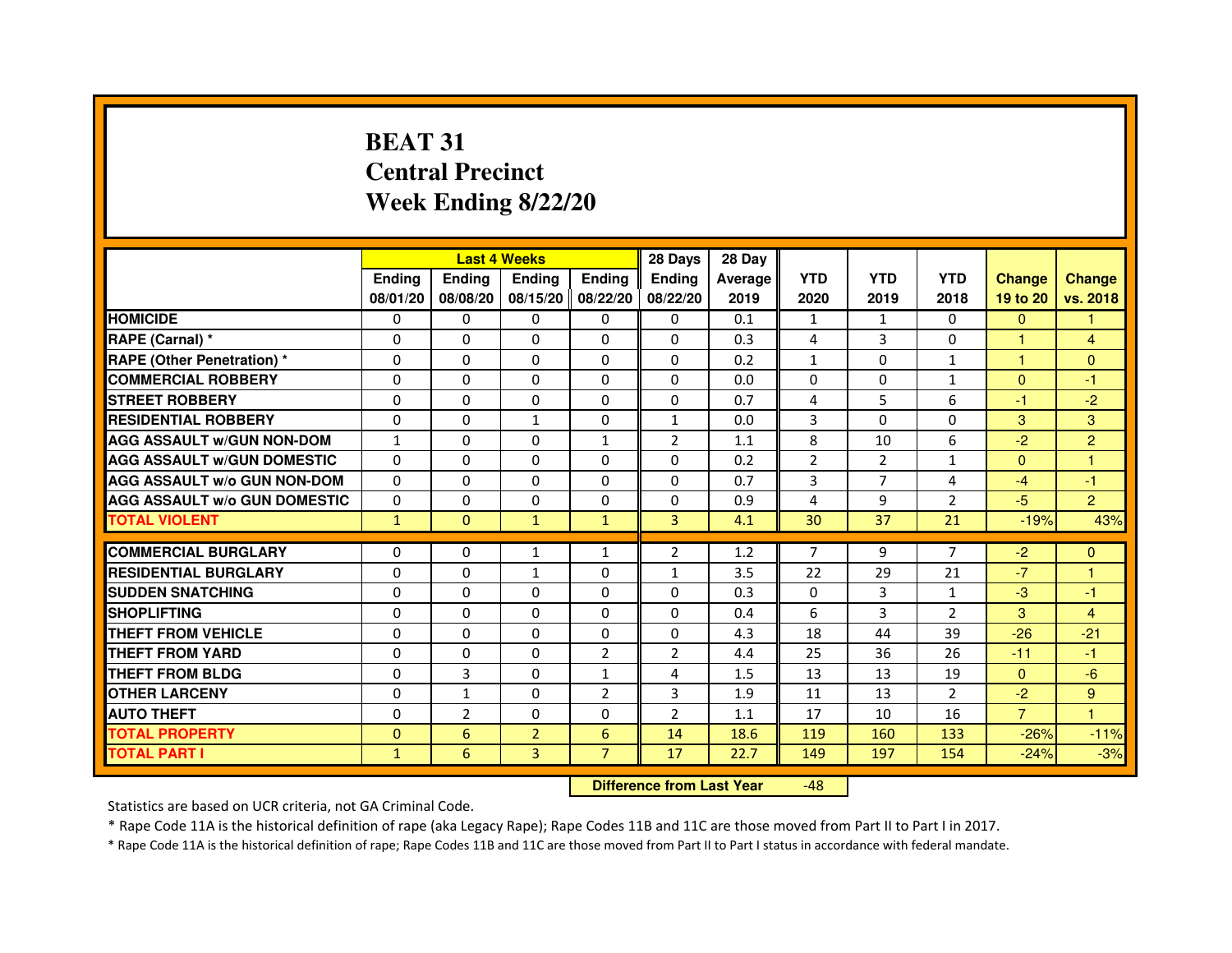# **BEAT 32 Central PrecinctWeek Ending 8/22/20**

|                                     |                |                         | <b>Last 4 Weeks</b>              |                   | 28 Days        | 28 Day  |                |                |              |               |                |
|-------------------------------------|----------------|-------------------------|----------------------------------|-------------------|----------------|---------|----------------|----------------|--------------|---------------|----------------|
|                                     | <b>Ending</b>  | <b>Ending</b>           | <b>Ending</b>                    | <b>Ending</b>     | <b>Ending</b>  | Average | <b>YTD</b>     | <b>YTD</b>     | <b>YTD</b>   | <b>Change</b> | <b>Change</b>  |
|                                     | 08/01/20       | 08/08/20                |                                  | 08/15/20 08/22/20 | 08/22/20       | 2019    | 2020           | 2019           | 2018         | 19 to 20      | vs. 2018       |
| <b>HOMICIDE</b>                     | 0              | $\Omega$                | $\Omega$                         | 0                 | 0              | 0.1     | 0              | $\mathbf{1}$   | 0            | $-1$          | $\mathbf{0}$   |
| RAPE (Carnal) *                     | $\Omega$       | 0                       | $\Omega$                         | 1                 | $\mathbf{1}$   | 0.2     | $\mathbf{1}$   | 0              | 1            | 1             | $\mathbf{0}$   |
| <b>RAPE (Other Penetration) *</b>   | 0              | 0                       | $\Omega$                         | 0                 | 0              | 0.1     | $\Omega$       | 0              | 1            | $\Omega$      | $-1$           |
| <b>COMMERCIAL ROBBERY</b>           | $\Omega$       | $\Omega$                | $\Omega$                         | $\mathbf{1}$      | $\mathbf{1}$   | 0.9     | 3              | $\overline{7}$ | 3            | $-4$          | $\mathbf{0}$   |
| <b>STREET ROBBERY</b>               | $\Omega$       | $\Omega$                | $\Omega$                         | $\Omega$          | $\Omega$       | 0.2     | $\Omega$       | 3              | 4            | $-3$          | $-4$           |
| <b>RESIDENTIAL ROBBERY</b>          | $\Omega$       | $\Omega$                | $\Omega$                         | $\Omega$          | 0              | 0.0     | 0              | $\Omega$       | $\Omega$     | $\Omega$      | $\mathbf{0}$   |
| <b>AGG ASSAULT w/GUN NON-DOM</b>    | $\Omega$       | $\Omega$                | $\mathbf{1}$                     | $\mathbf{1}$      | $\overline{2}$ | 0.2     | 5              | $\overline{2}$ | 4            | 3             | $\mathbf{1}$   |
| <b>AGG ASSAULT W/GUN DOMESTIC</b>   | $\Omega$       | $\Omega$                | $\Omega$                         | $\Omega$          | $\Omega$       | 0.0     | $\mathbf{1}$   | $\Omega$       | $\Omega$     | $\mathbf{1}$  | $\mathbf{1}$   |
| <b>AGG ASSAULT w/o GUN NON-DOM</b>  | $\Omega$       | $\mathbf{1}$            | $\Omega$                         | $\Omega$          | $\mathbf{1}$   | 0.3     | $\overline{2}$ | 4              | 2            | $-2$          | $\Omega$       |
| <b>AGG ASSAULT w/o GUN DOMESTIC</b> | $\Omega$       | $\Omega$                | $\Omega$                         | $\Omega$          | $\Omega$       | 0.4     | 3              | 4              | $\mathbf{1}$ | $-1$          | $\overline{2}$ |
| <b>TOTAL VIOLENT</b>                | $\mathbf{0}$   | $\mathbf{1}$            | $\mathbf{1}$                     | 3                 | 5              | 2.5     | 15             | 21             | 16           | $-29%$        | $-6%$          |
| <b>COMMERCIAL BURGLARY</b>          | 0              | 0                       | 0                                | 0                 | 0              | 0.3     | 6              | 3              | 2            | 3             | 4              |
| <b>RESIDENTIAL BURGLARY</b>         | 0              | $\Omega$                | $\Omega$                         | 0                 | $\Omega$       | 1.8     | 11             | 16             | 20           | $-5$          | -9             |
| <b>SUDDEN SNATCHING</b>             | $\Omega$       | $\Omega$                | $\Omega$                         | $\Omega$          | $\Omega$       | 0.2     | $\Omega$       | $\mathbf{1}$   | $\Omega$     | $-1$          | $\Omega$       |
| <b>SHOPLIFTING</b>                  | $\mathbf{1}$   | $\mathbf{0}$            | 0                                | 0                 | $\mathbf{1}$   | 3.1     | 18             | 30             | 50           | $-12$         | $-32$          |
| THEFT FROM VEHICLE                  | $\Omega$       | $\mathbf{1}$            | $\Omega$                         | $\Omega$          | $\mathbf{1}$   | 4.9     | 28             | 38             | 48           | $-10$         | $-20$          |
| <b>THEFT FROM YARD</b>              | $\mathbf{1}$   | $\Omega$                | $\Omega$                         | $\Omega$          | $\mathbf{1}$   | 2.6     | 21             | 21             | 33           | $\mathbf{0}$  | $-12$          |
| <b>THEFT FROM BLDG</b>              | $\overline{2}$ | $\mathbf{1}$            | $\mathbf{1}$                     | $\Omega$          | 4              | 2.5     | 14             | 22             | 24           | $-8$          | $-10$          |
| <b>OTHER LARCENY</b>                | $\Omega$       | $\mathbf{1}$            | $\Omega$                         | $\mathbf{0}$      | $\mathbf{1}$   | 0.8     | 13             | $\overline{2}$ | 13           | 11            | $\Omega$       |
| <b>AUTO THEFT</b>                   | $\Omega$       | $\mathbf{1}$            | $\Omega$                         | $\Omega$          | $\mathbf{1}$   | 1.2     | $\overline{7}$ | 11             | 15           | $-4$          | $-8$           |
| <b>TOTAL PROPERTY</b>               | $\overline{4}$ | $\overline{\mathbf{4}}$ | $\mathbf{1}$                     | $\mathbf{0}$      | $\overline{9}$ | 17.3    | 118            | 144            | 205          | $-18%$        | $-42%$         |
| <b>TOTAL PART I</b>                 | 4              | 5                       | $\overline{2}$                   | $\overline{3}$    | 14             | 19.8    | 133            | 165            | 221          | $-19%$        | $-40%$         |
|                                     |                |                         | <b>Difference from Last Year</b> |                   | $-32$          |         |                |                |              |               |                |

 **Difference from Last Year**

Statistics are based on UCR criteria, not GA Criminal Code.

\* Rape Code 11A is the historical definition of rape (aka Legacy Rape); Rape Codes 11B and 11C are those moved from Part II to Part I in 2017.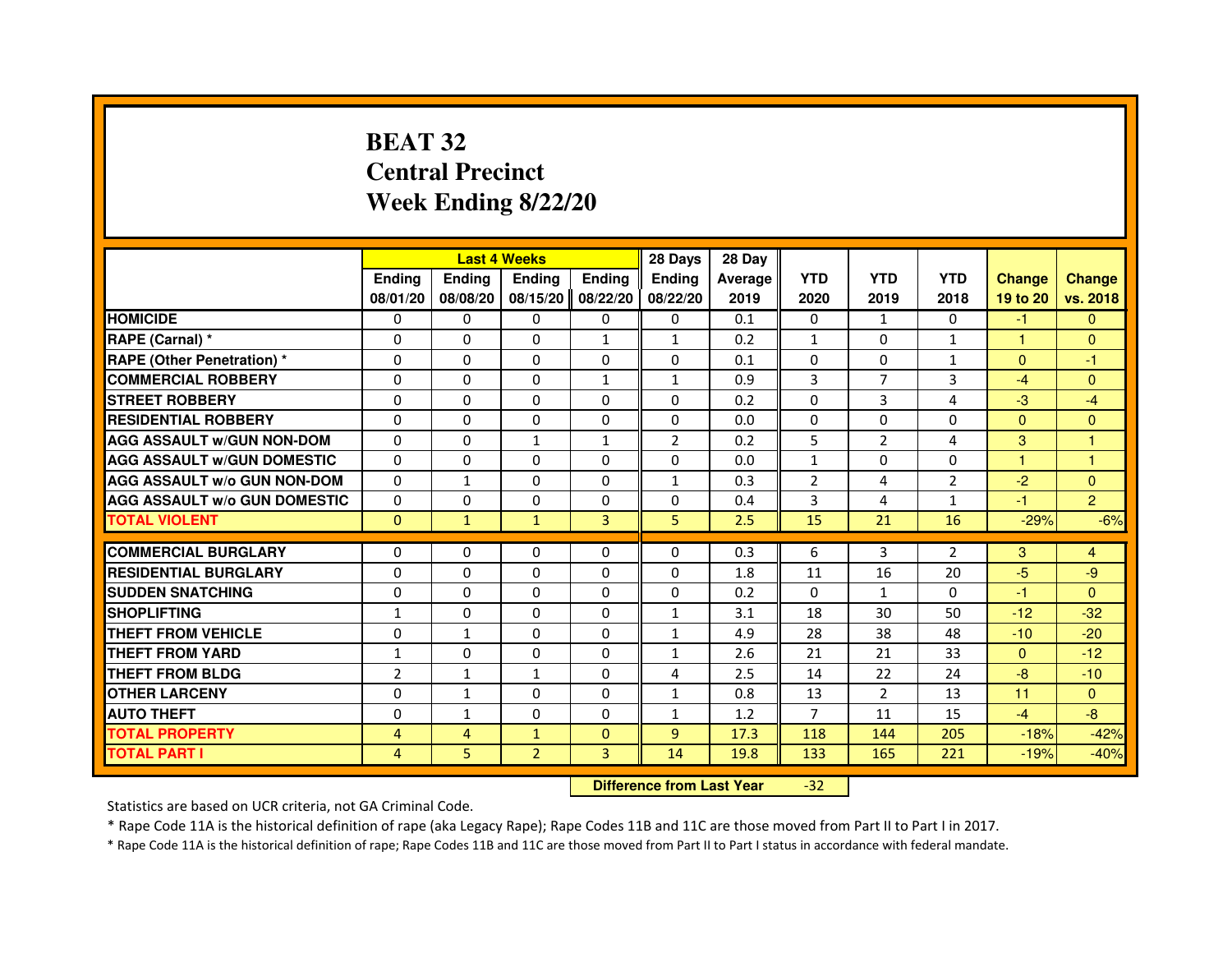# **BEAT 33 Central PrecinctWeek Ending 8/22/20**

|                                     |                | <b>Last 4 Weeks</b> |                                  |               | 28 Days        | 28 Day  |                |                |                |                |                |
|-------------------------------------|----------------|---------------------|----------------------------------|---------------|----------------|---------|----------------|----------------|----------------|----------------|----------------|
|                                     | <b>Ending</b>  | Ending              | Ending                           | <b>Ending</b> | <b>Ending</b>  | Average | <b>YTD</b>     | <b>YTD</b>     | <b>YTD</b>     | <b>Change</b>  | <b>Change</b>  |
|                                     | 08/01/20       | 08/08/20            | 08/15/20 08/22/20                |               | 08/22/20       | 2019    | 2020           | 2019           | 2018           | 19 to 20       | vs. 2018       |
| <b>HOMICIDE</b>                     | $\Omega$       | $\Omega$            | $\Omega$                         | $\Omega$      | 0              | 0.2     | $\mathbf{1}$   | $\mathbf{1}$   | $\Omega$       | $\Omega$       | $\mathbf{1}$   |
| RAPE (Carnal) *                     | 0              | $\mathbf{0}$        | 0                                | 0             | 0              | 0.0     | $\mathbf{1}$   | 0              | 3              | 1              | $-2$           |
| <b>RAPE (Other Penetration) *</b>   | $\Omega$       | 0                   | $\Omega$                         | 0             | $\Omega$       | 0.1     | $\Omega$       | $\Omega$       | $\mathbf{1}$   | $\Omega$       | -1             |
| <b>COMMERCIAL ROBBERY</b>           | $\Omega$       | $\Omega$            | $\mathbf 0$                      | $\Omega$      | $\Omega$       | 0.3     | $\mathbf{1}$   | $\overline{2}$ | $\mathbf{1}$   | $-1$           | $\mathbf{0}$   |
| <b>STREET ROBBERY</b>               | $\Omega$       | $\Omega$            | $\Omega$                         | $\Omega$      | $\Omega$       | 1.3     | $\overline{7}$ | 10             | 15             | $-3$           | $-8$           |
| <b>RESIDENTIAL ROBBERY</b>          | $\Omega$       | $\Omega$            | $\Omega$                         | $\Omega$      | 0              | 0.0     | $\Omega$       | 0              | $\Omega$       | $\Omega$       | $\mathbf{0}$   |
| <b>AGG ASSAULT W/GUN NON-DOM</b>    | $\Omega$       | $\Omega$            | $\mathbf 0$                      | $\mathbf{1}$  | $\mathbf{1}$   | 1.0     | $\overline{7}$ | 8              | $\overline{7}$ | $-1$           | $\mathbf{0}$   |
| <b>AGG ASSAULT W/GUN DOMESTIC</b>   | $\Omega$       | $\Omega$            | $\Omega$                         | 0             | $\Omega$       | 0.2     | $\mathbf{1}$   | $\mathcal{P}$  | $\Omega$       | $-1$           | $\mathbf{1}$   |
| <b>AGG ASSAULT W/o GUN NON-DOM</b>  | 0              | $\overline{2}$      | 0                                | 0             | 2              | 0.9     | $\overline{7}$ | 10             | 3              | $-3$           | $\overline{4}$ |
| <b>AGG ASSAULT W/o GUN DOMESTIC</b> | $\Omega$       | 0                   | 0                                | 0             | 0              | 0.7     | 7              | 8              | $\mathbf{1}$   | $-1$           | 6              |
| <b>TOTAL VIOLENT</b>                | $\mathbf 0$    | $\overline{2}$      | $\mathbf 0$                      | $\mathbf{1}$  | 3              | 4.7     | 32             | 41             | 31             | $-22%$         | 3%             |
| <b>COMMERCIAL BURGLARY</b>          | 0              | 0                   | 0                                | 0             | 0              | 1.3     | 7              | 5              | 6              | $\overline{2}$ | $\mathbf{1}$   |
| <b>RESIDENTIAL BURGLARY</b>         | 1              | $\Omega$            | $\mathbf 0$                      | $\mathbf{1}$  | $\overline{2}$ | 1.8     | 12             | 20             | 13             | $-8$           | $-1$           |
| <b>SUDDEN SNATCHING</b>             | $\Omega$       | $\Omega$            | $\Omega$                         | $\Omega$      | $\Omega$       | 0.1     | $\mathcal{P}$  | $\mathbf{1}$   | 3              | $\overline{1}$ | $-1$           |
| <b>SHOPLIFTING</b>                  | 0              | 0                   | $\mathbf{1}$                     | 0             | 1              | 7.9     | 22             | 71             | 32             | $-49$          | $-10$          |
| THEFT FROM VEHICLE                  | $\overline{2}$ | $\mathbf{1}$        | $\mathbf{1}$                     | $\mathbf{1}$  | 5              | 3.4     | 27             | 31             | 31             | $-4$           | $-4$           |
| THEFT FROM YARD                     | $\mathbf{1}$   | $\overline{2}$      | $\mathbf{1}$                     | $\mathbf{1}$  | 5              | 3.6     | 35             | 35             | 28             | $\mathbf{0}$   | $\overline{7}$ |
| THEFT FROM BLDG                     | 0              | $\Omega$            | $\mathbf{1}$                     | $\Omega$      | $\mathbf{1}$   | 1.7     | 13             | 13             | 19             | $\Omega$       | $-6$           |
| <b>OTHER LARCENY</b>                | $\Omega$       | $\Omega$            | $\mathbf{1}$                     | $\mathbf{1}$  | $\overline{2}$ | 2.0     | 6              | 23             | 3              | $-17$          | 3              |
| <b>AUTO THEFT</b>                   | $\Omega$       | $\Omega$            | $\mathbf 0$                      | $\mathbf{1}$  | $\mathbf{1}$   | 1.4     | 12             | 11             | 30             | $\mathbf{1}$   | $-18$          |
| <b>TOTAL PROPERTY</b>               | 4              | 3                   | 5                                | 5             | 17             | 23.2    | 136            | 210            | 165            | $-35%$         | $-18%$         |
| <b>TOTAL PART I</b>                 | 4              | 5                   | 5                                | 6             | 20             | 27.8    | 168            | 251            | 196            | $-33%$         | $-14%$         |
|                                     |                |                     | <b>Difference from Last Year</b> |               | $-83$          |         |                |                |                |                |                |

 **Difference from Last Year**

Statistics are based on UCR criteria, not GA Criminal Code.

\* Rape Code 11A is the historical definition of rape (aka Legacy Rape); Rape Codes 11B and 11C are those moved from Part II to Part I in 2017.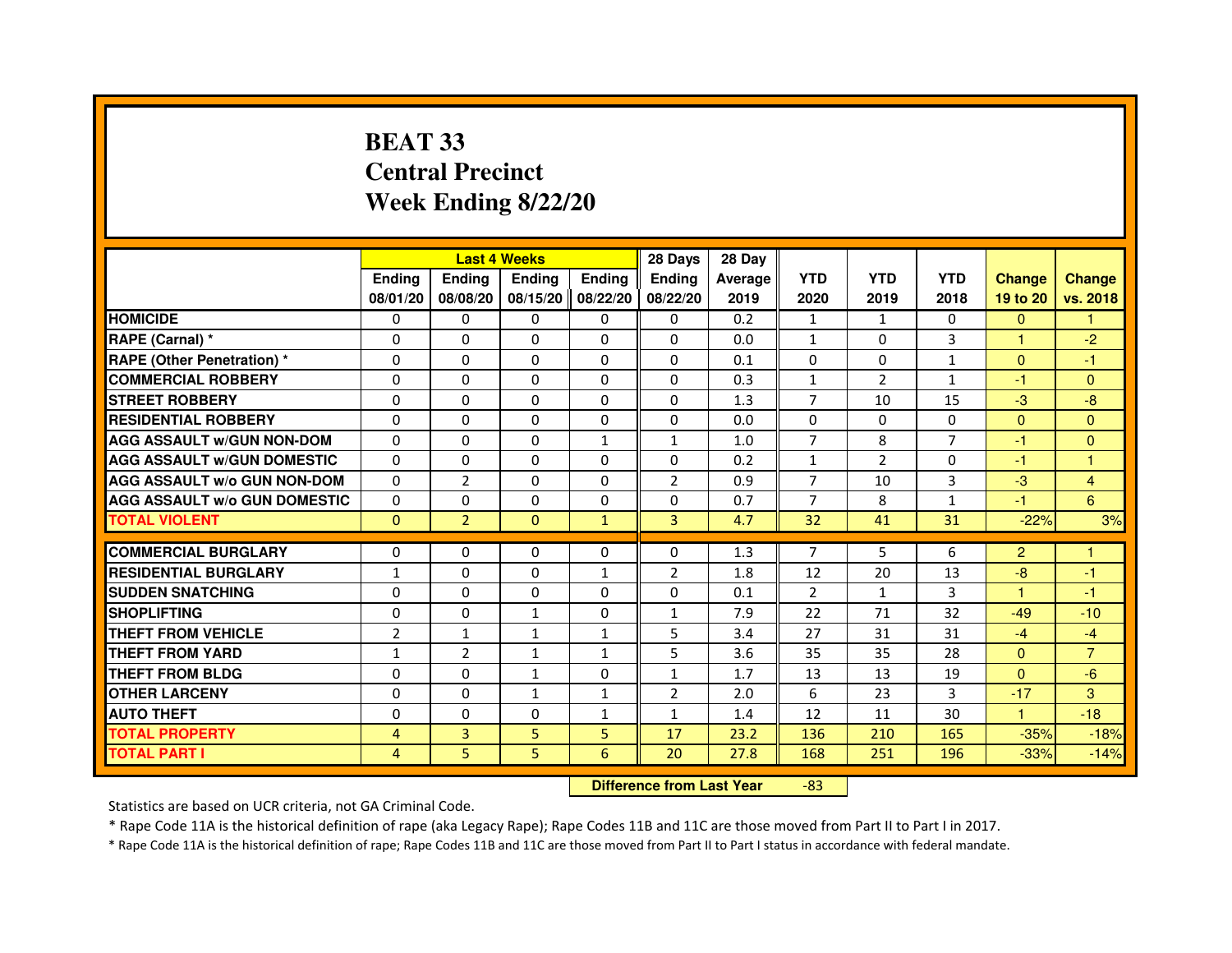# **BEAT 34 Central PrecinctWeek Ending 8/22/20**

|                                     |                | <b>Last 4 Weeks</b> |                                  |                | 28 Days        | 28 Day  |                |                |                |                |                |
|-------------------------------------|----------------|---------------------|----------------------------------|----------------|----------------|---------|----------------|----------------|----------------|----------------|----------------|
|                                     | Ending         | Ending              | Ending                           | <b>Ending</b>  | Ending         | Average | <b>YTD</b>     | <b>YTD</b>     | <b>YTD</b>     | <b>Change</b>  | <b>Change</b>  |
|                                     | 08/01/20       | 08/08/20            | 08/15/20 08/22/20                |                | 08/22/20       | 2019    | 2020           | 2019           | 2018           | 19 to 20       | vs. 2018       |
| <b>HOMICIDE</b>                     | 0              | $\Omega$            | $\mathbf{0}$                     | 0              | 0              | 0.1     | $\overline{2}$ | $\Omega$       | $\mathbf{1}$   | $\overline{2}$ | 1.             |
| RAPE (Carnal) *                     | 0              | 0                   | $\mathbf{1}$                     | 0              | 1              | 0.2     | 5              | $\overline{2}$ | $\mathbf{1}$   | 3              | 4              |
| RAPE (Other Penetration) *          | $\Omega$       | $\mathbf 0$         | $\Omega$                         | 0              | 0              | 0.1     | $\mathbf{1}$   | $\mathbf{1}$   | $\Omega$       | $\mathbf{0}$   | 1              |
| <b>COMMERCIAL ROBBERY</b>           | $\mathbf 0$    | 0                   | $\Omega$                         | $\mathbf{1}$   | $\mathbf{1}$   | 0.0     | $\mathbf{1}$   | $\mathbf{0}$   | $\Omega$       | $\mathbf{1}$   | $\mathbf{1}$   |
| <b>STREET ROBBERY</b>               | $\mathbf{1}$   | $\Omega$            | $\Omega$                         | $\Omega$       | 1              | 0.9     | 12             | 9              | 5              | 3              | $\overline{7}$ |
| <b>RESIDENTIAL ROBBERY</b>          | $\Omega$       | $\mathbf 0$         | 0                                | 0              | 0              | 0.2     | $\mathbf{0}$   | $\overline{2}$ | $\mathbf{1}$   | $-2$           | $-1$           |
| <b>AGG ASSAULT w/GUN NON-DOM</b>    | $\Omega$       | $\Omega$            | $\mathbf{1}$                     | $\Omega$       | $\mathbf{1}$   | 1.8     | 11             | 9              | 11             | $\overline{2}$ | $\Omega$       |
| <b>AGG ASSAULT W/GUN DOMESTIC</b>   | $\Omega$       | $\Omega$            | $\mathbf 0$                      | $\Omega$       | $\Omega$       | 0.5     | $\Omega$       | 4              | 3              | $-4$           | $-3$           |
| <b>AGG ASSAULT W/o GUN NON-DOM</b>  | $\Omega$       | $\Omega$            | $\Omega$                         | $\Omega$       | $\Omega$       | 0.9     | 10             | $\overline{7}$ | 11             | 3              | $-1$           |
| <b>AGG ASSAULT W/o GUN DOMESTIC</b> | $\mathbf{1}$   | $\mathbf{1}$        | $\Omega$                         | 0              | $\overline{2}$ | 1.6     | 14             | 15             | 11             | $-1$           | 3              |
| <b>TOTAL VIOLENT</b>                | $\overline{2}$ | $\mathbf{1}$        | $\overline{2}$                   | $\mathbf{1}$   | 6              | 6.2     | 56             | 49             | 44             | 14%            | 27%            |
| <b>COMMERCIAL BURGLARY</b>          | 0              | 0                   | 0                                | 0              | 0              | 0.5     | 3              | $\overline{2}$ | $\mathbf{1}$   | 1              | $\overline{2}$ |
| <b>RESIDENTIAL BURGLARY</b>         | $\mathbf 0$    | $\mathbf{1}$        | $\mathbf{1}$                     | $\mathbf{1}$   | 3              | 3.2     | 20             | 24             | 41             | $-4$           | $-21$          |
| <b>SUDDEN SNATCHING</b>             | $\Omega$       | $\Omega$            | $\Omega$                         | $\Omega$       | $\Omega$       | 0.2     | $\mathbf{1}$   | $\mathbf{1}$   | $\overline{2}$ | $\Omega$       | $-1$           |
| <b>SHOPLIFTING</b>                  | 0              | $\Omega$            | $\Omega$                         | 0              | 0              | 1.2     | 4              | 8              | 5              | $-4$           | $-1$           |
| THEFT FROM VEHICLE                  | $\mathbf{1}$   | $\mathbf{1}$        | $\overline{2}$                   | $\mathbf{1}$   | 5              | 2.3     | 21             | 21             | 25             | $\mathbf{0}$   | $-4$           |
| <b>THEFT FROM YARD</b>              | $\Omega$       | $\mathbf 1$         | $\mathbf 0$                      | 0              | $\overline{1}$ | 2.3     | 11             | 19             | 9              | $-8$           | $\overline{2}$ |
| <b>THEFT FROM BLDG</b>              | $\mathbf{1}$   | $\mathbf{1}$        | $\Omega$                         | $\Omega$       | $\overline{2}$ | 1.4     | 13             | 10             | 20             | 3              | $-7$           |
| <b>OTHER LARCENY</b>                | $\Omega$       | $\Omega$            | $\Omega$                         | $\Omega$       | $\Omega$       | 0.3     | $\overline{2}$ | 3              | $\mathbf{1}$   | $-1$           | 1.             |
| <b>AUTO THEFT</b>                   | $\Omega$       | $\Omega$            | $\mathbf 0$                      | $\overline{2}$ | $\overline{2}$ | 2.0     | 15             | 17             | 23             | $-2$           | $-8$           |
| <b>TOTAL PROPERTY</b>               | $\overline{2}$ | $\overline{4}$      | 3                                | 4              | 13             | 13.3    | 90             | 105            | 127            | $-14%$         | $-29%$         |
| <b>TOTAL PART I</b>                 | 4              | 5                   | 5                                | 5              | 19             | 19.6    | 146            | 154            | 171            | $-5%$          | $-15%$         |
|                                     |                |                     | <b>Difference from Last Year</b> |                | $-8$           |         |                |                |                |                |                |

 **Difference from Last Year**

Statistics are based on UCR criteria, not GA Criminal Code.

\* Rape Code 11A is the historical definition of rape (aka Legacy Rape); Rape Codes 11B and 11C are those moved from Part II to Part I in 2017.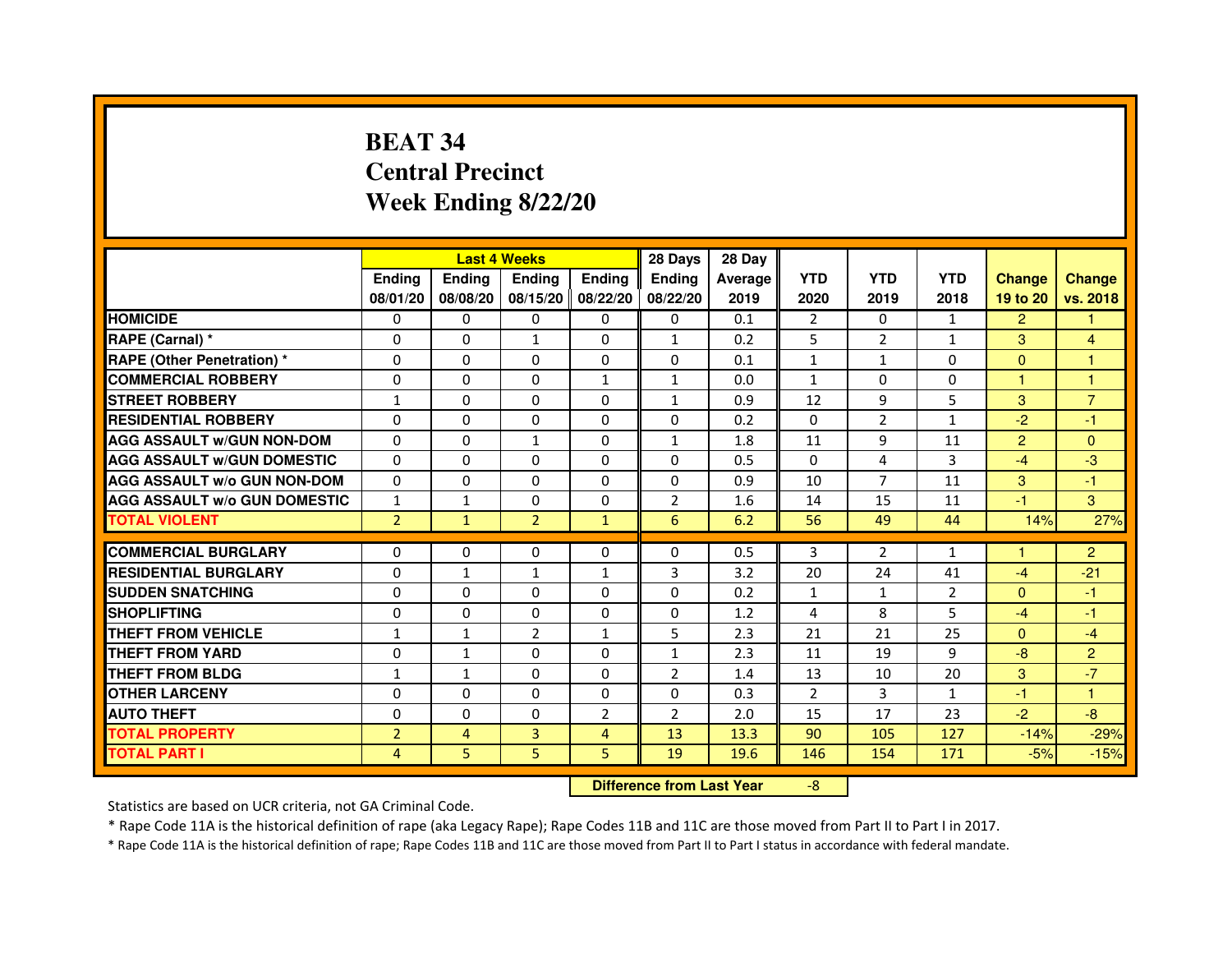# **BEAT 35 Central PrecinctWeek Ending 8/22/20**

|                                     |                |                | <b>Last 4 Weeks</b> |                | 28 Days        | 28 Day  |                |                |                |                |                |
|-------------------------------------|----------------|----------------|---------------------|----------------|----------------|---------|----------------|----------------|----------------|----------------|----------------|
|                                     | <b>Endina</b>  | Ending         | <b>Endina</b>       | <b>Ending</b>  | <b>Endina</b>  | Average | <b>YTD</b>     | <b>YTD</b>     | <b>YTD</b>     | <b>Change</b>  | <b>Change</b>  |
|                                     | 08/01/20       | 08/08/20       | 08/15/20   08/22/20 |                | 08/22/20       | 2019    | 2020           | 2019           | 2018           | 19 to 20       | vs. 2018       |
| <b>HOMICIDE</b>                     | 0              | 0              | 1                   | 0              | 1              | 0.0     | 6              | 0              | $\mathbf{0}$   | 6              | 6              |
| RAPE (Carnal) *                     | $\Omega$       | $\Omega$       | $\Omega$            | $\Omega$       | $\Omega$       | 0.0     | $\overline{2}$ | $\Omega$       | 3              | $\overline{2}$ | $-1$           |
| <b>RAPE (Other Penetration) *</b>   | $\Omega$       | $\Omega$       | $\Omega$            | $\Omega$       | 0              | 0.0     | $\mathbf{1}$   | $\Omega$       | 3              | 1.             | $-2$           |
| <b>COMMERCIAL ROBBERY</b>           | 0              | 0              | 0                   | 0              | 0              | 0.2     | 2              | 0              | $\Omega$       | 2              | $\overline{2}$ |
| <b>STREET ROBBERY</b>               | 0              | 0              | $\Omega$            | $\mathbf{1}$   | 1              | 1.1     | 5              | 8              | $\overline{2}$ | $-3$           | 3              |
| <b>RESIDENTIAL ROBBERY</b>          | 0              | 0              | 0                   | 0              | 0              | 0.0     | 1              | $\Omega$       | $\Omega$       | $\mathbf{1}$   | 1              |
| <b>AGG ASSAULT w/GUN NON-DOM</b>    | $\mathbf{1}$   | $\mathbf 0$    | $\mathbf 0$         | 0              | $\mathbf{1}$   | 2.2     | 11             | 19             | 12             | $-8$           | $-1$           |
| <b>AGG ASSAULT W/GUN DOMESTIC</b>   | $\Omega$       | $\mathbf{1}$   | 0                   | 0              | $\mathbf{1}$   | 0.2     | $\overline{2}$ | $\overline{2}$ | 4              | $\mathbf{0}$   | $-2$           |
| <b>AGG ASSAULT W/o GUN NON-DOM</b>  | $\Omega$       | $\Omega$       | $\Omega$            | 0              | $\Omega$       | 0.6     | 3              | 5              | 6              | $-2$           | -3             |
| <b>AGG ASSAULT W/o GUN DOMESTIC</b> | $\Omega$       | $\Omega$       | $\Omega$            | 0              | 0              | 0.9     | $\overline{7}$ | 7              | 5              | $\mathbf{0}$   | $\overline{2}$ |
| <b>TOTAL VIOLENT</b>                | $\mathbf{1}$   | $\mathbf{1}$   | $\mathbf{1}$        | $\mathbf{1}$   | $\overline{4}$ | 5.2     | 40             | 41             | 35             | $-2%$          | 14%            |
|                                     |                |                |                     |                |                |         |                |                |                |                |                |
| <b>COMMERCIAL BURGLARY</b>          | 0              | 0              | 1                   | 0              | 1              | 1.2     | 6              | 5              | 3              | 1              | 3              |
| <b>RESIDENTIAL BURGLARY</b>         | 0              | 0              | $\mathbf{1}$        | 2              | 3              | 2.9     | 20             | 23             | 31             | $-3$           | $-11$          |
| <b>SUDDEN SNATCHING</b>             | 0              | $\Omega$       | 0                   | 0              | 0              | 0.2     | $\Omega$       | $\mathbf{1}$   | $\mathbf{1}$   | $-1$           | $-1$           |
| <b>SHOPLIFTING</b>                  | $\Omega$       | $\mathbf 0$    | $\Omega$            | 0              | 0              | 2.4     | 18             | 22             | 19             | $-4$           | $-1$           |
| <b>THEFT FROM VEHICLE</b>           | $\mathbf{1}$   | $\mathbf{1}$   | $\mathbf{1}$        | $\overline{2}$ | 5              | 6.5     | 27             | 50             | 31             | $-23$          | $-4$           |
| <b>THEFT FROM YARD</b>              | 0              | 0              | $\Omega$            | $\Omega$       | $\Omega$       | 1.4     | 3              | 6              | 15             | $-3$           | $-12$          |
| <b>THEFT FROM BLDG</b>              | $\Omega$       | 0              | 0                   | 0              | 0              | 1.8     | 11             | 14             | 14             | $-3$           | -3             |
| <b>OTHER LARCENY</b>                | 0              | $\Omega$       | $\Omega$            | 0              | $\Omega$       | 1.2     | 3              | 10             | 4              | $-7$           | $-1$           |
| <b>AUTO THEFT</b>                   | $\mathbf 0$    | $\mathbf 0$    | $\Omega$            | $\mathbf{1}$   | $\mathbf{1}$   | 2.1     | 22             | 15             | 34             | $\overline{7}$ | $-12$          |
| <b>TOTAL PROPERTY</b>               | $\mathbf{1}$   | $\mathbf{1}$   | 3                   | 5              | 10             | 19.7    | 110            | 146            | 152            | $-25%$         | $-28%$         |
| <b>TOTAL PART I</b>                 | $\overline{2}$ | $\overline{2}$ | 4                   | 6              | 14             | 24.9    | 150            | 187            | 187            | $-20%$         | $-20%$         |

 **Difference from Last Year**-37

Statistics are based on UCR criteria, not GA Criminal Code.

\* Rape Code 11A is the historical definition of rape (aka Legacy Rape); Rape Codes 11B and 11C are those moved from Part II to Part I in 2017.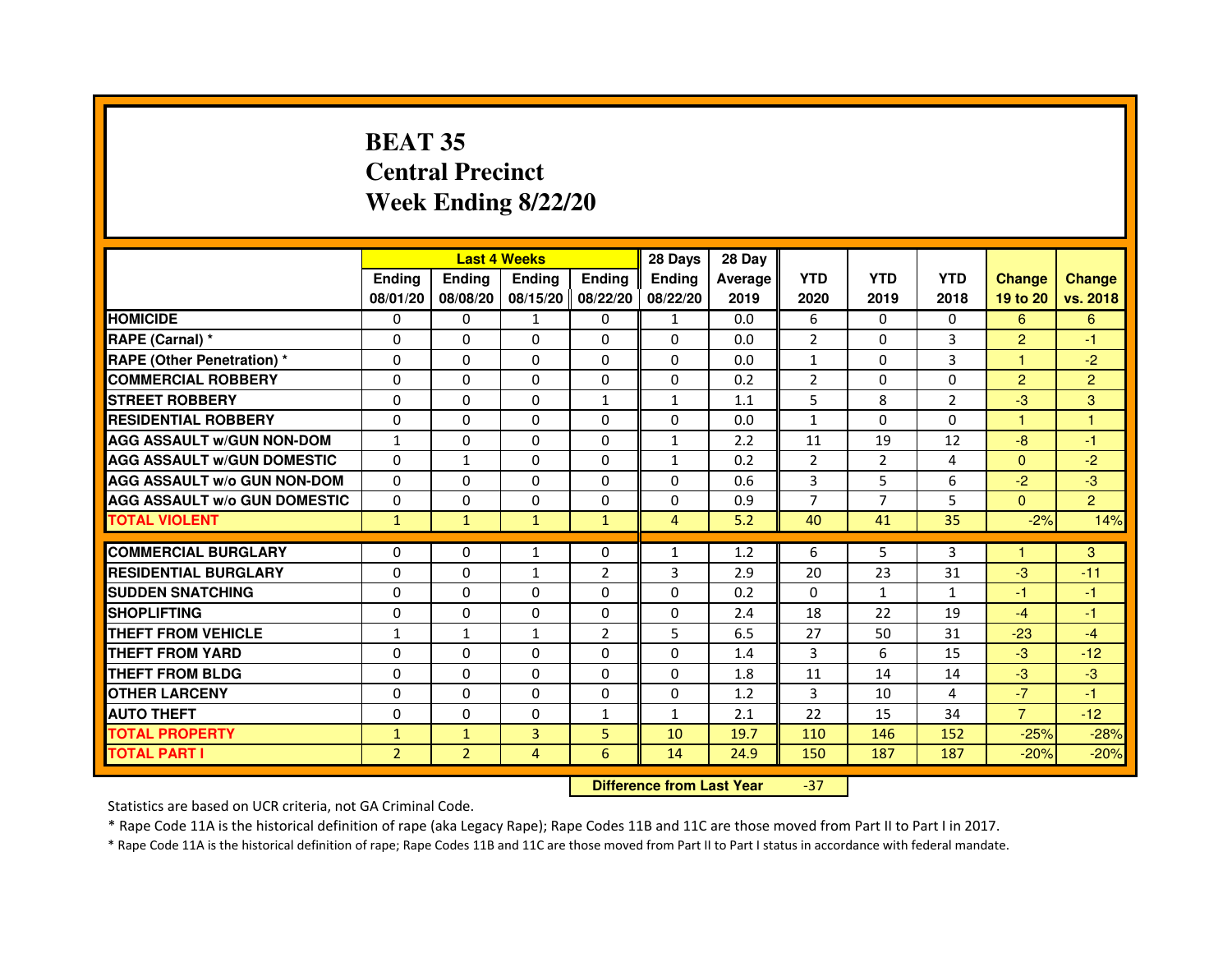#### **BEAT 36 Central PrecinctWeek Ending 8/22/20**

|                                     |                |                | <b>Last 4 Weeks</b> |                   | 28 Days      | 28 Day                           |                |                |                |                |                |
|-------------------------------------|----------------|----------------|---------------------|-------------------|--------------|----------------------------------|----------------|----------------|----------------|----------------|----------------|
|                                     | Ending         | Ending         | Ending              | <b>Endina</b>     | Ending       | Average                          | <b>YTD</b>     | <b>YTD</b>     | <b>YTD</b>     | <b>Change</b>  | <b>Change</b>  |
|                                     | 08/01/20       | 08/08/20       |                     | 08/15/20 08/22/20 | 08/22/20     | 2019                             | 2020           | 2019           | 2018           | 19 to 20       | vs. 2018       |
| <b>HOMICIDE</b>                     | 0              | 0              | 0                   | 0                 | 0            | 0.0                              | $\mathbf{1}$   | 0              | 0              | 1              | -1             |
| RAPE (Carnal) *                     | $\Omega$       | $\mathbf{1}$   | $\Omega$            | 3                 | 4            | 0.2                              | 6              | $\mathbf{1}$   | $\overline{2}$ | 5              | $\overline{4}$ |
| <b>RAPE (Other Penetration) *</b>   | $\mathbf 0$    | 0              | 0                   | $\mathbf{1}$      | $\mathbf{1}$ | 0.0                              | $\Omega$       | $\Omega$       | $\Omega$       | $\Omega$       | $\Omega$       |
| <b>COMMERCIAL ROBBERY</b>           | $\Omega$       | $\Omega$       | 0                   | $\Omega$          | $\Omega$     | 0.2                              | $\Omega$       | $\mathbf{1}$   | $\Omega$       | $-1$           | $\Omega$       |
| <b>STREET ROBBERY</b>               | 0              | $\Omega$       | 1                   | 0                 | $\mathbf{1}$ | 0.6                              | $\overline{2}$ | 5              | 3              | $-3$           | -1             |
| <b>RESIDENTIAL ROBBERY</b>          | $\Omega$       | 0              | 0                   | 0                 | 0            | 0.1                              | 3              | $\mathbf{1}$   | 4              | $\overline{2}$ | -1             |
| <b>AGG ASSAULT W/GUN NON-DOM</b>    | $\mathbf 0$    | 0              | 0                   | $\Omega$          | $\Omega$     | 0.8                              | $\mathbf{1}$   | $\overline{7}$ | 3              | $-6$           | $-2$           |
| <b>AGG ASSAULT W/GUN DOMESTIC</b>   | $\Omega$       | 0              | $\Omega$            | $\Omega$          | $\Omega$     | 0.2                              | $\mathbf{1}$   | $\mathbf{1}$   | $\mathbf{1}$   | $\Omega$       | $\Omega$       |
| <b>AGG ASSAULT W/o GUN NON-DOM</b>  | $\Omega$       | $\mathbf{1}$   | 0                   | 0                 | $\mathbf{1}$ | 0.5                              | $\overline{2}$ | $\overline{2}$ | 3              | $\Omega$       | -1             |
| <b>AGG ASSAULT W/o GUN DOMESTIC</b> | $\mathbf{1}$   | 0              | 0                   | 0                 | $\mathbf{1}$ | 0.3                              | 10             | 3              | $\overline{3}$ | $\overline{7}$ | $\overline{7}$ |
| <b>TOTAL VIOLENT</b>                | $\mathbf{1}$   | $\overline{2}$ | $\mathbf{1}$        | $\overline{4}$    | 8            | 2.9                              | 26             | 21             | 19             | 24%            | 37%            |
| <b>COMMERCIAL BURGLARY</b>          | 0              | 0              | 0                   | 0                 | 0            | 1.1                              | 5              | 9              | 5              | $-4$           | $\Omega$       |
| <b>RESIDENTIAL BURGLARY</b>         | 0              | 0              | 1                   | $\Omega$          | $\mathbf{1}$ | 2.3                              | 10             | 18             | 15             | $-8$           | -5             |
| <b>SUDDEN SNATCHING</b>             | $\Omega$       | 0              | $\Omega$            | $\Omega$          | $\Omega$     | 0.1                              | $\mathbf{1}$   | $\mathbf{1}$   | $\Omega$       | $\Omega$       | $\overline{1}$ |
| <b>SHOPLIFTING</b>                  | 1              | $\overline{2}$ | 2                   | 0                 | 5            | 3.7                              | 33             | 31             | 23             | 2              | 10             |
| <b>THEFT FROM VEHICLE</b>           | $\Omega$       | $\Omega$       | 0                   | $\mathbf{1}$      | $\mathbf{1}$ | 3.3                              | 25             | 28             | 30             | $-3$           | $-5$           |
| <b>THEFT FROM YARD</b>              | $\mathbf 0$    | 0              | $\Omega$            | $\mathbf{1}$      | 1            | 0.7                              | 11             | 5              | 6              | 6              | 5              |
| <b>THEFT FROM BLDG</b>              | $\mathbf{1}$   | 0              | $\Omega$            | $\Omega$          | $\mathbf{1}$ | 1.5                              | 13             | 16             | 18             | $-3$           | $-5$           |
| <b>OTHER LARCENY</b>                | $\mathbf{1}$   | $\Omega$       | 0                   | 0                 | $\mathbf{1}$ | 0.3                              | 3              | $\mathbf{1}$   | $\Omega$       | $\overline{2}$ | 3              |
| <b>AUTO THEFT</b>                   | $\overline{2}$ | $\mathbf{1}$   | 0                   | 0                 | 3            | 1.8                              | 20             | 17             | 9              | 3              | 11             |
| <b>TOTAL PROPERTY</b>               | 5              | 3              | 3                   | $\overline{2}$    | 13           | 14.8                             | 121            | 126            | 106            | $-4%$          | 14%            |
| <b>TOTAL PART I</b>                 | 6              | 5              | 4                   | 6                 | 21           | 17.7                             | 147            | 147            | 125            | 0%             | 18%            |
|                                     |                |                |                     |                   |              | <b>Difference from Last Year</b> | $\Omega$       |                |                |                |                |

 **Difference from Last Year**

Statistics are based on UCR criteria, not GA Criminal Code.

\* Rape Code 11A is the historical definition of rape (aka Legacy Rape); Rape Codes 11B and 11C are those moved from Part II to Part I in 2017.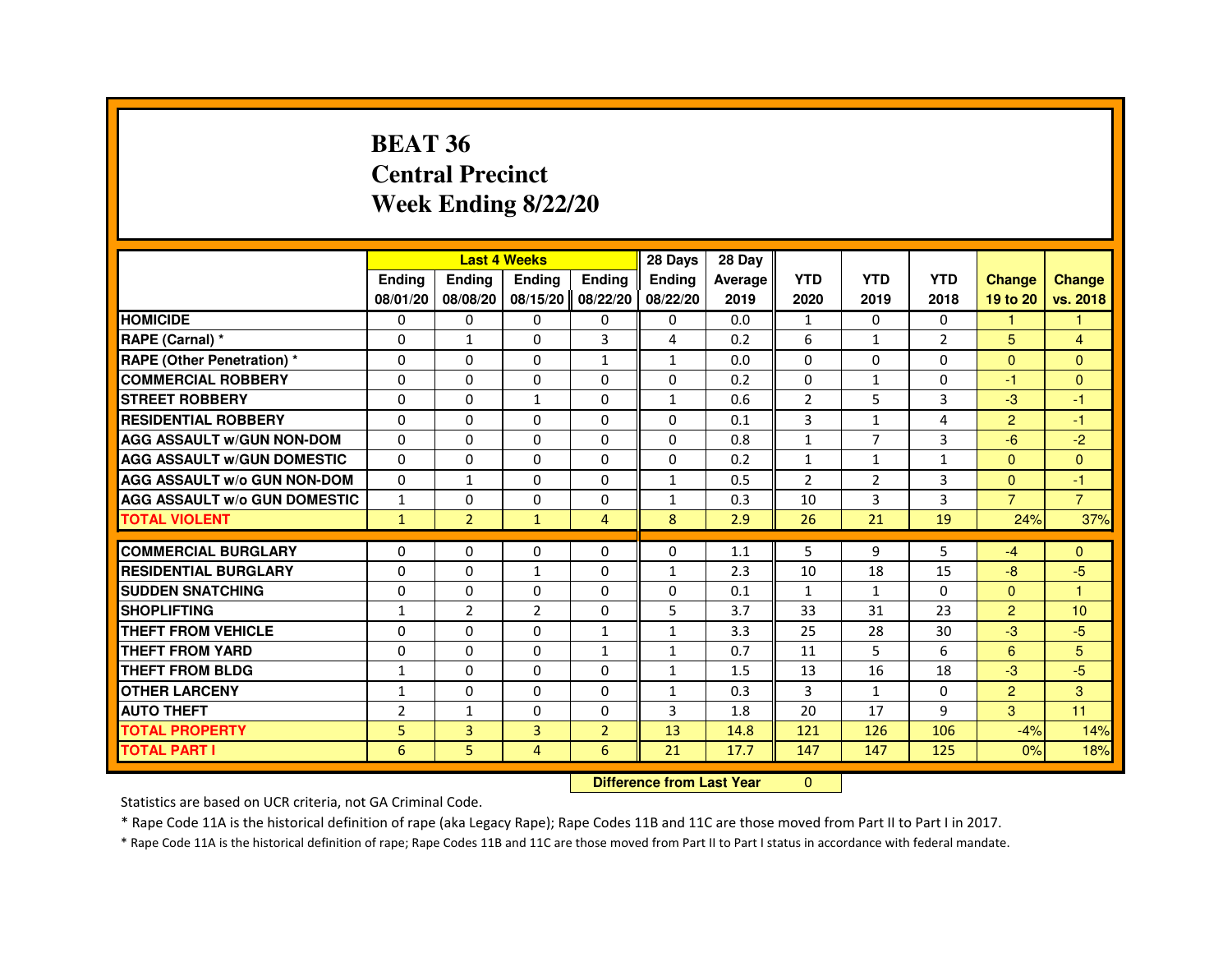# **BEAT 41 South PrecinctWeek Ending 8/22/20**

|                                     |                |                | <b>Last 4 Weeks</b>              |                | 28 Days        | 28 Day  |                |                |                |                |                |
|-------------------------------------|----------------|----------------|----------------------------------|----------------|----------------|---------|----------------|----------------|----------------|----------------|----------------|
|                                     | <b>Ending</b>  | Ending         | Ending                           | <b>Ending</b>  | <b>Endina</b>  | Average | <b>YTD</b>     | <b>YTD</b>     | <b>YTD</b>     | <b>Change</b>  | <b>Change</b>  |
|                                     | 08/01/20       | 08/08/20       | 08/15/20                         | 08/22/20       | 08/22/20       | 2019    | 2020           | 2019           | 2018           | 19 to 20       | vs. 2018       |
| <b>HOMICIDE</b>                     | $\Omega$       | $\mathbf{0}$   | $\mathbf{0}$                     | $\mathbf{0}$   | $\mathbf{0}$   | 0.1     | $\Omega$       | $\mathbf{1}$   | $\Omega$       | $-1$           | $\mathbf{0}$   |
| RAPE (Carnal) *                     | 0              | $\Omega$       | $\Omega$                         | $\Omega$       | $\Omega$       | 0.2     | $\mathbf{1}$   | 3              | $\Omega$       | $-2$           |                |
| <b>RAPE (Other Penetration) *</b>   | $\Omega$       | $\Omega$       | $\Omega$                         | $\Omega$       | $\Omega$       | 0.0     | $\Omega$       | $\Omega$       | $\mathbf{1}$   | $\Omega$       | $-1$           |
| <b>COMMERCIAL ROBBERY</b>           | 0              | $\Omega$       | $\Omega$                         | $\Omega$       | $\Omega$       | 0.6     | $\Omega$       | 3              | $\Omega$       | $-3$           | $\mathbf{0}$   |
| <b>STREET ROBBERY</b>               | $\Omega$       | $\Omega$       | $\Omega$                         | $\Omega$       | $\Omega$       | 0.9     | 5              | 8              | 4              | $-3$           | $\mathbf{1}$   |
| <b>RESIDENTIAL ROBBERY</b>          | $\Omega$       | $\Omega$       | $\Omega$                         | $\Omega$       | $\Omega$       | 0.1     | $\Omega$       | $\mathbf{1}$   | $\Omega$       | $-1$           | $\Omega$       |
| <b>AGG ASSAULT w/GUN NON-DOM</b>    | $\Omega$       | $\mathbf{1}$   | $\Omega$                         | $\mathbf{1}$   | $\overline{2}$ | 0.2     | 4              | $\mathbf{1}$   | $\Omega$       | 3              | 4              |
| <b>AGG ASSAULT W/GUN DOMESTIC</b>   | $\Omega$       | $\Omega$       | $\Omega$                         | $\Omega$       | $\Omega$       | 0.1     | $\mathbf{1}$   | $\mathbf{1}$   | $\Omega$       | $\Omega$       | 1              |
| <b>AGG ASSAULT w/o GUN NON-DOM</b>  | $\mathbf{1}$   | 0              | 0                                | $\mathbf{0}$   | $\mathbf{1}$   | 0.3     | 2              | $\overline{2}$ | 1              | $\mathbf{0}$   | 1              |
| <b>AGG ASSAULT W/o GUN DOMESTIC</b> | $\Omega$       | $\mathbf{1}$   | $\Omega$                         | $\Omega$       | $\mathbf{1}$   | 0.5     | 3              | 4              | $\mathbf{1}$   | $-1$           | $\overline{2}$ |
| <b>TOTAL VIOLENT</b>                | $\mathbf{1}$   | $\overline{2}$ | $\mathbf 0$                      | $\mathbf{1}$   | $\overline{4}$ | 3.0     | 16             | 24             | $\overline{7}$ | $-33%$         | 129%           |
| <b>COMMERCIAL BURGLARY</b>          | $\Omega$       | $\Omega$       | 0                                | $\Omega$       | $\Omega$       | 1.1     | 6              | 10             | 6              | $-4$           | $\Omega$       |
| <b>RESIDENTIAL BURGLARY</b>         | $\Omega$       | $\Omega$       | $\overline{2}$                   | $\Omega$       | $\overline{2}$ | 0.8     | $\overline{7}$ | 5              | 10             | $\overline{2}$ | $-3$           |
| <b>SUDDEN SNATCHING</b>             | $\Omega$       | $\Omega$       | $\mathbf{1}$                     | $\Omega$       | $\mathbf{1}$   | 0.2     | $\mathbf{1}$   | $\mathcal{P}$  | 3              | $-1$           | $-2$           |
| <b>SHOPLIFTING</b>                  | 0              | 0              | 0                                | 1              | 1              | 1.8     | 4              | 19             | 15             | $-15$          | $-11$          |
| <b>THEFT FROM VEHICLE</b>           | 1              | $\Omega$       | $\Omega$                         | $\Omega$       | 1              | 5.4     | 29             | 54             | 25             | $-25$          | $\overline{4}$ |
| <b>THEFT FROM YARD</b>              | 0              | 0              | $\Omega$                         | 0              | 0              | 0.9     | 8              | 6              | 10             | $\overline{2}$ | $-2$           |
| <b>THEFT FROM BLDG</b>              | $\mathbf{1}$   | $\overline{2}$ | $\Omega$                         | $\overline{2}$ | 5              | 3.3     | 18             | 31             | 16             | $-13$          | $\overline{2}$ |
| <b>OTHER LARCENY</b>                | $\Omega$       | $\Omega$       | $\Omega$                         | $\Omega$       | $\Omega$       | 0.3     | 3              | $\overline{2}$ | 2              | 1.             | 1              |
| <b>AUTO THEFT</b>                   | $\mathbf{1}$   | $\Omega$       | $\Omega$                         | $\Omega$       | $\mathbf{1}$   | 1.5     | 15             | 15             | 6              | $\Omega$       | 9              |
| <b>TOTAL PROPERTY</b>               | $\overline{3}$ | $\overline{2}$ | $\overline{3}$                   | 3              | 11             | 15.3    | 91             | 144            | 93             | $-37%$         | $-2%$          |
| <b>TOTAL PART I</b>                 | $\overline{4}$ | $\overline{4}$ | 3                                | 4              | 15             | 18.3    | 107            | 168            | 100            | $-36%$         | 7%             |
|                                     |                |                | <b>Difference from Last Year</b> |                | $-61$          |         |                |                |                |                |                |

 **Difference from Last Year**

Statistics are based on UCR criteria, not GA Criminal Code.

\* Rape Code 11A is the historical definition of rape (aka Legacy Rape); Rape Codes 11B and 11C are those moved from Part II to Part I in 2017.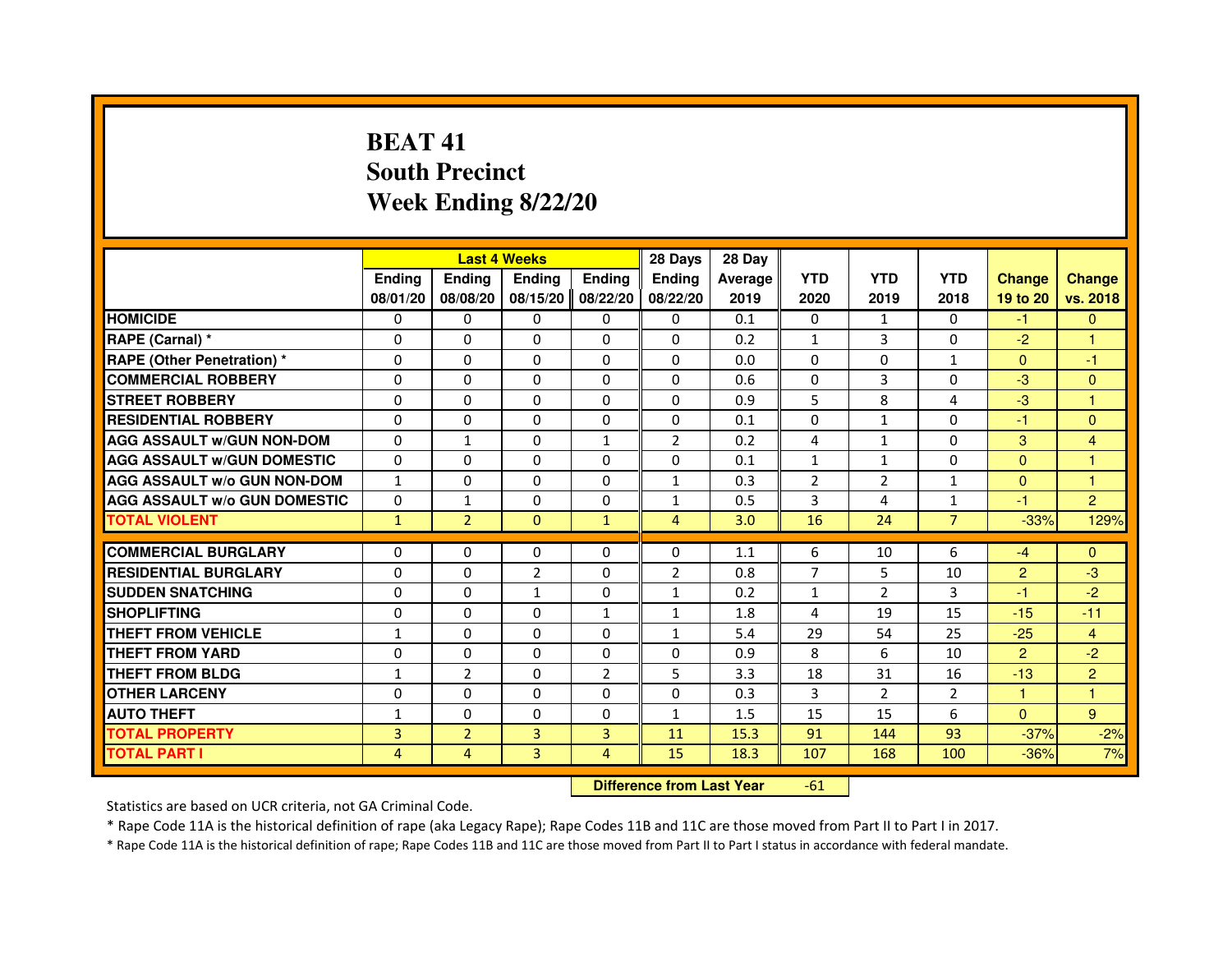# **BEAT 42 South PrecinctWeek Ending 8/22/20**

|                                     |                |                | <b>Last 4 Weeks</b>              |                | 28 Days        | 28 Day  |                |                |                |                |                |
|-------------------------------------|----------------|----------------|----------------------------------|----------------|----------------|---------|----------------|----------------|----------------|----------------|----------------|
|                                     | <b>Ending</b>  | Ending         | <b>Ending</b>                    | <b>Ending</b>  | <b>Ending</b>  | Average | <b>YTD</b>     | <b>YTD</b>     | <b>YTD</b>     | <b>Change</b>  | <b>Change</b>  |
|                                     | 08/01/20       | 08/08/20       | 08/15/20                         | 08/22/20       | 08/22/20       | 2019    | 2020           | 2019           | 2018           | 19 to 20       | vs. 2018       |
| <b>HOMICIDE</b>                     | 0              | 0              | $\Omega$                         | 0              | 0              | 0.1     | 0              | 0              | $\Omega$       | $\mathbf{0}$   | $\mathbf{0}$   |
| RAPE (Carnal) *                     | 0              | 0              | 0                                | 0              | 0              | 0.2     | 3              | 0              | 0              | 3              | 3              |
| RAPE (Other Penetration) *          | $\Omega$       | 0              | $\Omega$                         | $\Omega$       | $\Omega$       | 0.1     | $\mathbf{1}$   | $\mathbf{1}$   | 3              | $\Omega$       | $-2$           |
| <b>COMMERCIAL ROBBERY</b>           | $\Omega$       | $\Omega$       | $\Omega$                         | $\Omega$       | $\Omega$       | 0.2     | 5              | 3              | $\mathbf{1}$   | $\overline{2}$ | $\overline{4}$ |
| <b>STREET ROBBERY</b>               | $\Omega$       | $\Omega$       | $\mathbf{1}$                     | $\Omega$       | $\mathbf{1}$   | 0.4     | $\mathbf{1}$   | 4              | 4              | $-3$           | $-3$           |
| <b>RESIDENTIAL ROBBERY</b>          | 0              | 0              | $\Omega$                         | 0              | 0              | 0.1     | $\overline{2}$ | $\mathbf{1}$   | $\Omega$       | 1              | $\overline{2}$ |
| <b>AGG ASSAULT W/GUN NON-DOM</b>    | $\Omega$       | $\Omega$       | $\Omega$                         | $\Omega$       | $\Omega$       | 0.4     | 5              | 3              | $\Omega$       | $\overline{2}$ | 5              |
| <b>AGG ASSAULT W/GUN DOMESTIC</b>   | $\Omega$       | $\Omega$       | $\Omega$                         | $\Omega$       | $\Omega$       | 0.1     | $\Omega$       | $\mathbf{1}$   | $\overline{2}$ | $-1$           | $-2$           |
| <b>AGG ASSAULT W/o GUN NON-DOM</b>  | $\mathbf{1}$   | $\Omega$       | $\Omega$                         | $\mathbf{1}$   | 2              | 0.2     | 4              | 3              | 3              | $\mathbf{1}$   | $\mathbf{1}$   |
| <b>AGG ASSAULT w/o GUN DOMESTIC</b> | $\Omega$       | $\Omega$       | 0                                | $\Omega$       | $\Omega$       | 0.3     | $\overline{2}$ | $\mathbf{1}$   | $\mathbf{1}$   | 1              | 1              |
| <b>TOTAL VIOLENT</b>                | $\mathbf{1}$   | $\mathbf{0}$   | $\mathbf{1}$                     | $\mathbf{1}$   | 3              | 2.1     | 23             | 17             | 14             | 35%            | 64%            |
| <b>COMMERCIAL BURGLARY</b>          | 0              | 1              | 0                                | 0              | $\mathbf{1}$   | 0.9     | 5              | 7              | 7              | $-2$           | $-2$           |
| <b>RESIDENTIAL BURGLARY</b>         | 0              | $\Omega$       | $\Omega$                         | $\Omega$       | $\Omega$       | 0.8     | $\mathbf{1}$   | 8              | 3              | $-7$           | $-2$           |
| <b>SUDDEN SNATCHING</b>             | $\Omega$       | $\Omega$       | $\Omega$                         | $\Omega$       | $\Omega$       | 0.2     | $\Omega$       | $\overline{2}$ | 1              | $-2$           | $-1$           |
| <b>SHOPLIFTING</b>                  | $\mathbf{1}$   | $\overline{2}$ | 6                                | 4              | 13             | 18.6    | 97             | 172            | 208            | $-75$          | $-111$         |
| THEFT FROM VEHICLE                  | $\overline{2}$ | 0              | 0                                | 3              | 5              | 3.2     | 38             | 34             | 31             | $\overline{4}$ | $\overline{7}$ |
| <b>THEFT FROM YARD</b>              | $\Omega$       | $\Omega$       | $\overline{2}$                   | $\Omega$       | $\overline{2}$ | 0.7     | 11             | 6              | 10             | 5              | $\mathbf{1}$   |
| <b>THEFT FROM BLDG</b>              | $\mathbf{1}$   | $\Omega$       | $\mathbf{1}$                     | $\Omega$       | $\overline{2}$ | 2.3     | 19             | 18             | 11             | $\mathbf{1}$   | 8              |
| <b>OTHER LARCENY</b>                | 1              | $\mathbf{1}$   | 1                                | 0              | 3              | 0.8     | 5              | 8              | $\mathbf{1}$   | $-3$           | 4              |
| <b>AUTO THEFT</b>                   | $\overline{2}$ | $\mathbf{1}$   | $\overline{2}$                   | $\overline{2}$ | $\overline{7}$ | 2.0     | 20             | 12             | 15             | 8              | 5              |
| <b>TOTAL PROPERTY</b>               | $\overline{7}$ | 5              | 12                               | $\overline{9}$ | 33             | 29.5    | 196            | 267            | 287            | $-27%$         | $-32%$         |
| <b>TOTAL PART I</b>                 | 8              | 5              | 13                               | 10             | 36             | 31.5    | 219            | 284            | 301            | $-23%$         | $-27%$         |
|                                     |                |                | <b>Difference from Last Year</b> |                | $-65$          |         |                |                |                |                |                |

 **Difference from Last Year**

Statistics are based on UCR criteria, not GA Criminal Code.

\* Rape Code 11A is the historical definition of rape (aka Legacy Rape); Rape Codes 11B and 11C are those moved from Part II to Part I in 2017.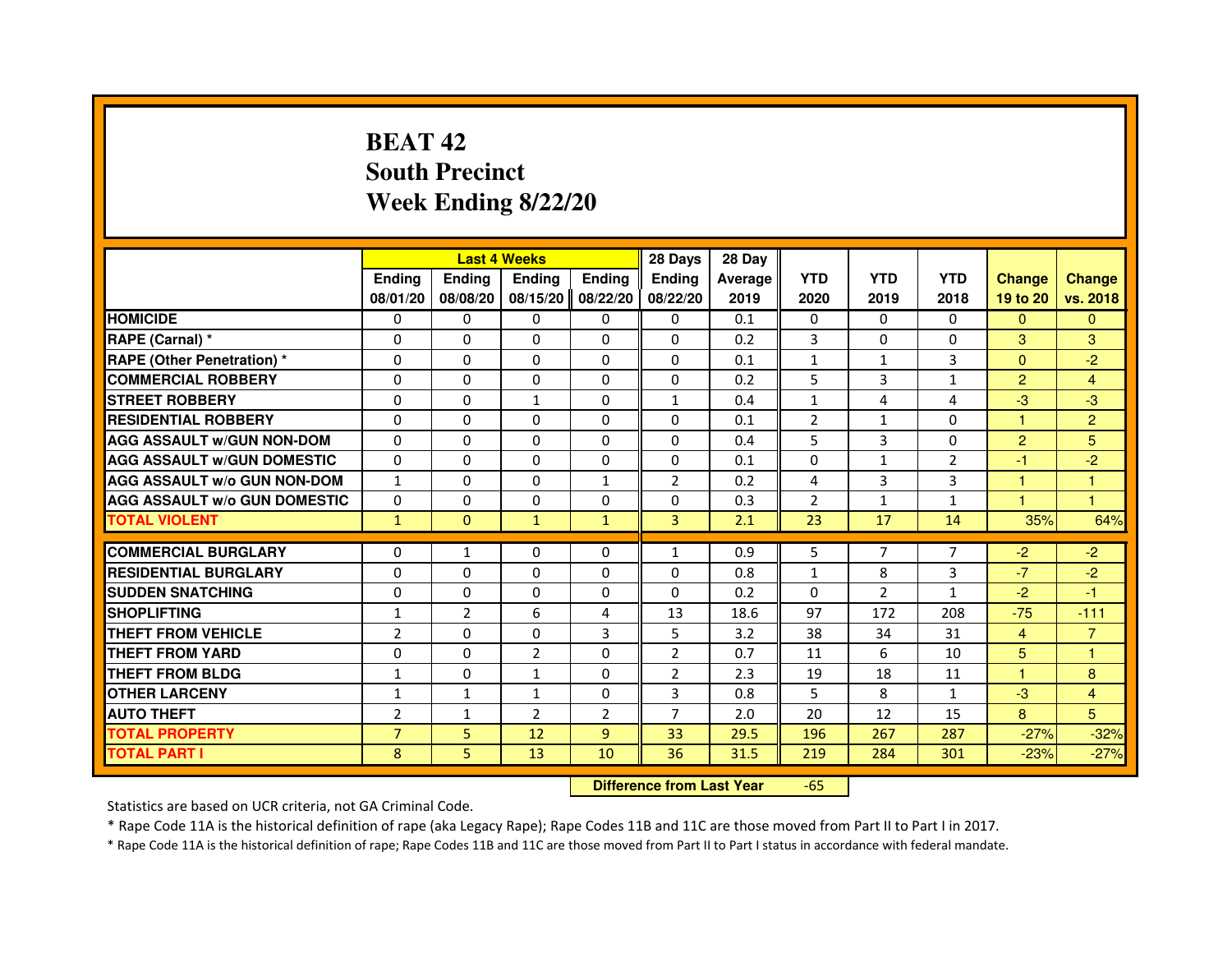# **BEAT 43 South PrecinctWeek Ending 8/22/20**

|                                     |                |               | <b>Last 4 Weeks</b> |               | 28 Days        | 28 Day  |                |                |                |                 |                |
|-------------------------------------|----------------|---------------|---------------------|---------------|----------------|---------|----------------|----------------|----------------|-----------------|----------------|
|                                     | <b>Ending</b>  | <b>Endina</b> | <b>Ending</b>       | <b>Ending</b> | <b>Endina</b>  | Average | <b>YTD</b>     | <b>YTD</b>     | <b>YTD</b>     | <b>Change</b>   | <b>Change</b>  |
|                                     | 08/01/20       | 08/08/20      | 08/15/20 08/22/20   |               | 08/22/20       | 2019    | 2020           | 2019           | 2018           | 19 to 20        | vs. 2018       |
| <b>HOMICIDE</b>                     | 0              | 0             | $\mathbf{0}$        | 0             | $\Omega$       | 0.2     | $\mathbf{0}$   | $\mathbf{1}$   | $\mathbf{0}$   | $-1$            | $\mathbf{0}$   |
| RAPE (Carnal) *                     | $\Omega$       | $\Omega$      | $\Omega$            | $\Omega$      | $\Omega$       | 0.2     | $\overline{2}$ | $\overline{2}$ | $\mathbf{1}$   | $\mathbf{0}$    | $\mathbf{1}$   |
| <b>RAPE (Other Penetration)*</b>    | 0              | 0             | 0                   | 0             | 0              | 0.1     | $\mathbf{1}$   | $\mathbf{0}$   | $\Omega$       | $\mathbf{1}$    | $\mathbf{1}$   |
| <b>COMMERCIAL ROBBERY</b>           | $\overline{2}$ | $\Omega$      | $\Omega$            | $\Omega$      | 2              | 0.3     | 6              | $\overline{2}$ | 1              | $\overline{4}$  | 5              |
| <b>STREET ROBBERY</b>               | $\Omega$       | 0             | $\Omega$            | $\mathbf{1}$  | $\mathbf{1}$   | 0.7     | 3              | 4              | 5              | $-1$            | $-2$           |
| <b>RESIDENTIAL ROBBERY</b>          | $\Omega$       | $\Omega$      | $\Omega$            | $\Omega$      | 0              | 0.1     | $\Omega$       | $\Omega$       | $\overline{2}$ | $\Omega$        | $-2$           |
| <b>AGG ASSAULT w/GUN ON-DOM</b>     | $\overline{2}$ | $\Omega$      | $\mathbf{1}$        | $\Omega$      | 3              | 0.6     | 15             | 8              | $\mathbf{1}$   | $\overline{7}$  | 14             |
| <b>AGG ASSAULT W/GUN DOMESTIC</b>   | 0              | 0             | 0                   | 0             | 0              | 0.2     | $\mathbf{1}$   | $\overline{2}$ | $\mathbf{1}$   | $-1$            | $\Omega$       |
| <b>AGG ASSAULT W/o GUN NON-DOM</b>  | $\Omega$       | $\Omega$      | $\mathbf{1}$        | $\Omega$      | 1              | 0.6     | 5              | 5              | 3              | $\mathbf{0}$    | $\overline{2}$ |
| <b>AGG ASSAULT W/o GUN DOMESTIC</b> | $\Omega$       | 0             | $\Omega$            | 0             | 0              | 0.6     | 11             | 6              | $\overline{2}$ | 5               | 9              |
| <b>TOTAL VIOLENT</b>                | $\overline{4}$ | $\mathbf{0}$  | $\overline{2}$      | $\mathbf{1}$  | $\overline{7}$ | 3.5     | 44             | 30             | 16             | 47%             | 175%           |
|                                     |                |               |                     |               |                |         |                |                |                |                 |                |
| <b>COMMERCIAL BURGLARY</b>          | 1              | 0             | 0                   | 1             | 2              | 1.2     | 6              | 8              | 10             | $-2$            | $-4$           |
| <b>RESIDENTIAL BURGLARY</b>         | 0              | 1             | 0                   | $\mathbf{1}$  | $\overline{2}$ | 2.1     | 14             | 17             | 27             | $-3$            | $-13$          |
| <b>SUDDEN SNATCHING</b>             | 0              | 0             | 0                   | $\mathbf{1}$  | $\mathbf{1}$   | 0.2     | $\overline{2}$ | $\mathbf{1}$   | 3              | 1               | $-1$           |
| <b>SHOPLIFTING</b>                  | $\Omega$       | $\Omega$      | $\mathbf{1}$        | $\mathbf{1}$  | $\overline{2}$ | 6.8     | 23             | 55             | 31             | $-32$           | $-8$           |
| THEFT FROM VEHICLE                  | $\overline{2}$ | $\mathbf{1}$  | $\Omega$            | 3             | 6              | 2.7     | 38             | 25             | 28             | 13 <sup>°</sup> | 10             |
| <b>THEFT FROM YARD</b>              | $\Omega$       | $\mathbf{1}$  | $\Omega$            | 1             | $\overline{2}$ | 1.2     | 10             | 10             | 13             | $\Omega$        | $-3$           |
| <b>THEFT FROM BLDG</b>              | $\Omega$       | $\Omega$      | $\Omega$            | 0             | 0              | 2.1     | $\overline{7}$ | 24             | 22             | $-17$           | $-15$          |
| <b>OTHER LARCENY</b>                | $\Omega$       | $\Omega$      | $\Omega$            | $\Omega$      | 0              | 0.5     | 5              | 3              | $\overline{2}$ | $\overline{2}$  | $\overline{3}$ |
| <b>AUTO THEFT</b>                   | $\mathbf{1}$   | $\mathbf{1}$  | $\overline{2}$      | $\Omega$      | 4              | 1.8     | 18             | 14             | 16             | $\overline{4}$  | $\overline{2}$ |
| <b>TOTAL PROPERTY</b>               | 4              | 4             | 3                   | 8             | 19             | 18.6    | 123            | 157            | 152            | $-22%$          | $-19%$         |
| <b>TOTAL PART I</b>                 | 8              | 4             | 5                   | 9             | 26             | 22.1    | 167            | 187            | 168            | $-11%$          | $-1%$          |

 **Difference from Last Year**-20

Statistics are based on UCR criteria, not GA Criminal Code.

\* Rape Code 11A is the historical definition of rape (aka Legacy Rape); Rape Codes 11B and 11C are those moved from Part II to Part I in 2017.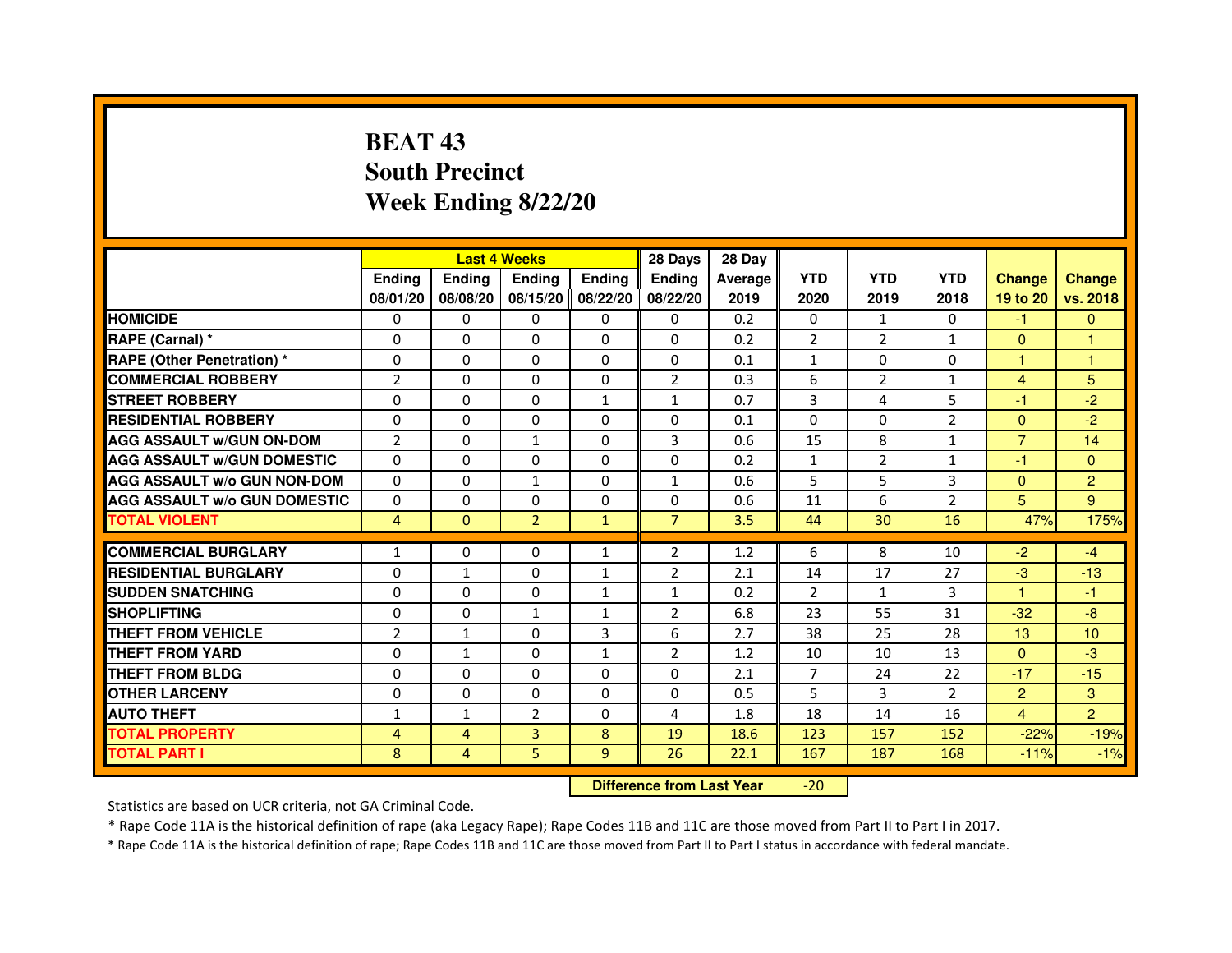# **BEAT 44 South PrecinctWeek Ending 8/22/20**

|                                     |                |               | <b>Last 4 Weeks</b>              |                | 28 Days        | 28 Day  |                |                |                |                |               |
|-------------------------------------|----------------|---------------|----------------------------------|----------------|----------------|---------|----------------|----------------|----------------|----------------|---------------|
|                                     | Ending         | <b>Ending</b> | <b>Ending</b>                    | <b>Ending</b>  | <b>Ending</b>  | Average | <b>YTD</b>     | <b>YTD</b>     | <b>YTD</b>     | <b>Change</b>  | <b>Change</b> |
|                                     | 08/01/20       | 08/08/20      | 08/15/20                         | 08/22/20       | 08/22/20       | 2019    | 2020           | 2019           | 2018           | 19 to 20       | vs. 2018      |
| <b>HOMICIDE</b>                     | 0              | $\Omega$      | $\Omega$                         | $\Omega$       | 0              | 0.1     | $\mathbf{1}$   | $\mathbf{1}$   | $\mathbf{1}$   | $\Omega$       | $\mathbf{0}$  |
| RAPE (Carnal) *                     | 0              | 0             | 0                                | $\mathbf{0}$   | 0              | 0.2     | $\overline{2}$ | $\overline{2}$ | $\mathbf{1}$   | $\mathbf{0}$   | 1             |
| <b>RAPE (Other Penetration) *</b>   | 0              | 0             | $\Omega$                         | $\Omega$       | $\Omega$       | 0.0     | $\mathbf{1}$   | $\Omega$       | $\overline{2}$ | 1              | -1            |
| <b>COMMERCIAL ROBBERY</b>           | $\Omega$       | $\Omega$      | $\Omega$                         | $\mathbf{0}$   | $\Omega$       | 0.0     | $\mathbf{1}$   | $\Omega$       | $\mathbf{1}$   | $\mathbf{1}$   | $\mathbf{0}$  |
| <b>STREET ROBBERY</b>               | $\Omega$       | $\Omega$      | 0                                | $\Omega$       | $\Omega$       | 0.5     | 4              | 4              | 4              | $\Omega$       | $\mathbf{0}$  |
| <b>RESIDENTIAL ROBBERY</b>          | $\Omega$       | $\Omega$      | $\mathbf{1}$                     | $\Omega$       | $\mathbf{1}$   | 0.0     | $\overline{2}$ | $\Omega$       | 4              | $\overline{2}$ | $-2$          |
| <b>AGG ASSAULT w/GUN NON-DOM</b>    | $\mathbf{1}$   | $\mathbf 0$   | $\Omega$                         | $\Omega$       | $\mathbf{1}$   | 0.8     | 9              | 8              | 3              | $\mathbf{1}$   | 6             |
| <b>AGG ASSAULT w/GUN DOMESTIC</b>   | $\Omega$       | $\Omega$      | $\Omega$                         | $\Omega$       | $\Omega$       | 0.2     | $\mathbf{1}$   | $\overline{2}$ | $\mathbf{1}$   | $-1$           | $\Omega$      |
| <b>AGG ASSAULT W/o GUN NON-DOM</b>  | $\mathbf{0}$   | 0             | 0                                | $\mathbf{0}$   | 0              | 0.4     | 3              | 5              | 3              | $-2$           | $\mathbf{0}$  |
| <b>AGG ASSAULT w/o GUN DOMESTIC</b> | $\mathbf{1}$   | 0             | 0                                | $\mathbf{1}$   | $\overline{2}$ | 1.2     | 8              | 12             | $\overline{2}$ | $-4$           | 6             |
| <b>TOTAL VIOLENT</b>                | $\overline{2}$ | $\mathbf{0}$  | $\mathbf{1}$                     | $\mathbf{1}$   | $\overline{4}$ | 3.3     | 32             | 34             | 22             | $-6%$          | 45%           |
| <b>COMMERCIAL BURGLARY</b>          | $\Omega$       | 0             | 0                                | 0              | 0              | 0.8     | $\overline{2}$ | 10             | $\mathbf{1}$   | $-8$           | 1             |
| <b>RESIDENTIAL BURGLARY</b>         | $\Omega$       | $\Omega$      | $\Omega$                         | $\Omega$       | $\Omega$       | 1.5     | 17             | 14             | 23             | 3              | $-6$          |
| <b>SUDDEN SNATCHING</b>             | 0              | $\Omega$      | $\Omega$                         | $\Omega$       | $\Omega$       | 0.2     | $\Omega$       | $\mathcal{P}$  | $\Omega$       | $-2$           | $\Omega$      |
| <b>SHOPLIFTING</b>                  | 0              | $\mathbf{1}$  | $\overline{2}$                   | $\mathbf{0}$   | 3              | 2.7     | 113            | 22             | 47             | 91             | 66            |
| <b>THEFT FROM VEHICLE</b>           | $\overline{2}$ | $\mathbf 0$   | 0                                | $\Omega$       | $\overline{2}$ | 6.5     | 34             | 59             | 52             | $-25$          | $-18$         |
| <b>THEFT FROM YARD</b>              | $\mathbf{1}$   | 0             | 0                                | $\mathbf 0$    | $\mathbf{1}$   | 0.7     | 9              | 6              | 9              | 3              | $\mathbf{0}$  |
| <b>THEFT FROM BLDG</b>              | 0              | $\Omega$      | $\mathbf{1}$                     | $\mathbf{1}$   | 2              | 1.4     | 15             | 15             | 9              | $\Omega$       | 6             |
| <b>OTHER LARCENY</b>                | $\mathbf 0$    | $\Omega$      | 0                                | $\Omega$       | $\Omega$       | 0.8     | 6              | 8              | 5              | $-2$           | 1             |
| <b>AUTO THEFT</b>                   | $\mathbf{1}$   | $\Omega$      | $\Omega$                         | $\Omega$       | $\mathbf{1}$   | 2.7     | 15             | 20             | 16             | $-5$           | $-1$          |
| <b>TOTAL PROPERTY</b>               | 4              | $\mathbf{1}$  | $\overline{3}$                   | $\mathbf{1}$   | 9              | 17.3    | 211            | 156            | 162            | 35%            | 30%           |
| <b>TOTAL PART I</b>                 | 6              | $\mathbf{1}$  | $\overline{4}$                   | $\overline{2}$ | 13             | 20.6    | 243            | 190            | 184            | 28%            | 32%           |
|                                     |                |               | <b>Difference from Last Year</b> |                | 53             |         |                |                |                |                |               |

 **Difference from Last Year**

Statistics are based on UCR criteria, not GA Criminal Code.

\* Rape Code 11A is the historical definition of rape (aka Legacy Rape); Rape Codes 11B and 11C are those moved from Part II to Part I in 2017.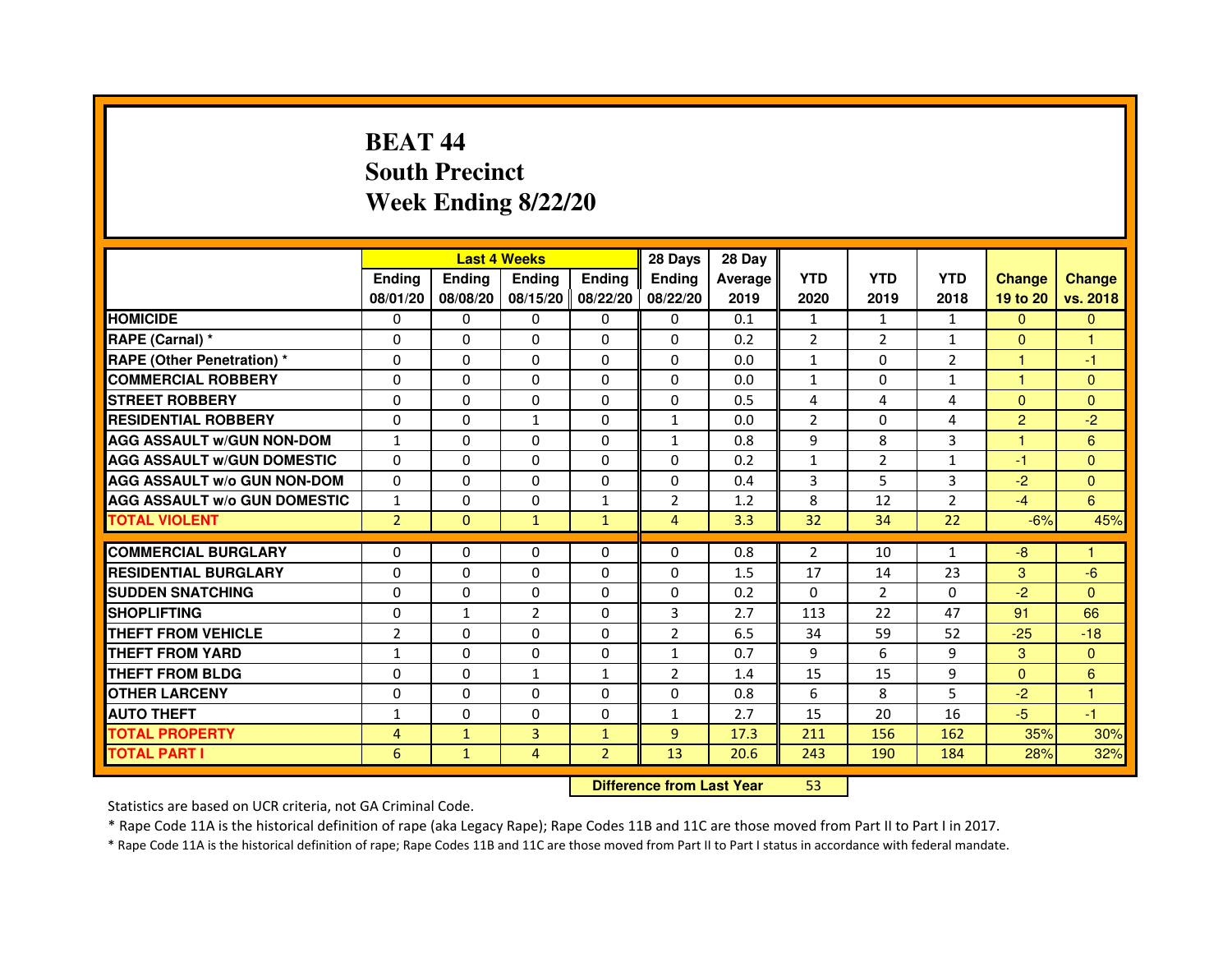# **BEAT 45 South PrecinctWeek Ending 8/22/20**

|                                     |                | <b>Last 4 Weeks</b> |                   |                | 28 Days        | 28 Day  |                |                |                |                 |               |
|-------------------------------------|----------------|---------------------|-------------------|----------------|----------------|---------|----------------|----------------|----------------|-----------------|---------------|
|                                     | <b>Ending</b>  | <b>Endina</b>       | <b>Ending</b>     | <b>Ending</b>  | <b>Endina</b>  | Average | <b>YTD</b>     | <b>YTD</b>     | <b>YTD</b>     | <b>Change</b>   | <b>Change</b> |
|                                     | 08/01/20       | 08/08/20            | 08/15/20 08/22/20 |                | 08/22/20       | 2019    | 2020           | 2019           | 2018           | 19 to 20        | vs. 2018      |
| <b>HOMICIDE</b>                     | 0              | $\mathbf{0}$        | $\mathbf{0}$      | $\mathbf{0}$   | $\mathbf{0}$   | 0.0     | $\mathbf{1}$   | $\Omega$       | $\mathbf{1}$   | 1.              | $\mathbf{0}$  |
| RAPE (Carnal) *                     | $\Omega$       | $\Omega$            | $\Omega$          | 0              | $\Omega$       | 0.1     | 3              | $\Omega$       | 3              | 3               | $\Omega$      |
| <b>RAPE (Other Penetration) *</b>   | $\Omega$       | 0                   | $\Omega$          | 0              | 0              | 0.0     | $\overline{2}$ | $\mathbf{0}$   | 3              | $\overline{2}$  | $-1$          |
| <b>COMMERCIAL ROBBERY</b>           | $\Omega$       | $\Omega$            | $\mathbf{1}$      | $\Omega$       | 1              | 0.2     | 3              | $\mathbf{1}$   | $\overline{2}$ | $\overline{2}$  | 1             |
| <b>STREET ROBBERY</b>               | $\Omega$       | $\Omega$            | $\mathbf 0$       | 0              | 0              | 0.3     | 3              | $\overline{2}$ | 3              | 1               | $\Omega$      |
| <b>RESIDENTIAL ROBBERY</b>          | 0              | 0                   | 0                 | 0              | 0              | 0.1     | 0              | $\mathbf{1}$   | $\Omega$       | $-1$            | $\Omega$      |
| <b>AGG ASSAULT w/GUN NON-DOM</b>    | $\Omega$       | $\overline{2}$      | $\mathbf 0$       | $\Omega$       | $\overline{2}$ | 0.5     | 4              | 3              | $\mathbf{1}$   | $\mathbf{1}$    | 3             |
| <b>AGG ASSAULT W/GUN DOMESTIC</b>   | $\Omega$       | $\Omega$            | $\Omega$          | $\Omega$       | $\Omega$       | 0.2     | $\overline{2}$ | $\mathbf{1}$   | $\mathbf{1}$   | $\mathbf{1}$    | 1             |
| <b>AGG ASSAULT W/o GUN NON-DOM</b>  | $\Omega$       | $\Omega$            | 0                 | 0              | 0              | 0.2     | $\overline{2}$ | 1              | 4              | 1               | $-2$          |
| <b>AGG ASSAULT w/o GUN DOMESTIC</b> | $\Omega$       | 0                   | 0                 | $\mathbf{1}$   | $\mathbf{1}$   | 0.5     | 3              | 4              | 3              | $-1$            | $\Omega$      |
| <b>TOTAL VIOLENT</b>                | $\mathbf{0}$   | $\overline{2}$      | $\mathbf{1}$      | $\mathbf{1}$   | $\overline{4}$ | 1.9     | 23             | 13             | 21             | 77%             | 10%           |
|                                     |                |                     |                   |                |                |         |                |                |                |                 |               |
| <b>COMMERCIAL BURGLARY</b>          | 0              | $\Omega$            | 0                 | $\Omega$       | 0              | 0.2     | $\overline{2}$ | $\mathbf{1}$   | $\overline{2}$ | 1               | $\mathbf{0}$  |
| <b>RESIDENTIAL BURGLARY</b>         | 0              | $\overline{2}$      | $\Omega$          | 0              | $\overline{2}$ | 1.2     | 9              | 8              | 23             | 1               | $-14$         |
| <b>SUDDEN SNATCHING</b>             | $\Omega$       | $\Omega$            | $\Omega$          | 0              | 0              | 0.1     | $\Omega$       | $\mathbf{1}$   | $\Omega$       | $-1$            | $\Omega$      |
| <b>SHOPLIFTING</b>                  | $\Omega$       | $\mathbf 0$         | $\mathbf{1}$      | $\mathbf{1}$   | $\overline{2}$ | 8.0     | 21             | 81             | 30             | $-60$           | -9            |
| THEFT FROM VEHICLE                  | $\Omega$       | $\Omega$            | $\mathbf{1}$      | $\overline{2}$ | 3              | 3.1     | 36             | 24             | 35             | 12 <sup>2</sup> | $\mathbf{1}$  |
| <b>THEFT FROM YARD</b>              | $\mathbf{1}$   | $\Omega$            | 0                 | $\mathbf{1}$   | $\overline{2}$ | 1.2     | 9              | 11             | 17             | $-2$            | $-8$          |
| <b>THEFT FROM BLDG</b>              | $\Omega$       | $\Omega$            | $\Omega$          | $\Omega$       | 0              | 1.2     | 8              | 11             | 10             | $-3$            | $-2$          |
| <b>OTHER LARCENY</b>                | 0              | $\Omega$            | $\Omega$          | 0              | 0              | 0.5     | 4              | $\overline{2}$ | 4              | $\overline{2}$  | $\Omega$      |
| <b>AUTO THEFT</b>                   | 1              | $\mathbf 0$         | $\Omega$          | $\mathbf{1}$   | $\overline{2}$ | 1.0     | 13             | 9              | 13             | $\overline{4}$  | $\Omega$      |
| <b>TOTAL PROPERTY</b>               | $\overline{2}$ | $\overline{2}$      | $\overline{2}$    | 5              | 11             | 16.3    | 102            | 148            | 134            | $-31%$          | $-24%$        |
| <b>TOTAL PART I</b>                 | $\overline{2}$ | 4                   | 3                 | 6              | 15             | 18.2    | 125            | 161            | 155            | $-22%$          | $-19%$        |

 **Difference from Last Year**-36

Statistics are based on UCR criteria, not GA Criminal Code.

\* Rape Code 11A is the historical definition of rape (aka Legacy Rape); Rape Codes 11B and 11C are those moved from Part II to Part I in 2017.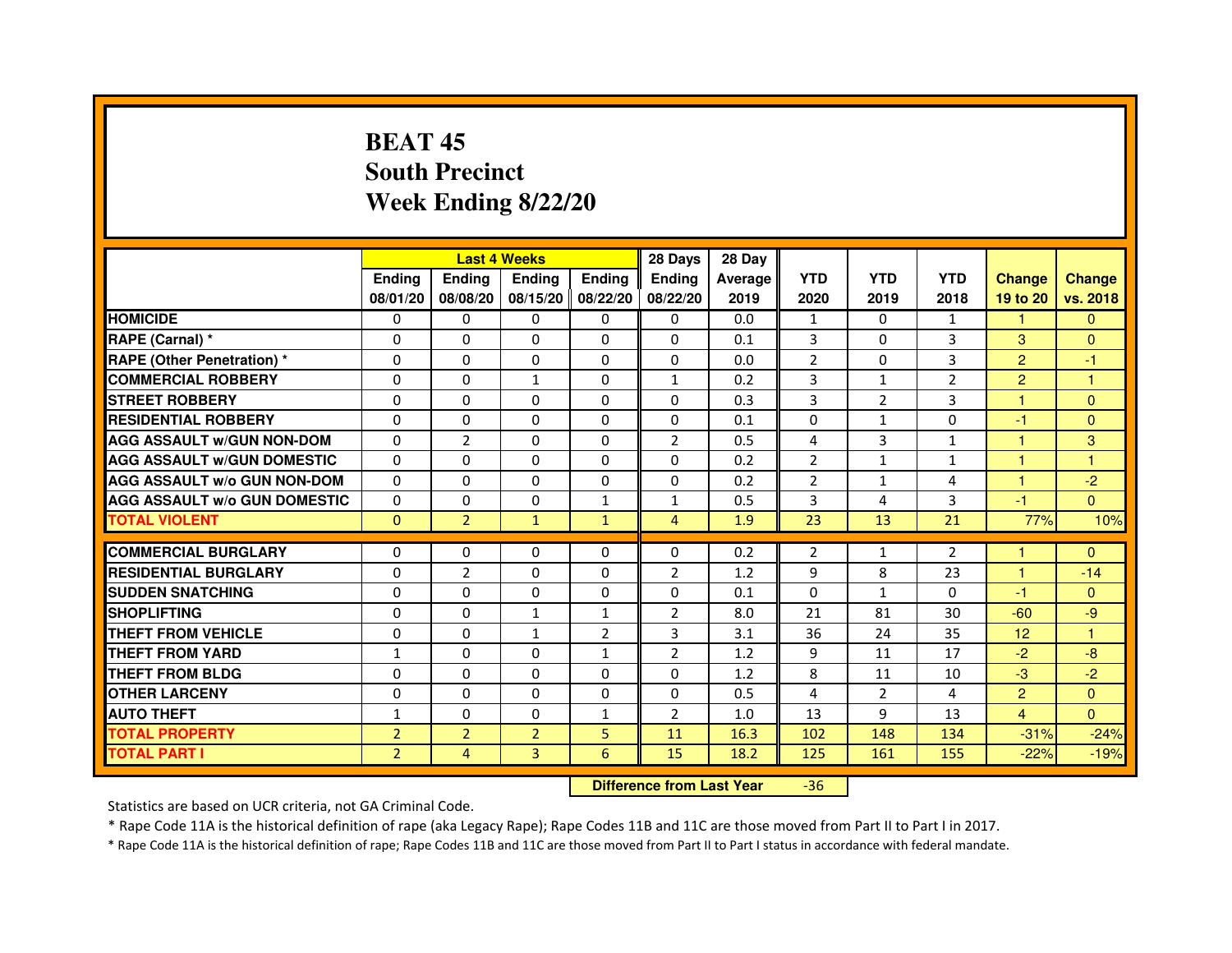# **BEAT 46 South PrecinctWeek Ending 8/22/20**

|                                     |                |                | <b>Last 4 Weeks</b>              |                | 28 Days        | 28 Day  |                |                |                |                |                |
|-------------------------------------|----------------|----------------|----------------------------------|----------------|----------------|---------|----------------|----------------|----------------|----------------|----------------|
|                                     | <b>Ending</b>  | <b>Ending</b>  | <b>Ending</b>                    | <b>Ending</b>  | <b>Ending</b>  | Average | <b>YTD</b>     | <b>YTD</b>     | <b>YTD</b>     | <b>Change</b>  | <b>Change</b>  |
|                                     | 08/01/20       | 08/08/20       | 08/15/20                         | 08/22/20       | 08/22/20       | 2019    | 2020           | 2019           | 2018           | 19 to 20       | vs. 2019       |
| <b>HOMICIDE</b>                     | $\Omega$       | $\Omega$       | $\Omega$                         | $\mathbf{0}$   | $\Omega$       | 0.2     | $\Omega$       | 2              | $\mathbf{1}$   | $-2$           | $-1$           |
| RAPE (Carnal) *                     | 0              | $\mathbf{0}$   | 0                                | $\Omega$       | $\mathbf{0}$   | 0.2     | $\overline{2}$ | $\mathbf{1}$   | $\mathbf{1}$   | $\mathbf{1}$   | $\mathbf{1}$   |
| <b>RAPE (Other Penetration) *</b>   | $\Omega$       | $\Omega$       | $\Omega$                         | $\Omega$       | $\Omega$       | 0.0     | $\Omega$       | $\Omega$       | 3              | $\mathbf{0}$   | $-3$           |
| <b>COMMERCIAL ROBBERY</b>           | $\Omega$       | $\Omega$       | $\Omega$                         | $\Omega$       | 0              | 0.2     | $\mathbf{1}$   | $\overline{2}$ | 3              | $-1$           | $-2$           |
| <b>STREET ROBBERY</b>               | 0              | $\Omega$       | 0                                | $\mathbf{1}$   | $\mathbf{1}$   | 0.2     | 4              | $\overline{2}$ | 4              | $\overline{2}$ | $\Omega$       |
| <b>RESIDENTIAL ROBBERY</b>          | 0              | $\Omega$       | 0                                | $\Omega$       | $\Omega$       | 0.0     | $\Omega$       | $\Omega$       | $\Omega$       | $\Omega$       | $\mathbf{0}$   |
| <b>AGG ASSAULT W/GUN NON-DOM</b>    | $\Omega$       | $\mathbf{1}$   | 0                                | $\Omega$       | $\mathbf{1}$   | 0.3     | 8              | 3              | $\overline{2}$ | 5              | 6              |
| <b>AGG ASSAULT W/GUN DOMESTIC</b>   | $\Omega$       | $\Omega$       | $\Omega$                         | $\Omega$       | $\Omega$       | 0.2     | $\mathbf{1}$   | 3              | $\Omega$       | $-2$           | $\mathbf{1}$   |
| <b>AGG ASSAULT W/o GUN NON-DOM</b>  | $\Omega$       | $\mathbf{0}$   | 0                                | $\mathbf{0}$   | 0              | 0.4     | 5              | 4              | 0              | $\mathbf{1}$   | 5              |
| <b>AGG ASSAULT W/o GUN DOMESTIC</b> | 0              | 0              | 0                                | $\Omega$       | $\Omega$       | 0.9     | $\overline{2}$ | 6              | 8              | $-4$           | $-6$           |
| <b>TOTAL VIOLENT</b>                | $\mathbf{0}$   | $\mathbf{1}$   | $\mathbf{0}$                     | $\mathbf{1}$   | $\overline{2}$ | 2.5     | 23             | 23             | 22             | 0%             | 5%             |
| <b>COMMERCIAL BURGLARY</b>          | 0              | 0              | 0                                | $\mathbf{0}$   | 0              | 0.8     | 3              | $\overline{7}$ | $\overline{7}$ | $-4$           | $-4$           |
| <b>RESIDENTIAL BURGLARY</b>         | $\Omega$       | $\Omega$       | $\Omega$                         | $\Omega$       | $\mathbf{0}$   | 2.2     | $\overline{7}$ | 17             | 35             | $-10$          | $-28$          |
| <b>SUDDEN SNATCHING</b>             | $\Omega$       | $\Omega$       | $\Omega$                         | $\Omega$       | $\Omega$       | 0.3     | $\overline{2}$ | $\overline{2}$ | $\mathbf{1}$   | $\Omega$       | 1              |
| <b>SHOPLIFTING</b>                  | 2              | $\mathbf{1}$   | 0                                | 3              | 6              | 9.6     | 40             | 89             | 85             | $-49$          | $-45$          |
| <b>THEFT FROM VEHICLE</b>           | 0              | $\mathbf{1}$   | $\overline{2}$                   | $\Omega$       | 3              | 4.1     | 24             | 41             | 49             | $-17$          | $-25$          |
| THEFT FROM YARD                     | 0              | $\mathbf{1}$   | 0                                | $\mathbf{1}$   | $\overline{2}$ | 0.6     | 8              | 5              | 8              | 3              | $\overline{0}$ |
| <b>THEFT FROM BLDG</b>              | $\mathbf{1}$   | $\Omega$       | $\Omega$                         | $\Omega$       | $\mathbf{1}$   | 2.1     | 15             | 17             | 23             | $-2$           | $-8$           |
| <b>OTHER LARCENY</b>                | 0              | $\Omega$       | 0                                | $\Omega$       | $\Omega$       | 0.8     | $\overline{2}$ | 6              | 4              | $-4$           | $-2$           |
| <b>AUTO THEFT</b>                   | $\Omega$       | $\mathbf{1}$   | $\mathbf{1}$                     | $\Omega$       | $\overline{2}$ | 1.9     | 6              | 18             | 27             | $-12$          | $-21$          |
| <b>TOTAL PROPERTY</b>               | $\overline{3}$ | $\overline{4}$ | $\overline{3}$                   | $\overline{4}$ | 14             | 22.3    | 107            | 202            | 239            | $-47%$         | $-55%$         |
| <b>TOTAL PART I</b>                 | 3              | 5              | 3                                | 5              | 16             | 24.8    | 130            | 225            | 261            | $-42%$         | $-50%$         |
|                                     |                |                | <b>Difference from Last Year</b> |                | $-95$          |         |                |                |                |                |                |

 **Difference from Last Year**

Statistics are based on UCR criteria, not GA Criminal Code.

\* Rape Code 11A is the historical definition of rape (aka Legacy Rape); Rape Codes 11B and 11C are those moved from Part II to Part I in 2017.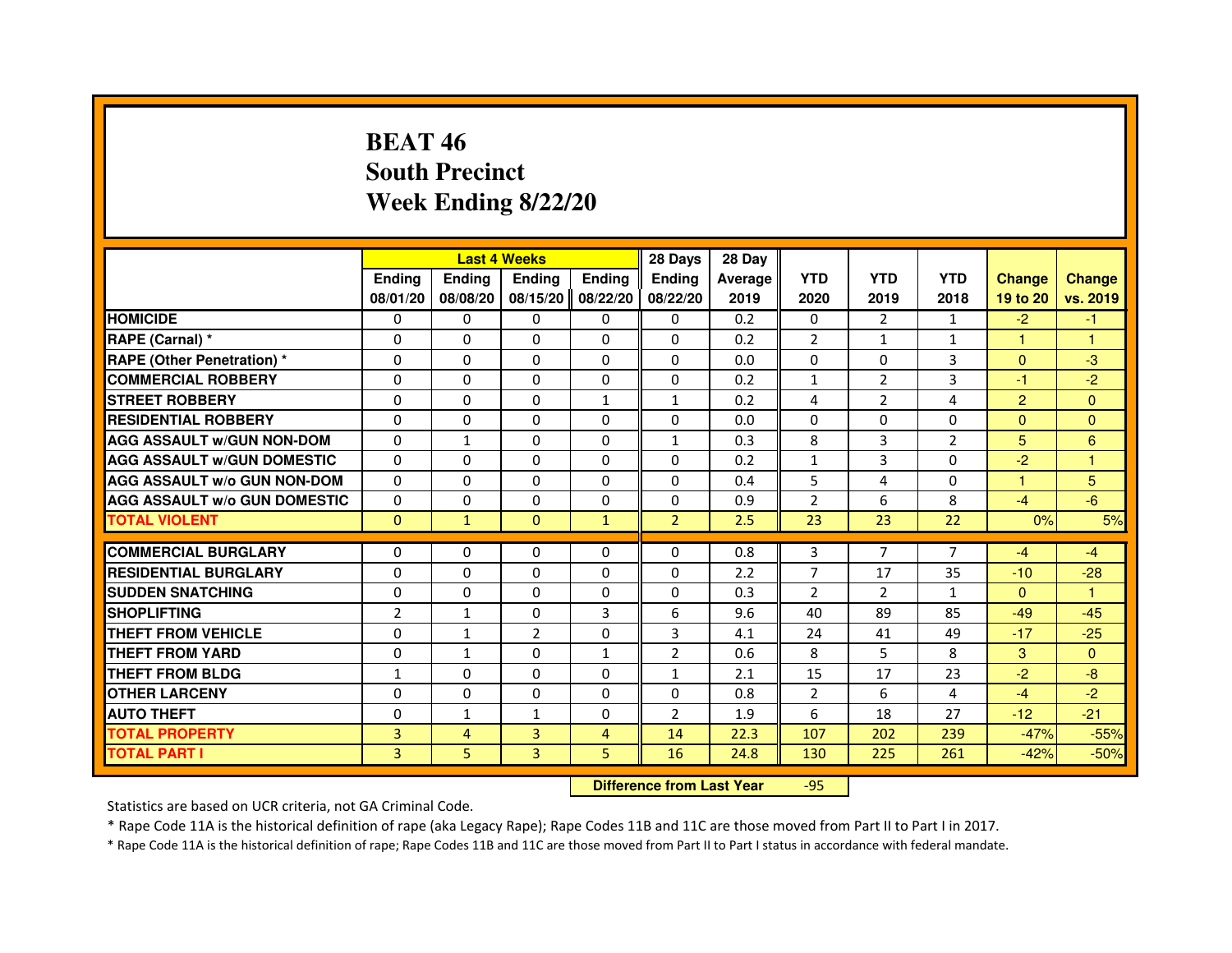# **BEAT 47 South PrecinctWeek Ending 8/22/20**

|                                     |               | <b>Last 4 Weeks</b> |               |                | 28 Days       | 28 Day  |                |                |              |                |                |
|-------------------------------------|---------------|---------------------|---------------|----------------|---------------|---------|----------------|----------------|--------------|----------------|----------------|
|                                     | <b>Endina</b> | <b>Endina</b>       | <b>Endina</b> | <b>Endina</b>  | <b>Ending</b> | Average | <b>YTD</b>     | <b>YTD</b>     | <b>YTD</b>   | <b>Change</b>  | <b>Change</b>  |
|                                     | 08/01/20      | 08/08/20            | 08/15/20      | 08/22/20       | 08/22/20      | 2019    | 2020           | 2019           | 2018         | 19 to 20       | vs. 2018       |
| <b>HOMICIDE</b>                     | 0             | $\Omega$            | 0             | 0              | $\Omega$      | 0.0     | $\mathbf{0}$   | 0              | $\mathbf{0}$ | $\Omega$       | $\mathbf{0}$   |
| RAPE (Carnal) *                     | $\Omega$      | $\Omega$            | $\Omega$      | $\Omega$       | $\Omega$      | 0.0     | $\Omega$       | $\Omega$       | $\Omega$     | $\Omega$       | $\mathbf{0}$   |
| <b>RAPE (Other Penetration)*</b>    | $\Omega$      | $\Omega$            | $\Omega$      | 0              | $\Omega$      | 0.0     | $\Omega$       | 0              | $\mathbf{1}$ | $\mathbf{0}$   | -1             |
| <b>COMMERCIAL ROBBERY</b>           | $\Omega$      | $\Omega$            | $\Omega$      | $\Omega$       | $\Omega$      | 0.0     | $\Omega$       | $\Omega$       | $\Omega$     | $\mathbf{0}$   | $\overline{0}$ |
| <b>STREET ROBBERY</b>               | $\Omega$      | $\Omega$            | $\Omega$      | $\Omega$       | $\Omega$      | 0.1     | $\Omega$       | $\mathbf{1}$   | 0            | -1             | $\mathbf{0}$   |
| <b>RESIDENTIAL ROBBERY</b>          | 0             | 0                   | 0             | 0              | 0             | 0.0     | $\mathbf{1}$   | 0              | 0            | 1              | 1              |
| <b>AGG ASSAULT W/GUN NON-GUN</b>    | $\Omega$      | $\Omega$            | $\Omega$      | $\Omega$       | $\Omega$      | 0.2     | $\Omega$       | $\mathbf{1}$   | $\Omega$     | $-1$           | $\mathbf{0}$   |
| <b>AGG ASSAULT W/GUN DOMESTIC</b>   | $\Omega$      | $\Omega$            | $\Omega$      | $\Omega$       | $\Omega$      | 0.1     | $\Omega$       | $\Omega$       | $\Omega$     | $\Omega$       | $\mathbf{0}$   |
| <b>AGG ASSAULT W/o GUN NON-DOM</b>  | $\Omega$      | $\Omega$            | $\Omega$      | $\Omega$       | $\Omega$      | 0.3     | $\Omega$       | 3              | $\Omega$     | $-3$           | $\Omega$       |
| <b>AGG ASSAULT W/o GUN DOMESTIC</b> | $\Omega$      | $\Omega$            | $\Omega$      | $\Omega$       | $\Omega$      | 0.4     | $\mathbf{1}$   | 3              | 0            | $-2$           | $\mathbf{1}$   |
| <b>TOTAL VIOLENT</b>                | $\mathbf{0}$  | $\mathbf{0}$        | $\mathbf{0}$  | $\Omega$       | $\mathbf{0}$  | 1.1     | $\overline{2}$ | 8              | $\mathbf{1}$ | $-75%$         | 100%           |
|                                     |               |                     |               |                |               |         |                |                |              |                |                |
| <b>COMMERCIAL BURGLARY</b>          | 0             | 0                   | 0             | 0              | 0             | 0.1     | 0              | $\mathbf{1}$   | 0            | -1             | $\mathbf{0}$   |
| <b>RESIDENTIAL BURGLARY</b>         | $\mathbf{1}$  | $\Omega$            | $\Omega$      | $\Omega$       | $\mathbf{1}$  | 0.3     | 3              | $\mathbf{1}$   | 10           | $\overline{2}$ | $-7$           |
| <b>SUDDEN SNATCHING</b>             | $\Omega$      | $\Omega$            | $\Omega$      | $\Omega$       | $\Omega$      | 0.0     | $\Omega$       | $\Omega$       | 0            | $\Omega$       | $\mathbf{0}$   |
| <b>SHOPLIFTING</b>                  | $\Omega$      | $\Omega$            | $\Omega$      | $\Omega$       | $\Omega$      | 0.1     | $\Omega$       | $\Omega$       | $\mathbf{1}$ | $\Omega$       | $-1$           |
| <b>THEFT FROM VEHICLE</b>           | $\Omega$      | $\Omega$            | $\Omega$      | $\mathbf{1}$   | $\mathbf{1}$  | 1.3     | 9              | 12             | 17           | $-3$           | $-8$           |
| <b>THEFT FROM YARD</b>              | 0             | 0                   | $\Omega$      | 0              | $\Omega$      | 0.7     | 5              | $\overline{7}$ | 3            | $-2$           | $\overline{2}$ |
| <b>THEFT FROM BLDG</b>              | $\Omega$      | $\Omega$            | $\Omega$      | $\Omega$       | $\Omega$      | 0.5     | 2              | 4              | 4            | $-2$           | $-2$           |
| <b>OTHER LARCENY</b>                | $\Omega$      | $\Omega$            | $\Omega$      | $\Omega$       | $\Omega$      | 0.8     | $\mathbf{1}$   | 6              | $\mathbf{1}$ | $-5$           | $\Omega$       |
| <b>AUTO THEFT</b>                   | $\Omega$      | $\Omega$            | $\Omega$      | $\mathbf{1}$   | $\mathbf{1}$  | 0.5     | $\overline{7}$ | 5              | 5            | $\overline{2}$ | $\overline{2}$ |
| <b>TOTAL PROPERTY</b>               | $\mathbf{1}$  | $\mathbf{0}$        | $\Omega$      | $\overline{2}$ | 3             | 4.2     | 27             | 36             | 41           | $-25%$         | $-34%$         |
| TOTAL PART I                        | $\mathbf{1}$  | $\Omega$            | $\Omega$      | $\overline{2}$ | 3             | 5.3     | 29             | 44             | 42           | $-34%$         | $-31%$         |

 **Difference from Last Year**-15

Statistics are based on UCR criteria, not GA Criminal Code.

\* Rape Code 11A is the historical definition of rape (aka Legacy Rape); Rape Codes 11B and 11C are those moved from Part II to Part I in 2017.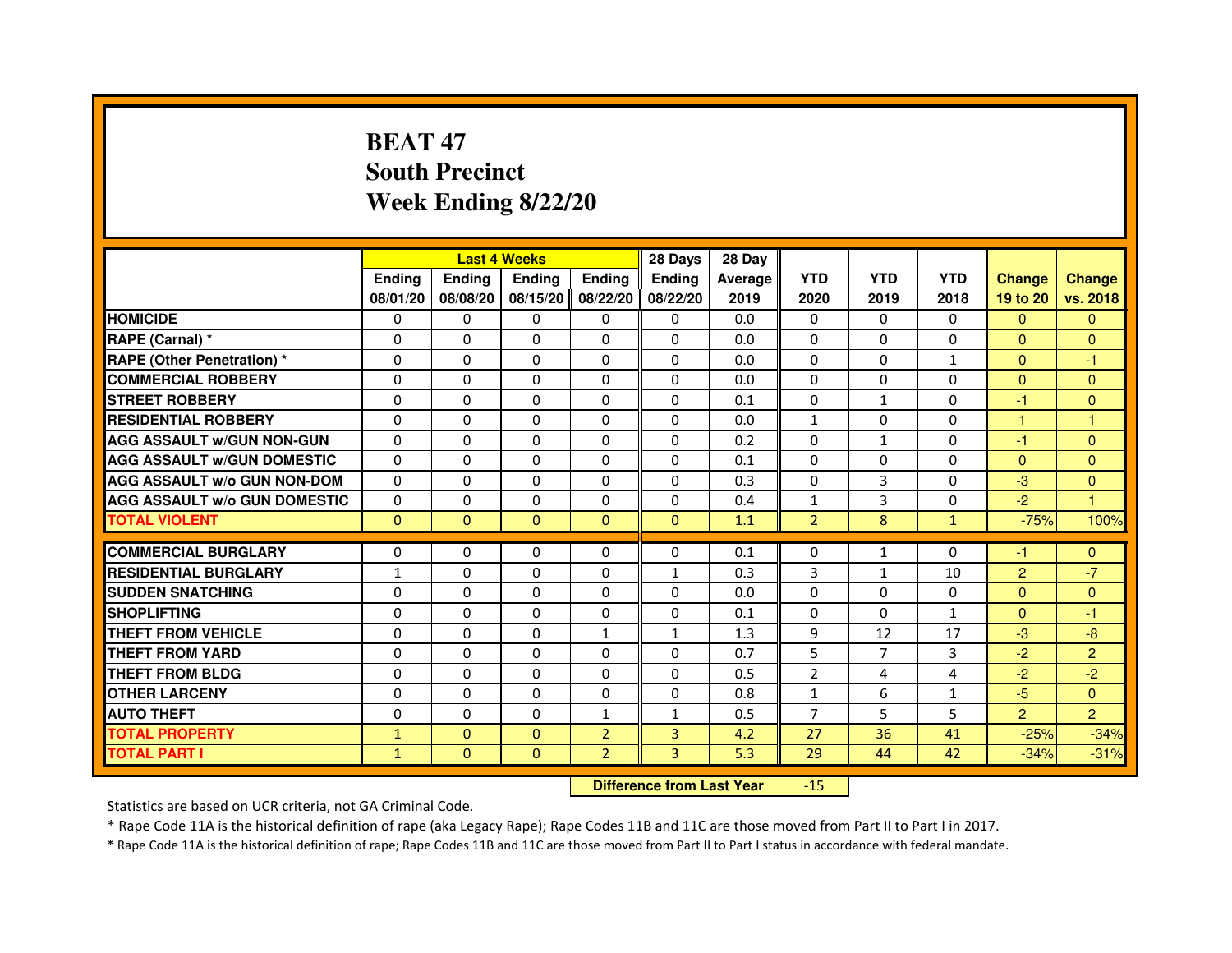#### **BEAT 51 East PrecinctWeek Ending 8/22/20**

|                                     |                |                | <b>Last 4 Weeks</b>              |                   | 28 Days        | 28 Day  |                |                |                |                      |                |
|-------------------------------------|----------------|----------------|----------------------------------|-------------------|----------------|---------|----------------|----------------|----------------|----------------------|----------------|
|                                     | <b>Ending</b>  | Ending         | Ending                           | <b>Ending</b>     | <b>Ending</b>  | Average | <b>YTD</b>     | <b>YTD</b>     | <b>YTD</b>     | <b>Change</b>        | <b>Change</b>  |
|                                     | 08/01/20       | 08/08/20       |                                  | 08/15/20 08/22/20 | 08/22/20       | 2019    | 2020           | 2019           | 2018           | 19 to 20             | vs. 2018       |
| <b>HOMICIDE</b>                     | 0              | $\Omega$       | $\Omega$                         | $\mathbf{0}$      | 0              | 0.2     | $\overline{2}$ | $\mathbf{1}$   | $\overline{2}$ | $\mathbf{1}$         | $\Omega$       |
| RAPE (Carnal) *                     | 0              | 0              | 0                                | 0                 | 0              | 0.2     | 0              | $\mathbf{1}$   | 3              | $-1$                 | $-3$           |
| <b>RAPE (Other Penetration) *</b>   | 0              | $\mathbf{1}$   | 0                                | $\Omega$          | $\mathbf{1}$   | 0.1     | $\mathbf{1}$   | $\Omega$       | $\overline{2}$ | $\mathbf{1}$         | $-1$           |
| <b>COMMERCIAL ROBBERY</b>           | $\Omega$       | $\Omega$       | $\Omega$                         | $\Omega$          | $\Omega$       | 0.1     | $\Omega$       | $\Omega$       | $\mathbf{1}$   | $\Omega$             | $-1$           |
| <b>STREET ROBBERY</b>               | 0              | $\Omega$       | $\Omega$                         | 0                 | $\Omega$       | 1.2     | 3              | 9              | 6              | $-6$                 | $-3$           |
| <b>RESIDENTIAL ROBBERY</b>          | 0              | 0              | 0                                | 0                 | 0              | 0.2     | 1              | $\mathbf{1}$   | $\Omega$       | $\mathbf{0}$         | $\overline{1}$ |
| <b>AGG ASSAULT w/GUN NON-DOM</b>    | $\Omega$       | $\Omega$       | 0                                | $\Omega$          | $\Omega$       | 1.7     | 12             | 12             | 10             | $\mathbf{0}$         | $\overline{2}$ |
| <b>AGG ASSAULT W/GUN DOMESTIC</b>   | $\Omega$       | $\mathbf{1}$   | $\Omega$                         | $\Omega$          | $\mathbf{1}$   | 0.5     | $\overline{2}$ | 3              | $\Omega$       | $-1$                 | $\overline{2}$ |
| <b>AGG ASSAULT w/o GUN NON-DOM</b>  | $\mathbf{1}$   | $\mathbf{1}$   | 0                                | 0                 | $\overline{2}$ | 1.5     | 11             | 13             | 11             | $-2$                 | $\overline{0}$ |
| <b>AGG ASSAULT W/o GUN DOMESTIC</b> | $\overline{2}$ | 0              | 0                                | 0                 | $\overline{2}$ | 0.8     | 12             | 10             | 5              | 2 <sup>1</sup>       | $\overline{7}$ |
| <b>TOTAL VIOLENT</b>                | 3              | $\overline{3}$ | $\Omega$                         | $\mathbf{0}$      | 6              | 6.4     | 44             | 50             | 40             | $-12%$               | 10%            |
| <b>COMMERCIAL BURGLARY</b>          | 0              | 0              | 0                                | 0                 | 0              | 0.2     | 3              | $\overline{2}$ | 4              |                      | -1             |
| <b>RESIDENTIAL BURGLARY</b>         | $\mathbf{1}$   | $\Omega$       | $\Omega$                         | $\Omega$          | $\mathbf{1}$   | 2.8     | 13             | 26             | 13             | $-13$                | $\Omega$       |
| <b>SUDDEN SNATCHING</b>             | 0              | $\mathbf{1}$   | $\Omega$                         | $\Omega$          | $\mathbf{1}$   | 0.0     | $\mathbf{1}$   | $\Omega$       | 4              | $\blacktriangleleft$ | $-3$           |
| <b>SHOPLIFTING</b>                  | 0              | 0              | 0                                | 0                 | 0              | 2.0     | 12             | 17             | 18             | $-5$                 | $-6$           |
| THEFT FROM VEHICLE                  | $\mathbf{1}$   | 0              | 0                                | $\mathbf{1}$      | $\overline{2}$ | 2.2     | 19             | 18             | 38             | $\blacktriangleleft$ | $-19$          |
| <b>THEFT FROM YARD</b>              | $\mathbf 0$    | $\Omega$       | $\mathbf{1}$                     | $\Omega$          | $\mathbf{1}$   | 1.2     | 12             | 12             | 12             | $\Omega$             | $\mathbf{0}$   |
| <b>THEFT FROM BLDG</b>              | 0              | $\mathbf{1}$   | 0                                | $\Omega$          | $\mathbf{1}$   | 1.3     | 17             | 11             | 16             | 6                    | $\overline{1}$ |
| <b>OTHER LARCENY</b>                | $\Omega$       | $\Omega$       | $\mathbf{1}$                     | $\Omega$          | $\mathbf{1}$   | 1.4     | $\overline{7}$ | 13             | 10             | $-6$                 | $-3$           |
| <b>AUTO THEFT</b>                   | $\mathbf{1}$   | 0              | 0                                | $\mathbf{1}$      | $\overline{2}$ | 2.3     | 11             | 22             | 19             | $-11$                | $-8$           |
| <b>TOTAL PROPERTY</b>               | $\overline{3}$ | $\overline{2}$ | $\overline{2}$                   | $\overline{2}$    | $\overline{9}$ | 13.3    | 95             | 121            | 134            | $-21%$               | $-29%$         |
| <b>TOTAL PART I</b>                 | 6              | 5              | $\overline{2}$                   | $\overline{2}$    | 15             | 19.8    | 139            | 171            | 174            | $-19%$               | $-20%$         |
|                                     |                |                | <b>Difference from Last Year</b> |                   | $-32$          |         |                |                |                |                      |                |

 **Difference from Last Year**

Statistics are based on UCR criteria, not GA Criminal Code.

\* Rape Code 11A is the historical definition of rape (aka Legacy Rape); Rape Codes 11B and 11C are those moved from Part II to Part I in 2017.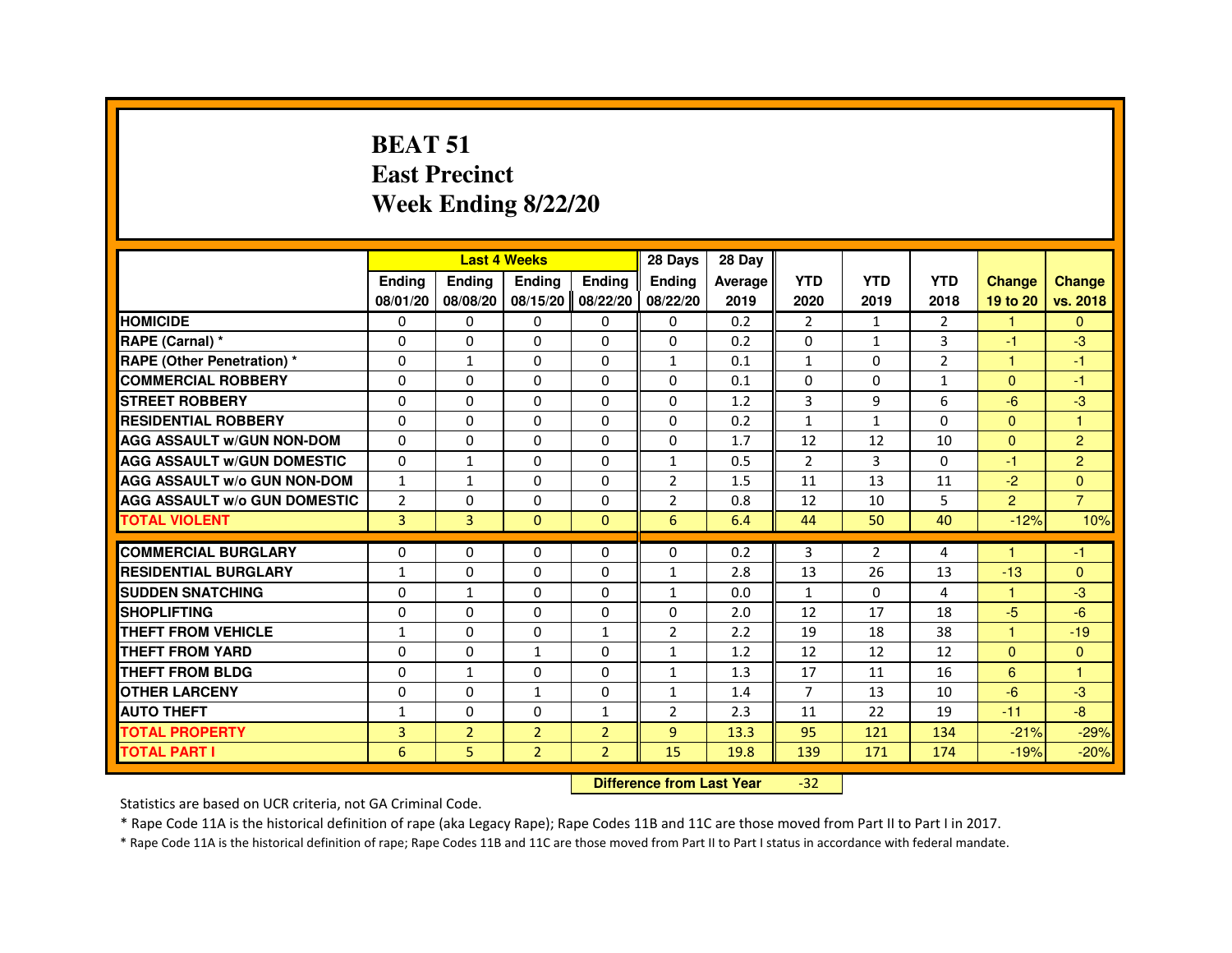# **BEAT 52 East PrecinctWeek Ending 8/22/20**

|                                     |                |                | <b>Last 4 Weeks</b> |                   | 28 Days        | 28 Day  |                |                |                |                |                      |
|-------------------------------------|----------------|----------------|---------------------|-------------------|----------------|---------|----------------|----------------|----------------|----------------|----------------------|
|                                     | <b>Endina</b>  | <b>Endina</b>  | <b>Endina</b>       | <b>Ending</b>     | <b>Endina</b>  | Average | <b>YTD</b>     | <b>YTD</b>     | <b>YTD</b>     | <b>Change</b>  | <b>Change</b>        |
|                                     | 08/01/20       | 08/08/20       |                     | 08/15/20 08/22/20 | 08/22/20       | 2019    | 2020           | 2019           | 2018           | 19 to 20       | vs. 2018             |
| <b>HOMICIDE</b>                     | 0              | 0              | 0                   | 0                 | 0              | 0.1     | 0              | 0              | $\mathbf{1}$   | $\mathbf{0}$   | -1.                  |
| RAPE (Carnal) *                     | $\Omega$       | $\Omega$       | $\Omega$            | $\Omega$          | $\Omega$       | 0.3     | $\Omega$       | 4              | 2              | $-4$           | $-2$                 |
| <b>RAPE (Other Penetration)</b> *   | 0              | $\Omega$       | 0                   | 0                 | 0              | 0.0     | $\Omega$       | $\Omega$       | $\Omega$       | $\Omega$       | $\mathbf{0}$         |
| <b>COMMERCIAL ROBBERY</b>           | 0              | 0              | 0                   | $\Omega$          | 0              | 0.2     | $\Omega$       | 1              | 1              | -1             | -1                   |
| <b>STREET ROBBERY</b>               | 0              | 0              | 0                   | 0                 | 0              | 0.9     | 3              | $\overline{7}$ | 4              | $-4$           | $-1$                 |
| <b>RESIDENTIAL ROBBERY</b>          | $\Omega$       | $\Omega$       | 0                   | 0                 | $\Omega$       | 0.2     | $\Omega$       | $\overline{2}$ | $\Omega$       | $-2$           | $\mathbf{0}$         |
| <b>AGG ASSAULT W/GUN NON-DOM</b>    | $\mathbf{1}$   | $\overline{2}$ | $\Omega$            | $\Omega$          | 3              | 1.1     | $\overline{7}$ | 10             | 5              | $-3$           | $\overline{2}$       |
| <b>AGG ASSAULT w/GUN DOMESTIC</b>   | $\Omega$       | $\Omega$       | 0                   | $\Omega$          | $\Omega$       | 0.2     | $\overline{a}$ | 2              | $\mathbf{1}$   | $\overline{2}$ | 3                    |
| <b>AGG ASSAULT w/o GUN NON-DOM</b>  | $\Omega$       | 0              | $\Omega$            | 0                 | $\Omega$       | 0.8     | 11             | 8              | 6              | 3              | 5                    |
| <b>AGG ASSAULT w/o GUN DOMESTIC</b> | $\Omega$       | 0              | 0                   | $\mathbf{0}$      | 0              | 0.8     | 10             | $\overline{7}$ | 5              | 3              | 5 <sup>5</sup>       |
| <b>TOTAL VIOLENT</b>                | $\mathbf{1}$   | $\overline{2}$ | $\Omega$            | $\mathbf{0}$      | $\overline{3}$ | 4.6     | 35             | 41             | 25             | $-15%$         | 40%                  |
|                                     |                |                |                     |                   |                |         |                |                |                |                |                      |
| <b>COMMERCIAL BURGLARY</b>          | 0              | 0              | 0                   | 0                 | $\Omega$       | 0.1     | 2              | 0              | 2              | $\overline{2}$ | $\Omega$             |
| <b>RESIDENTIAL BURGLARY</b>         | $\mathbf{1}$   | $\mathbf{1}$   | $\mathbf{1}$        | $\Omega$          | 3              | 4.4     | 17             | 37             | 37             | $-20$          | $-20$                |
| <b>SUDDEN SNATCHING</b>             | $\Omega$       | $\Omega$       | 0                   | 0                 | 0              | 0.2     | $\overline{2}$ | $\overline{2}$ | $\mathbf{1}$   | $\Omega$       | 1                    |
| <b>SHOPLIFTING</b>                  | $\Omega$       | 0              | $\Omega$            | 0                 | 0              | 0.5     | 7              | 5              | $\overline{2}$ | $\overline{2}$ | 5                    |
| <b>THEFT FROM VEHICLE</b>           | $\Omega$       | $\mathbf 0$    | $\Omega$            | $\mathbf{1}$      | $\mathbf{1}$   | 4.9     | 41             | 39             | 30             | $\overline{2}$ | 11                   |
| <b>THEFT FROM YARD</b>              | $\Omega$       | $\Omega$       | $\Omega$            | $\Omega$          | $\Omega$       | 2.5     | 20             | 24             | 14             | $-4$           | 6                    |
| <b>THEFT FROM BLDG</b>              | 0              | 0              | 0                   | 0                 | 0              | 2.8     | 14             | 27             | 15             | $-13$          | -1                   |
| <b>OTHER LARCENY</b>                | $\Omega$       | $\Omega$       | 0                   | 0                 | $\Omega$       | 0.8     | 9              | 5              | 8              | 4              | $\blacktriangleleft$ |
| <b>AUTO THEFT</b>                   | $\mathbf{1}$   | 0              | $\mathbf{1}$        | $\mathbf{1}$      | 3              | 2.0     | 11             | 19             | 20             | $-8$           | $-9$                 |
| <b>TOTAL PROPERTY</b>               | $\overline{2}$ | $\mathbf{1}$   | $\overline{2}$      | $\overline{2}$    | $\overline{7}$ | 18.3    | 123            | 158            | 129            | $-22%$         | $-5%$                |
| <b>TOTAL PART I</b>                 | $\overline{3}$ | 3              | $\overline{2}$      | $\overline{2}$    | 10             | 22.9    | 158            | 199            | 154            | $-21%$         | 3%                   |

 **Difference from Last Year**-41

Statistics are based on UCR criteria, not GA Criminal Code.

\* Rape Code 11A is the historical definition of rape (aka Legacy Rape); Rape Codes 11B and 11C are those moved from Part II to Part I in 2017.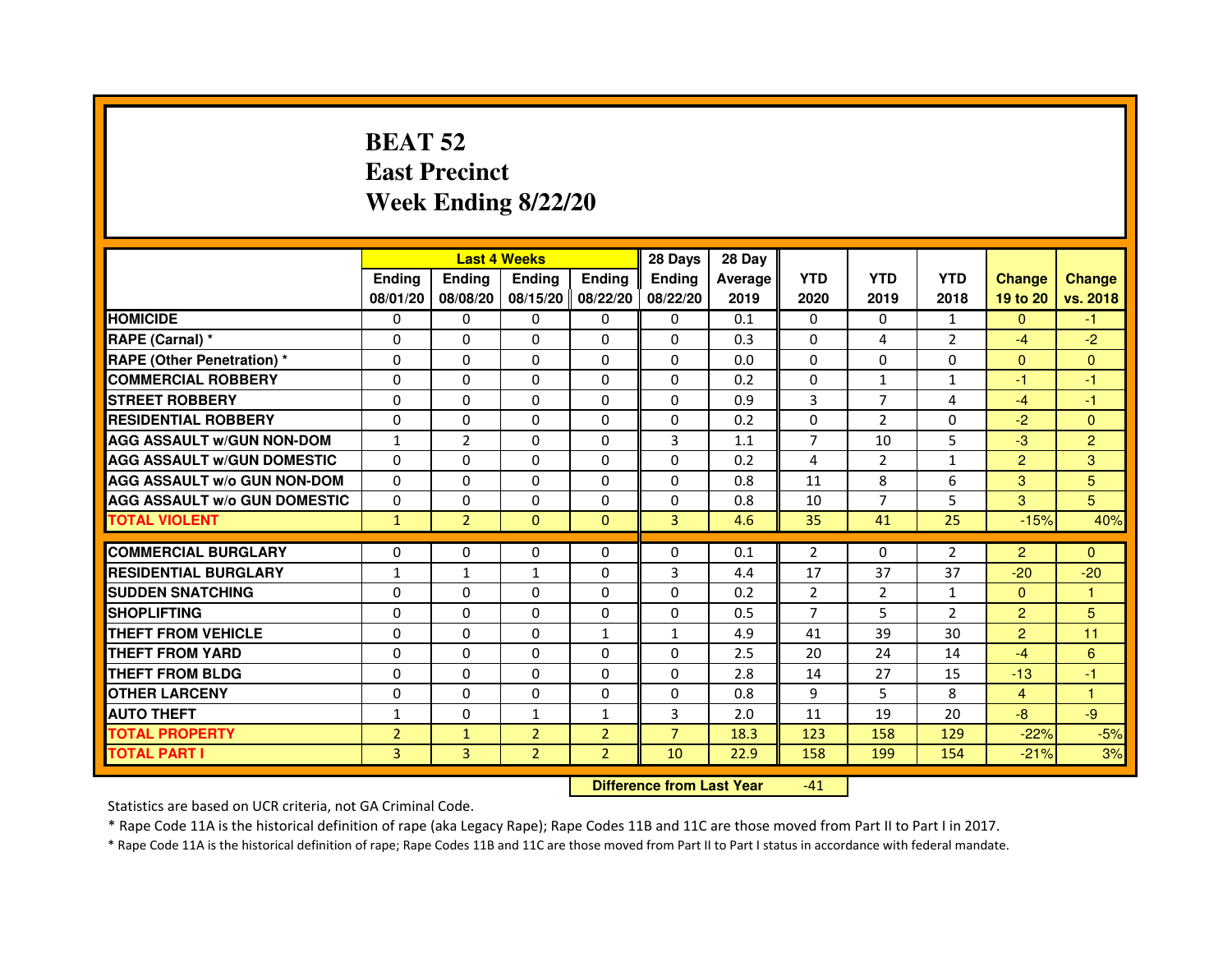# **BEAT 53 East PrecinctWeek Ending 8/22/20**

|                                     |                |                | <b>Last 4 Weeks</b>              |                | 28 Days        | 28 Day  |                |                |                |                         |                |
|-------------------------------------|----------------|----------------|----------------------------------|----------------|----------------|---------|----------------|----------------|----------------|-------------------------|----------------|
|                                     | <b>Ending</b>  | Ending         | <b>Ending</b>                    | <b>Ending</b>  | <b>Endina</b>  | Average | <b>YTD</b>     | <b>YTD</b>     | <b>YTD</b>     | <b>Change</b>           | <b>Change</b>  |
|                                     | 08/01/20       | 08/08/20       | 08/15/20                         | 08/22/20       | 08/22/20       | 2019    | 2020           | 2019           | 2018           | 19 to 20                | vs. 2018       |
| <b>HOMICIDE</b>                     | $\Omega$       | $\Omega$       | $\mathbf{0}$                     | $\mathbf{0}$   | $\mathbf{0}$   | 0.0     | $\Omega$       | 0              | $\Omega$       | $\Omega$                | $\mathbf{0}$   |
| RAPE (Carnal) *                     | 0              | $\Omega$       | $\Omega$                         | $\Omega$       | $\Omega$       | 0.0     | $\Omega$       | $\Omega$       | $\overline{2}$ | $\mathbf{0}$            | $-2$           |
| <b>RAPE (Other Penetration) *</b>   | $\Omega$       | $\Omega$       | $\Omega$                         | $\Omega$       | $\Omega$       | 0.1     | $\mathbf{1}$   | $\Omega$       | $\Omega$       | $\mathbf{1}$            | 1              |
| <b>COMMERCIAL ROBBERY</b>           | 0              | $\Omega$       | $\Omega$                         | $\Omega$       | $\Omega$       | 0.0     | $\Omega$       | $\Omega$       | $\Omega$       | $\mathbf{0}$            | $\overline{0}$ |
| <b>STREET ROBBERY</b>               | $\Omega$       | $\Omega$       | $\mathbf{1}$                     | $\Omega$       | $\mathbf{1}$   | 0.8     | 5              | $\overline{7}$ | 4              | $-2$                    | $\mathbf{1}$   |
| <b>RESIDENTIAL ROBBERY</b>          | $\Omega$       | $\Omega$       | $\Omega$                         | $\Omega$       | $\Omega$       | 0.0     | $\mathbf{1}$   | $\Omega$       | $\Omega$       | 1                       | 1              |
| <b>AGG ASSAULT w/GUN NON-DOM</b>    | $\Omega$       | $\overline{2}$ | $\Omega$                         | $\mathbf{1}$   | 3              | 1.3     | 11             | $\overline{7}$ | 8              | $\overline{\mathbf{4}}$ | 3              |
| <b>AGG ASSAULT W/GUN DOMESTIC</b>   | $\Omega$       | $\Omega$       | $\Omega$                         | $\Omega$       | $\Omega$       | 0.2     | $\overline{a}$ | $\overline{2}$ | $\mathbf{1}$   | $\overline{2}$          | 3              |
| <b>AGG ASSAULT w/o GUN NON-DOM</b>  | 0              | 0              | 0                                | 0              | $\mathbf{0}$   | 0.6     | 11             | 6              | 6              | 5                       | 5              |
| <b>AGG ASSAULT W/o GUN DOMESTIC</b> | $\Omega$       | 0              | $\Omega$                         | $\mathbf{1}$   | $\mathbf{1}$   | 1.7     | 11             | 17             | 5              | $-6$                    | 6              |
| <b>TOTAL VIOLENT</b>                | $\mathbf{0}$   | $\overline{2}$ | $\mathbf{1}$                     | $\overline{2}$ | 5              | 4.7     | 44             | 39             | 26             | 13%                     | 69%            |
| <b>COMMERCIAL BURGLARY</b>          | $\Omega$       | $\Omega$       | 0                                | $\Omega$       | 0              | 0.2     | $\overline{2}$ | $\overline{2}$ | 3              | $\Omega$                | $-1$           |
| <b>RESIDENTIAL BURGLARY</b>         | $\Omega$       | $\Omega$       | $\Omega$                         | $\overline{2}$ | $\overline{2}$ | 3.8     | 16             | 31             | 30             | $-15$                   | $-14$          |
| <b>SUDDEN SNATCHING</b>             | $\Omega$       | $\Omega$       | $\Omega$                         | $\Omega$       | $\Omega$       | 0.2     | $\Omega$       | $\mathbf{1}$   | $\mathbf{1}$   | $-1$                    | $-1$           |
| <b>SHOPLIFTING</b>                  | 0              | 0              | 0                                | 0              | 0              | 0.3     | $\mathbf{1}$   | $\overline{2}$ | 10             | $-1$                    | $-9$           |
| <b>THEFT FROM VEHICLE</b>           | $\Omega$       | $\mathbf{1}$   | $\Omega$                         | $\Omega$       | 1              | 3.7     | 23             | 35             | 41             | $-12$                   | $-18$          |
| <b>THEFT FROM YARD</b>              | 0              | $\mathbf{1}$   | $\Omega$                         | 0              | $\mathbf{1}$   | 1.4     | 10             | 9              | 22             | $\mathbf{1}$            | $-12$          |
| <b>THEFT FROM BLDG</b>              | 3              | $\mathbf{1}$   | $\Omega$                         | 3              | $\overline{7}$ | 2.7     | 23             | 24             | 28             | $-1$                    | $-5$           |
| <b>OTHER LARCENY</b>                | $\Omega$       | $\Omega$       | $\Omega$                         | $\Omega$       | $\Omega$       | 1.1     | 3              | 10             | 9              | $-7$                    | $-6$           |
| <b>AUTO THEFT</b>                   | $\mathbf{1}$   | $\Omega$       | $\mathbf{1}$                     | $\Omega$       | $\overline{2}$ | 1.3     | 12             | 12             | 19             | $\Omega$                | $-7$           |
| <b>TOTAL PROPERTY</b>               | 4              | 3              | $\mathbf{1}$                     | 5              | 13             | 14.6    | 90             | 126            | 163            | $-29%$                  | $-45%$         |
| <b>TOTAL PART I</b>                 | $\overline{4}$ | 5              | $\overline{2}$                   | $\overline{7}$ | 18             | 19.3    | 134            | 165            | 189            | $-19%$                  | $-29%$         |
|                                     |                |                | <b>Difference from Last Year</b> |                | $-31$          |         |                |                |                |                         |                |

 **Difference from Last Year**

Statistics are based on UCR criteria, not GA Criminal Code.

\* Rape Code 11A is the historical definition of rape (aka Legacy Rape); Rape Codes 11B and 11C are those moved from Part II to Part I in 2017.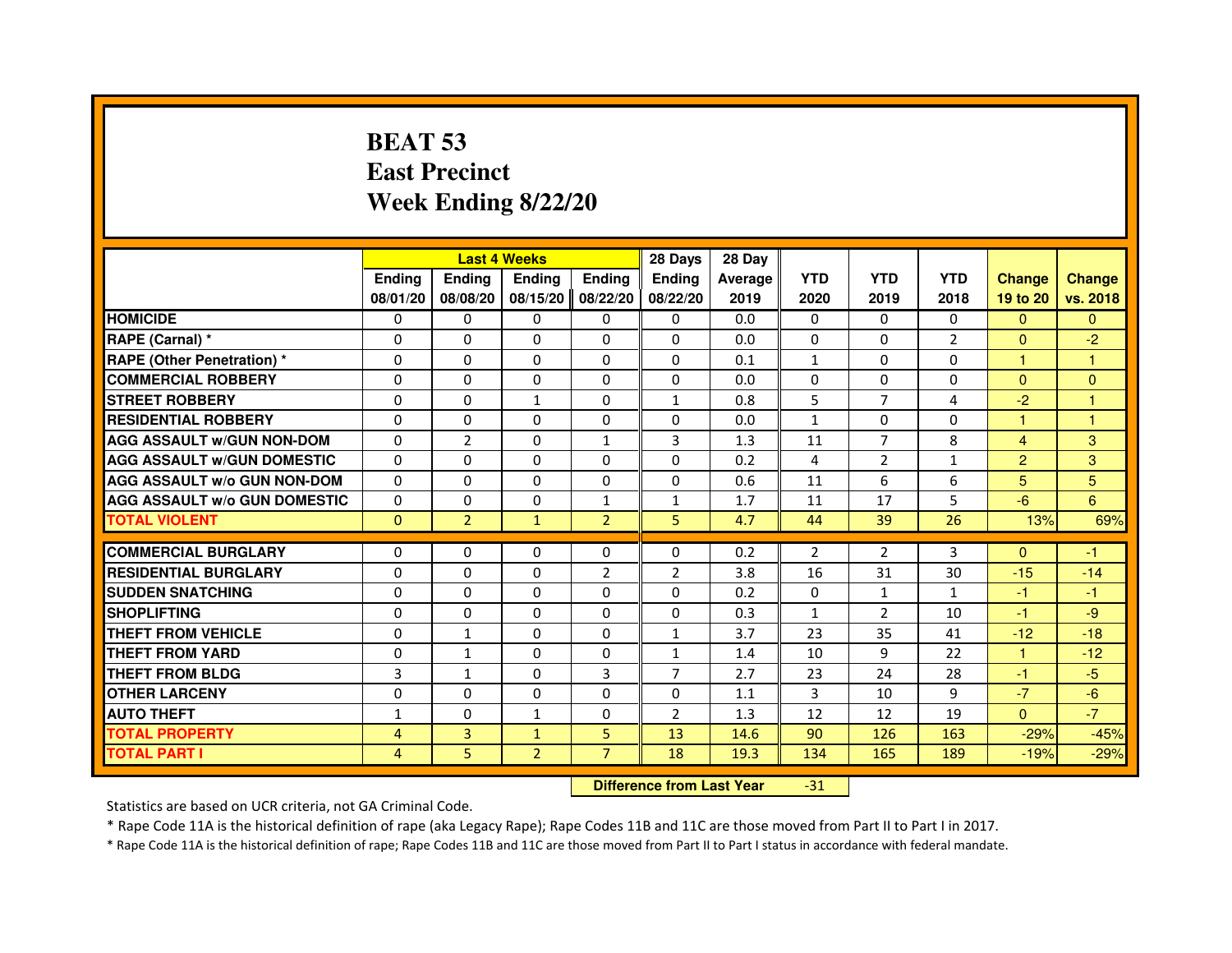# **BEAT 54 East PrecinctWeek Ending 8/22/20**

|                                     |                | <b>Last 4 Weeks</b> |                                  |                | 28 Days        | 28 Day  |                |              |                |                |                |
|-------------------------------------|----------------|---------------------|----------------------------------|----------------|----------------|---------|----------------|--------------|----------------|----------------|----------------|
|                                     | Ending         | Ending              | Ending                           | <b>Ending</b>  | Ending         | Average | <b>YTD</b>     | <b>YTD</b>   | <b>YTD</b>     | <b>Change</b>  | <b>Change</b>  |
|                                     | 08/01/20       | 08/08/20            | 08/15/20 08/22/20                |                | 08/22/20       | 2019    | 2020           | 2019         | 2018           | 19 to 20       | vs. 2018       |
| <b>HOMICIDE</b>                     | 0              | $\Omega$            | $\mathbf{0}$                     | $\Omega$       | 0              | 0.0     | $\Omega$       | $\Omega$     | 4              | $\Omega$       | $-4$           |
| RAPE (Carnal) *                     | 0              | 0                   | 0                                | 0              | 0              | 0.2     | 0              | $\mathbf{1}$ | $\Omega$       | $-1$           | $\mathbf{0}$   |
| <b>RAPE (Other Penetration) *</b>   | $\Omega$       | $\mathbf 0$         | $\Omega$                         | 0              | 0              | 0.0     | 3              | $\mathbf{0}$ | $\mathbf{1}$   | 3              | $\overline{2}$ |
| <b>COMMERCIAL ROBBERY</b>           | $\mathbf{1}$   | 0                   | $\mathbf{1}$                     | $\mathbf 0$    | $\overline{2}$ | 0.3     | 6              | $\mathbf{1}$ | 3              | 5              | 3              |
| <b>STREET ROBBERY</b>               | $\Omega$       | $\Omega$            | $\Omega$                         | $\Omega$       | $\Omega$       | 0.7     | $\overline{2}$ | 4            | 6              | $-2$           | $-4$           |
| <b>RESIDENTIAL ROBBERY</b>          | $\mathbf 0$    | $\mathbf 0$         | 0                                | 0              | 0              | 0.2     | $\Omega$       | $\mathbf{0}$ | $\overline{2}$ | $\Omega$       | $-2$           |
| <b>AGG ASSAULT w/GUN NON-DOM</b>    | $\overline{2}$ | $\mathbf{1}$        | $\Omega$                         | $\Omega$       | 3              | 1.7     | 9              | 15           | 6              | $-6$           | 3              |
| <b>AGG ASSAULT W/GUN DOMESTIC</b>   | $\Omega$       | $\Omega$            | $\mathbf 0$                      | $\Omega$       | 0              | 0.2     | $\mathbf{1}$   | $\mathbf{1}$ | $\mathbf{1}$   | $\Omega$       | $\Omega$       |
| <b>AGG ASSAULT W/o GUN NON-DOM</b>  | $\Omega$       | $\Omega$            | $\Omega$                         | $\mathbf{1}$   | $\mathbf{1}$   | 0.8     | 5              | 8            | 8              | $-3$           | $-3$           |
| <b>AGG ASSAULT w/o GUN DOMESTIC</b> | $\Omega$       | $\mathbf 0$         | $\Omega$                         | 0              | 0              | 0.2     | 5              | 9            | 4              | $-4$           | 1              |
| <b>TOTAL VIOLENT</b>                | 3              | $\mathbf{1}$        | $\mathbf{1}$                     | $\mathbf{1}$   | 6              | 4.2     | 31             | 39           | 35             | $-21%$         | $-11%$         |
| <b>COMMERCIAL BURGLARY</b>          | 0              | 0                   | 0                                | 0              | 0              | 0.5     | $\mathbf{1}$   | 3            | 2              | $-2$           | $-1$           |
| <b>RESIDENTIAL BURGLARY</b>         | 3              | $\mathbf 0$         | $\mathbf{1}$                     | 0              | 4              | 2.9     | 23             | 25           | 42             | $-2$           | $-19$          |
| <b>SUDDEN SNATCHING</b>             | $\Omega$       | $\Omega$            | $\mathbf{1}$                     | $\Omega$       | $\mathbf{1}$   | 0.3     | $\mathbf{1}$   | 3            | $\Omega$       | $-2$           | $\mathbf{1}$   |
| <b>SHOPLIFTING</b>                  | $\mathbf{1}$   | 0                   | $\Omega$                         | 0              | 1              | 3.1     | 33             | 26           | 50             | $\overline{7}$ | $-17$          |
| THEFT FROM VEHICLE                  | $\mathbf{1}$   | $\Omega$            | 0                                | 0              | $\mathbf{1}$   | 6.4     | 29             | 61           | 37             | $-32$          | $-8$           |
| <b>THEFT FROM YARD</b>              | $\overline{2}$ | 0                   | $\mathbf{1}$                     | $\mathbf{1}$   | 4              | 2.1     | 11             | 18           | 22             | $-7$           | $-11$          |
| <b>THEFT FROM BLDG</b>              | $\Omega$       | $\mathbf{1}$        | $\Omega$                         | $\mathbf{1}$   | $\overline{2}$ | 2.2     | 18             | 13           | 22             | 5              | $-4$           |
| <b>OTHER LARCENY</b>                | $\mathbf{1}$   | $\Omega$            | $\Omega$                         | $\Omega$       | 1              | 0.5     | 10             | 3            | 8              | $\overline{7}$ | $\overline{2}$ |
| <b>AUTO THEFT</b>                   | $\mathbf{1}$   | $\mathbf{1}$        | $\mathbf 0$                      | $\overline{2}$ | 4              | 2.4     | 18             | 22           | 22             | $-4$           | $-4$           |
| <b>TOTAL PROPERTY</b>               | 9              | $\overline{2}$      | $\overline{3}$                   | 4              | 18             | 20.6    | 144            | 174          | 205            | $-17%$         | $-30%$         |
| <b>TOTAL PART I</b>                 | 12             | 3                   | 4                                | 5              | 24             | 24.8    | 175            | 213          | 240            | $-18%$         | $-27%$         |
|                                     |                |                     | <b>Difference from Last Year</b> |                | $-38$          |         |                |              |                |                |                |

 **Difference from Last Year**

Statistics are based on UCR criteria, not GA Criminal Code.

\* Rape Code 11A is the historical definition of rape (aka Legacy Rape); Rape Codes 11B and 11C are those moved from Part II to Part I in 2017.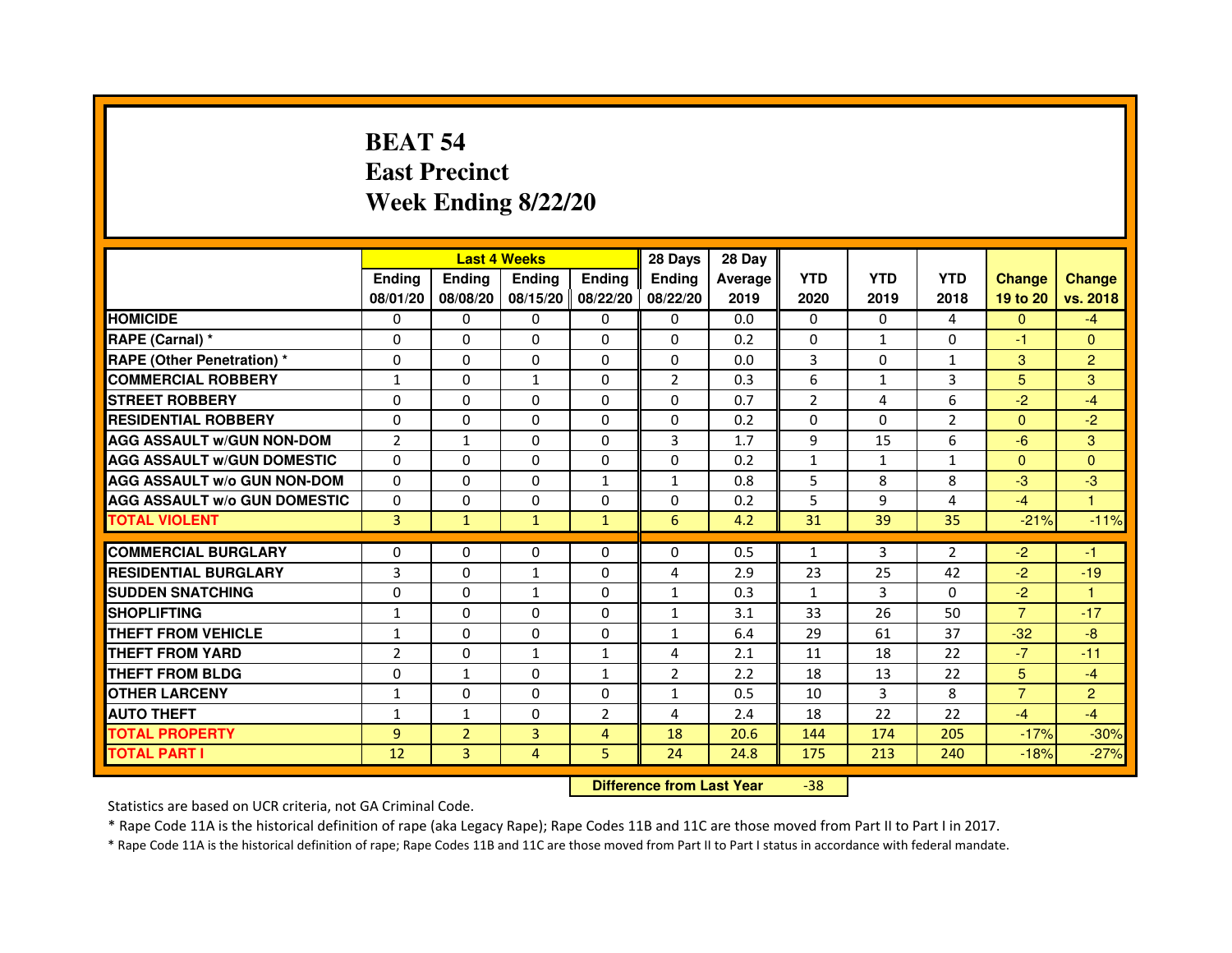# **BEAT 55 East PrecinctWeek Ending 8/22/20**

|                                     |                |                | <b>Last 4 Weeks</b>              |                | 28 Days       | 28 Day  |                |                |                |               |                |
|-------------------------------------|----------------|----------------|----------------------------------|----------------|---------------|---------|----------------|----------------|----------------|---------------|----------------|
|                                     | <b>Ending</b>  | <b>Ending</b>  | <b>Ending</b>                    | <b>Ending</b>  | <b>Ending</b> | Average | <b>YTD</b>     | <b>YTD</b>     | <b>YTD</b>     | <b>Change</b> | <b>Change</b>  |
|                                     | 08/01/20       | 08/08/20       | 08/15/20                         | 08/22/20       | 08/22/20      | 2019    | 2020           | 2019           | 2018           | 19 to 20      | vs. 2018       |
| <b>HOMICIDE</b>                     | $\Omega$       | $\Omega$       | $\mathbf{0}$                     | 0              | $\mathbf{0}$  | 0.0     | $\mathbf{1}$   | $\Omega$       | $\mathbf{1}$   | 1.            | $\mathbf{0}$   |
| RAPE (Carnal) *                     | 0              | $\Omega$       | $\Omega$                         | $\Omega$       | $\Omega$      | 0.2     | $\Omega$       | 3              | 0              | $-3$          | $\Omega$       |
| <b>RAPE (Other Penetration) *</b>   | $\mathbf{0}$   | $\Omega$       | $\Omega$                         | $\Omega$       | $\Omega$      | 0.0     | $\Omega$       | $\Omega$       | $\Omega$       | $\mathbf{0}$  | $\overline{0}$ |
| <b>COMMERCIAL ROBBERY</b>           | $\mathbf{0}$   | $\Omega$       | $\Omega$                         | $\Omega$       | $\Omega$      | 0.1     | $\Omega$       | $\Omega$       | $\Omega$       | $\Omega$      | $\mathbf{0}$   |
| <b>STREET ROBBERY</b>               | $\Omega$       | $\Omega$       | $\Omega$                         | $\Omega$       | $\Omega$      | 0.3     | 3              | 3              | 4              | $\Omega$      | $-1$           |
| <b>RESIDENTIAL ROBBERY</b>          | $\Omega$       | $\Omega$       | $\Omega$                         | $\Omega$       | $\Omega$      | 0.1     | $\mathbf{1}$   | $\mathbf{1}$   | $\Omega$       | $\Omega$      | 1              |
| <b>AGG ASSAULT w/GUN NON- DOM</b>   | $\mathbf{0}$   | $\Omega$       | $\Omega$                         | $\Omega$       | $\Omega$      | 0.2     | $\overline{2}$ | 3              | 4              | $-1$          | $-2$           |
| <b>AGG ASSAULT w/GUN DOMESTIC</b>   | $\Omega$       | $\Omega$       | $\Omega$                         | $\Omega$       | $\Omega$      | 0.3     | $\Omega$       | 4              | $\mathbf{1}$   | $-4$          | $-1$           |
| <b>AGG ASSAULT w/o GUN NON-DOM</b>  | $\Omega$       | $\mathbf{0}$   | $\Omega$                         | $\Omega$       | 0             | 0.4     | $\overline{2}$ | 4              | 1              | $-2$          | 1              |
| <b>AGG ASSAULT W/o GUN DOMESTIC</b> | $\Omega$       | $\Omega$       | $\Omega$                         | $\Omega$       | $\Omega$      | 0.4     | 4              | 4              | $\overline{2}$ | $\Omega$      | $\overline{2}$ |
| <b>TOTAL VIOLENT</b>                | $\mathbf{0}$   | $\overline{0}$ | $\mathbf{0}$                     | $\mathbf{0}$   | $\mathbf{0}$  | 2.0     | 13             | 22             | 13             | $-41%$        | 0%             |
| <b>COMMERCIAL BURGLARY</b>          | $\Omega$       | $\Omega$       | $\Omega$                         | $\Omega$       | 0             | 0.5     | 3              | 6              | 4              | $-3$          | $-1$           |
| <b>RESIDENTIAL BURGLARY</b>         | $\Omega$       | $\Omega$       | $\Omega$                         | $\Omega$       | $\Omega$      | 1.8     | 6              | 14             | 14             | $-8$          | $-8$           |
| <b>SUDDEN SNATCHING</b>             | $\Omega$       | $\Omega$       | $\Omega$                         | $\Omega$       | $\Omega$      | 0.2     | $\Omega$       | $\mathbf{1}$   | $\mathbf{1}$   | $-1$          | $-1$           |
| <b>SHOPLIFTING</b>                  | 1              | $\mathbf{0}$   | $\overline{2}$                   | 3              | 6             | 16.0    | 93             | 144            | 128            | $-51$         | $-35$          |
| <b>THEFT FROM VEHICLE</b>           | 3              | $\Omega$       | $\overline{2}$                   | $\Omega$       | 5             | 3.6     | 21             | 30             | 30             | $-9$          | $-9$           |
| <b>THEFT FROM YARD</b>              | $\mathbf{0}$   | $\Omega$       | $\Omega$                         | $\Omega$       | 0             | 1.3     | 11             | 13             | 18             | $-2$          | $-7$           |
| <b>THEFT FROM BLDG</b>              | $\Omega$       | $\Omega$       | $\Omega$                         | $\Omega$       | $\Omega$      | 1.8     | 11             | 12             | 13             | $-1$          | $-2$           |
| <b>OTHER LARCENY</b>                | $\Omega$       | $\Omega$       | $\Omega$                         | $\Omega$       | $\Omega$      | 0.3     | $\overline{2}$ | $\overline{2}$ | 3              | $\Omega$      | $-1$           |
| <b>AUTO THEFT</b>                   | $\mathbf{0}$   | $\Omega$       | $\Omega$                         | $\mathbf{1}$   | $\mathbf{1}$  | 0.8     | 8              | $\overline{7}$ | 11             | $\mathbf{1}$  | $-3$           |
| <b>TOTAL PROPERTY</b>               | 4              | $\mathbf{0}$   | $\overline{4}$                   | $\overline{4}$ | 12            | 26.2    | 155            | 229            | 222            | $-32%$        | $-30%$         |
| <b>TOTAL PART I</b>                 | $\overline{4}$ | $\mathbf{0}$   | $\overline{4}$                   | $\overline{4}$ | 12            | 28.2    | 168            | 251            | 235            | $-33%$        | $-29%$         |
|                                     |                |                | <b>Difference from Last Year</b> |                | $-83$         |         |                |                |                |               |                |

 **Difference from Last Year**

Statistics are based on UCR criteria, not GA Criminal Code.

\* Rape Code 11A is the historical definition of rape (aka Legacy Rape); Rape Codes 11B and 11C are those moved from Part II to Part I in 2017.